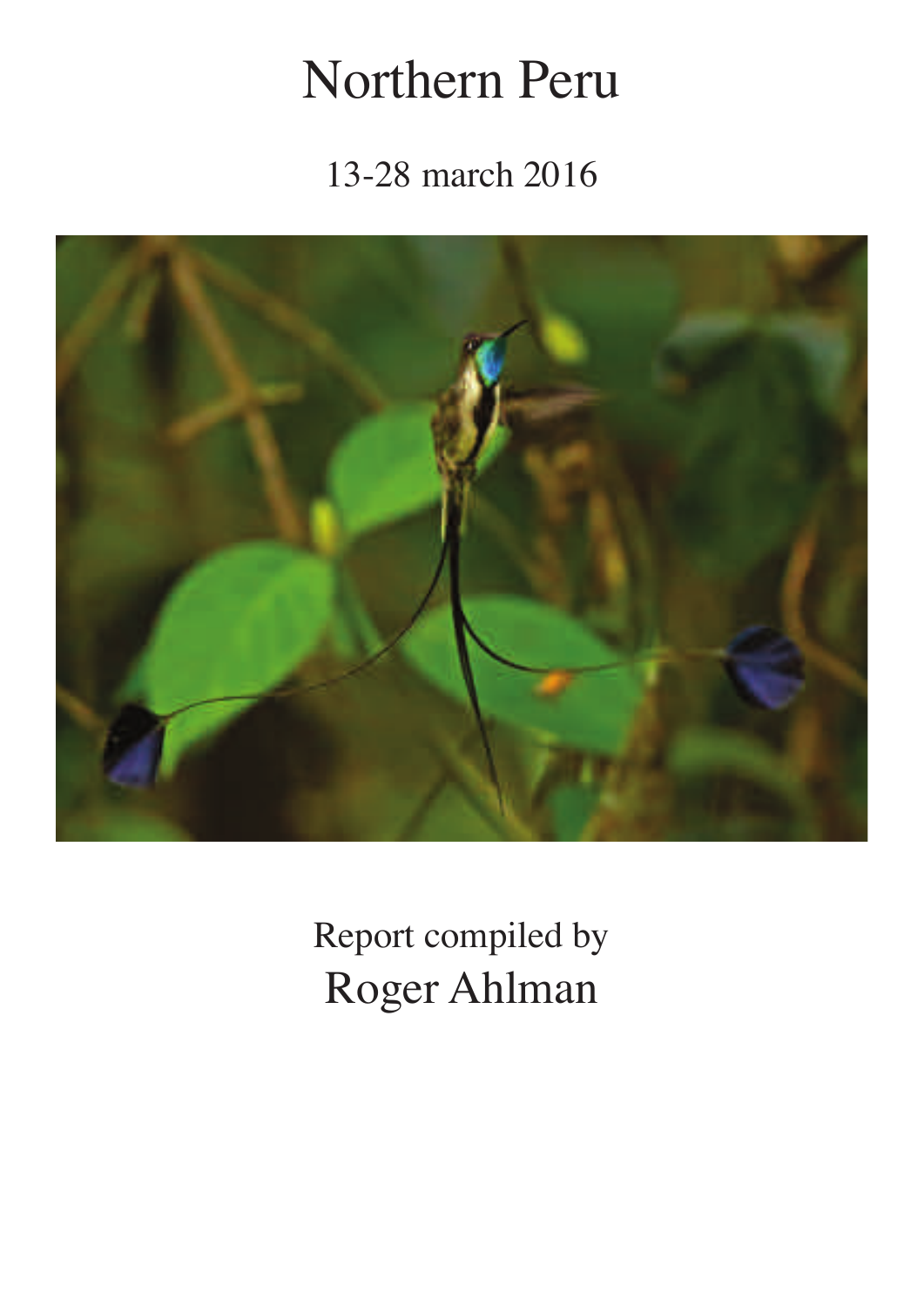# **Introduction**

This was the second trip I led for Zoothera Birding. The itinerary was considerably different from the frst trip, mainly because things changes in this part of Peru with new sites being found, new feeders set ups and new trails. Even on this trip we ran out of time because we visited new sites that offered birds that have been difficult in the past.

The trip went without any problems or hick-ups and everybody stayed healthy. The only issue was when we left the Moyobamba area, there were several strikes which here means that people block the roads. Our driver suggested that one of us should fake an illness and that we needed to see a doctor on the other side. Peter was voted a volunteer for this. A nurse came aboard and gave us permission to pass. We managed two road blocks but at the third there were logs across the road but a couple of youngsters showed us a back road around the town of Rioja. We lost a couple of hours but got through.

It was feared that the El Niño event this years would bring huge amounts of rain to western Peru and Ecuador, but we hardly had any rain, certainly not more than usual during the rainy season which is at this time of the year.

As usual on a trip like this to such a diverse area as northern Peru there are both positive and negative surprises bird wise. On the negative account was dips on Yellow-scarfed Tanager and Speckle-chested Piculet, frst time in about 15 visits that I missed either of them. Tanagers in general are poorly represented in the list simply because we didn't have enough time in the foothills/lower subtropics in the Abra Patricia area because we visited new places there.

D'Orbigny´s Chat-Tyrant and Unstreaked Tit-Tyrant were, on the other hand, the frst time I see in northern Peru. We also found other birds that are difficult in the north like Striated Earthcreeper, Green-headed Hillstar and Stripe-headed Antpitta. On the rarity account we fnd Sora, Black-billed Cuckoo and Cliff Swallow. The event of the trip happened already the frst morning at Pantanos de Ventanilla just north of Lima when we watched tens of thousands of Guanay Cormorants and Peruvian Boobies in a constant stream migrating south. Absolutely breathtaking!



*Breakfast at Hacienda Limon. Gray-winged Inca-Finch, Chestnut-backed Thornbird and Black-necked Woodpecker already bagged pre-breakfast.*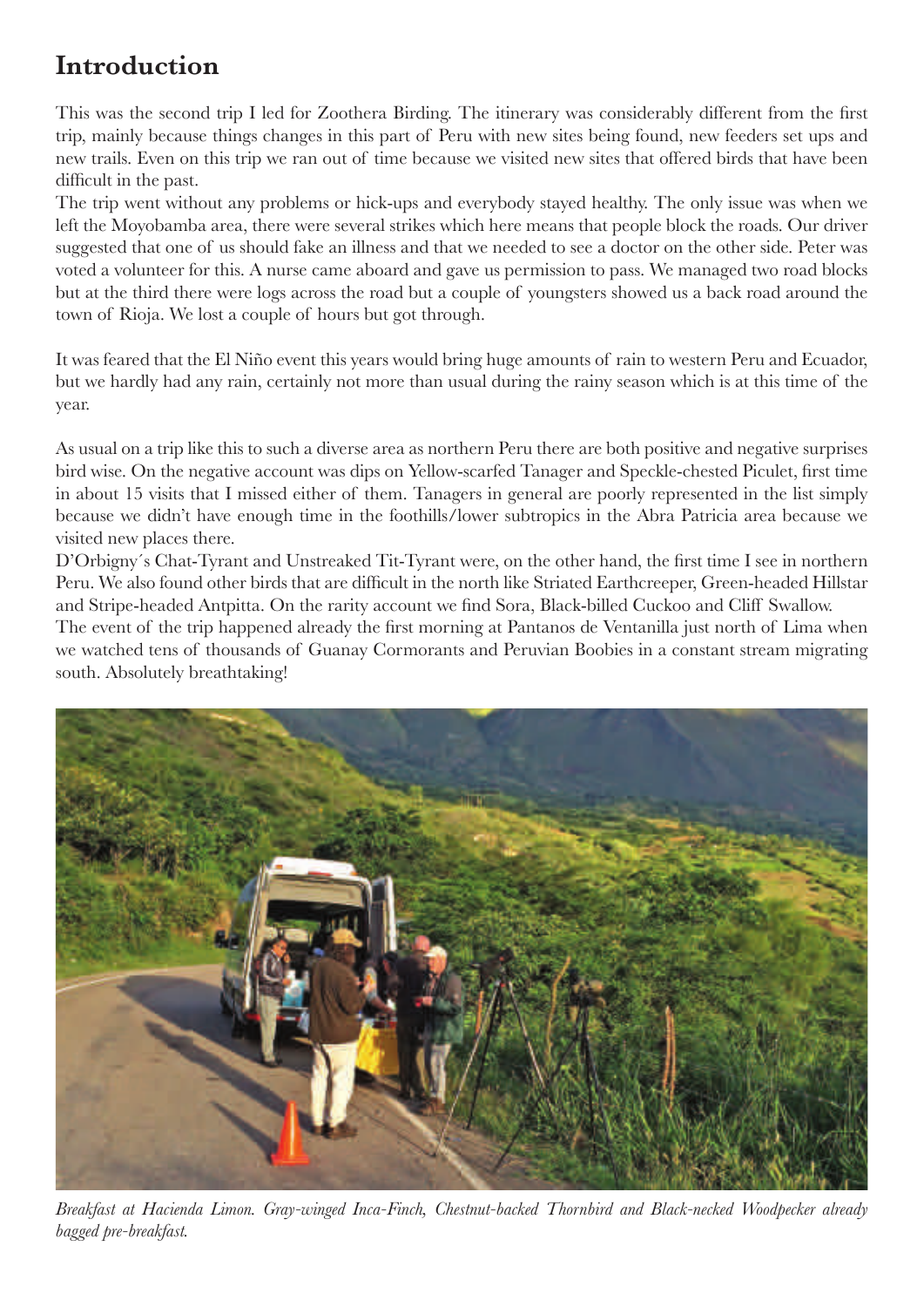## **Trip overview**

**13 march** - Pantanos de Ventanilla 7.30-11.30, Rio Chonta 17.20-18.20. Night in Cajamarca

- **14 march** San Marcos 7.00-8.20, Laguna San Nicolás 9.00-11.00, Cumbe Mayo 15.30-17.30. Night in Cajamarca
- **15 march** La Encañada 6.45-9.10, Cruz Conga 9.30-17.00. Night in Celendin
- **16 march** Hacienda Limon 6.00-8.00, Balsas 8.30-11.15, Abra Barro Negro 14.00-17.00. Night in Leimebamba
- **17 march** Atuén road 6.30-8.30, Leimebamba museum feeders 9.00-9.30, El Chillo 11.00-11.30, Huembo 15.30-16.30, Lake Pomacochas 17.00-17.30. Night in Pomacochas
- **18 march** San Lorenzo ridge 6.30-11.30, Abra Patricia 14.30-21.00. Night at Owlet Lodge
- **19 march** Arena Blanca 6.45-10.30, Aguas Verdes 10.30-12.00, Quebrada Quisscarum 14.00, Waqanki Lodge 15.00-17.30. night at Waqanki Lodge
- **20 march** Waqanki 6.00-12.00, west of Moyobamba 14.45-17.00, Waqanki 18.30-20.00. Night at Waqanki Lodge
- **21 march** Waqanki 6.00-7.20, west of Moyobamba 7.30-9.30, Afuentes 12.00-14.30, Abra Patricia 15.00- 18.00. Night at Owlet Lodge
- **22 march** Owlet lodge 6.15-7.00, Alto Nieva 7.30-9.00, below Mirador San Martín 9.30-12.00, Mirador San Martín 14.30-16.30, Owlet lodge 17.00-18.00. Night at Owlet Lodge
- **23 march** Owlet lodge 6.15-10.00, Magunchal 12.15-13.00 (lunch), Bagua Grande 14.00-16.00, Pirjos road17.30-18.10. Night in Jaen
- **24 march** Tamborapa 6.15-10.00, Limon de Porcuya 15.20-17.20. Night in Olmos
- **25 march** Limon de Porcuya 6.20-9.30, Filoque 10.30-10.45, Bosque Pomac 15.30-17.10. Night in Tucume
- **26 march** Tinajones 7.00-9.00, Chaparri 10.00-18.00. Night at Chaparri Lodge
- **27 march** Cásupe 6.45-10.30, Chaparri 15.00-18.00. Night at Chaparri Lodge
- **28 march** Tinajones 7.00-10.00, Playa Monsefu 11.15-12.15. Afternoon fight to Lima and end of trip!

# **Participants**

Roger Ahlman - Guide Bardomelo and Oscar - Drivers

Christopher Fogg - England Stephen Holloway - England Raymond Alexander - Skottland Peter Clarke - England

*All photos taken during the trip by Roger Ahlman*

*Complete checklists for each sites are input in ebird.org*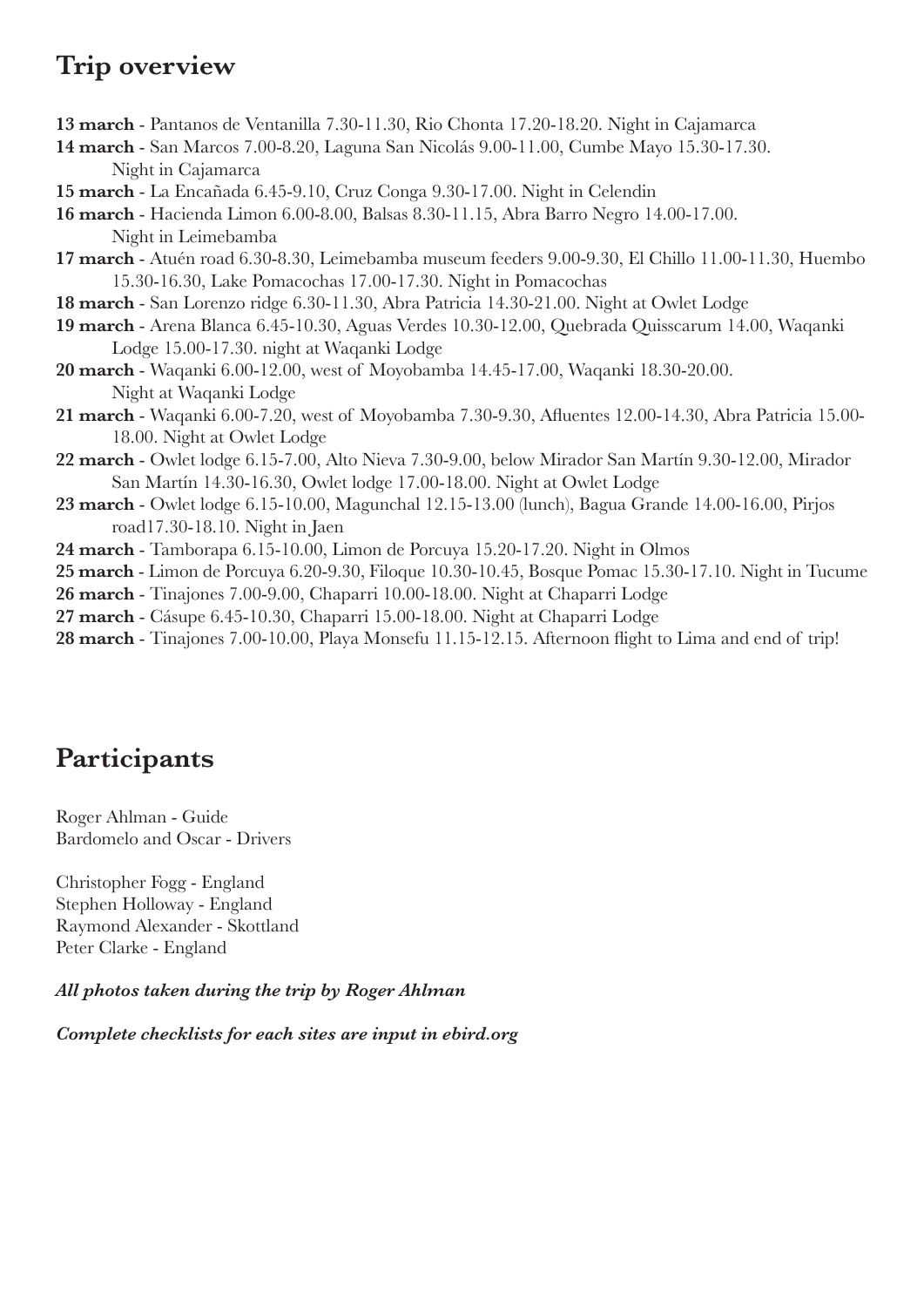# **Day-by-day**

#### 13 march

The group met for breakfast and soon we left with our luggage for a half hour drive to Pantanos de Ventanilla just north of Lima. The small lake here had the usual wetland birds plus many Black Skimmers and two Hudsonian Godwits, the latter is rare here. We made an attempt to fnd Black Crake in another marsh but got no response so we moved to the beach. Many thousands of Franklin´s Gulls, more waders, White-eared Grebe and another Hudsonian Godwit were in the ponds by the parking. First thing we saw at the beach was a constant stream of Guanay Cormorants and Peruvian Boobies heading south...and it just kept going on...and on! 45 minutes non-stop migration with tens of thousands of birds! Many Inca Terns were thrown into the mix with some Red-legged Cormorants coming close to shore. This was arguably the spectacle of the trip. When it got hot we moved to the airport for lunch and our afternoon fight to Cajamarca. We were met by our drivers Bardomelo whom I have worked with several times before and the co-driver. As we still had some daylight we went straight to nearby Rio Chonta and soon the group had bagged the frst main target for the trip - the very localized Gray-bellied Comet. Night at the very nice Laguna Seca.



*Spectacular sea-bird migration at Pantanos de Ventanilla*

#### 14 march

Pre-dawn start for about an hour drive to San Marcos where we arrived short after dawn. While the drivers set up the breakfast table we went looking for Great Spinetail. Unfortunately someone had cleared a part of the forest just where the spinetail nests used to be. We soon heard one calling and while we looked for it a group of Finnish birders arrived and together we all had good views of a pair. While having breakfast we saw the frst Spot-throated Hummingbirds and a Buff-bridled Inca-Finch. When it started to get warm we headed up to higher altitudes at Laguna San Nicolás. A walk in the barren habitat gave Band-tailed Sierra-Finch and Seedeater. By the lake we found a female Cinereous Harrier and lots of Andean Coots and enjoyed great views of a pair of Purple-collared Woodstars. While driving along the southern edge I spotted a Plumbeous rail jogging along the shoreline and suddenly went after something else. That other bird turned out to be a Sora, a good rarity in Peru! After lunch in Cajamarca we headed uphill to a new site suggested by Baldomelo, this as we had already seen the Comet. On the way up we saw our frst Rufous-webbed Tyrants and a Black-billed Shrike-Tyrant. Fog rolled in just as we came up to the higher parts but it soon let up a bit and we started to walk up a very nice valley and soon picked up Black Metaltail, Rusty-crowned Tit-Spinetail and a surprise D'Orbigny's Chat-Tyrant. Green-headed Hillstar was represented by a female and we also saw White-winged Cinclodes. Back at the bus we just about had time to enjoy a Stripe-headed Antpitta before the sky opened up and we headed back to Cajamarca for the night.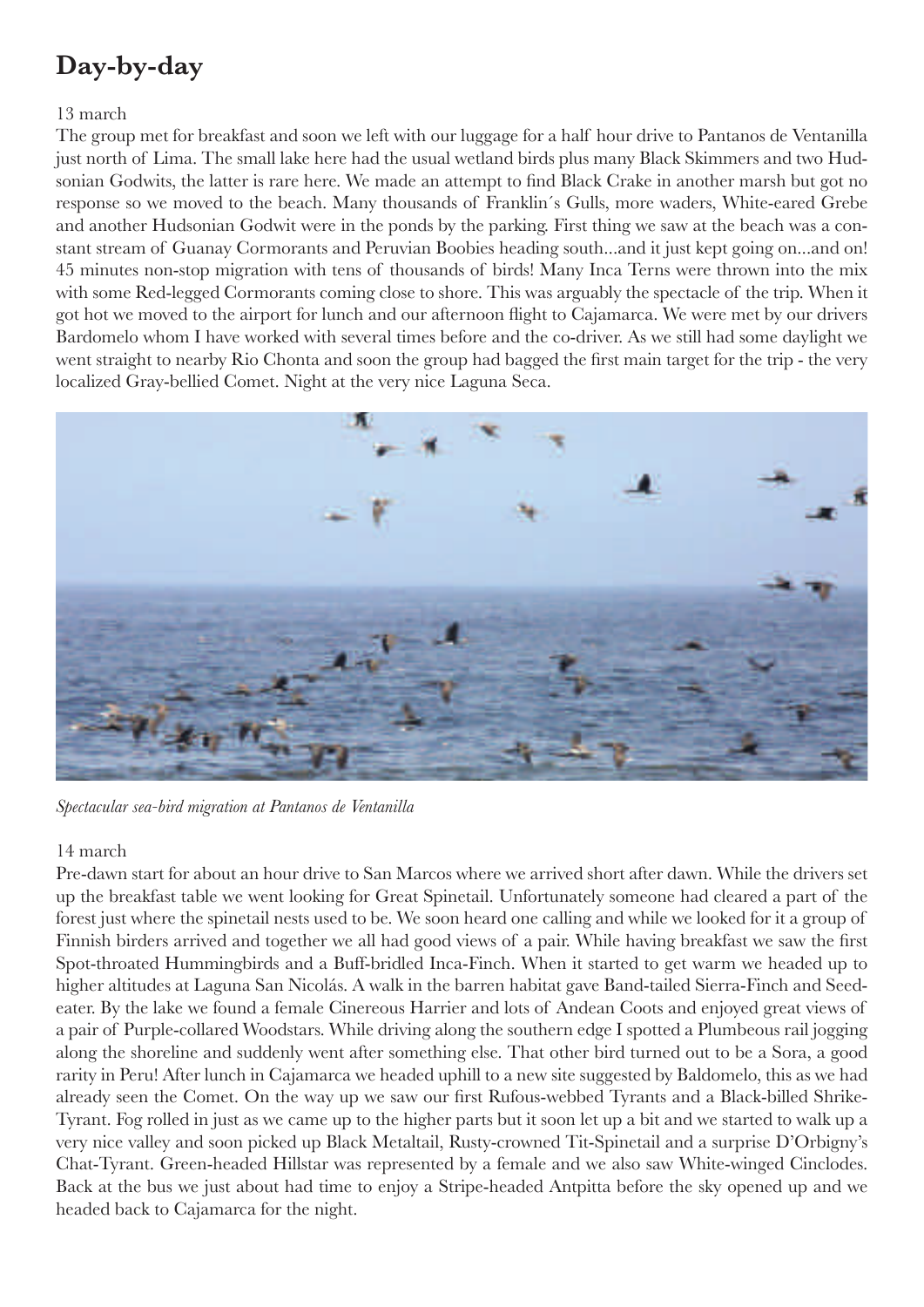#### 15 march

An early start for the frst stop along the road to Celendin. Just past the town of La Encañada we walked up the valley and had good views of Baron's Spinetail, Giant Hummingbird, Green-tailed Trainbearer and Goldenbilled Saltator. Further on we stopped at a stake-out for Striated Earthcreeper but it took some time to get some views as they were apparently in the middle of their nesting business. Stripe-headed Antpitta was heard at the same site. We made some stops and soon found the hoped-for White-tailed Shrike-Tyrant and glimpses of 'Cajamarca' Rufous Antpitta. Another stop gave the expected Streak-throated Canastero. Night in Celendin.

#### 16 march

A pre-dawn start saw us at Hacienda Limon just in time when the Gray-winged Inca-Finches started to sing. Nice scope-views of that and just when we were about to head to the breakfast spot, a pair of Chestnutbacked Thornbirds started to sing. Brilliant views of them and the two main targets for the area bagged. After breakfast we drove a bit further downhill to look for the notoriously diffcult Yellow-faced Parrotlet. While we walked the road we enjoyed Buff-bridled Inca-Finches and Black-necked Woodpecker and it was also here that another of the rarities was found, this time by Chris who spotted a Black-billed Cuckoo! No Parrotlets so we moved down to Balsas and almost immediately found a pair. A bit higher up we stopped at a spot with an overview of the orchards and soon a few Peruvian Pigeon few by below eye-level! All targets seen before 11.15 so we headed uphill for a lunch and then up to Abra Barro Negro. The Coppery Metaltail we were looking for took some time to fnd but eventually we had gripping views of one. Night in Leimebamba.



*Black-necked Woodpecker typically pearched on a cacti at Hacienda Limon*

### 17 march

We started with some birding along the Atuén road. First hour was very slow but then we picked up activity with Maroon-belted Chat-Tyrant, Andean Guan, Gray-breasted Mountain-Toucan and a fock with Blackcapped Tyrannulet among others. Stephen scored biggest with a Red-hooded Tanager. As we had a bit of a drive to do and many other species to look for, we moved to the feeders at the Leimebamba museum. Purplethroated Sunangel and Rainbow Starfrontlet were soon seen and we enjoyed the amazing Swordbilled Hummingbird. An hour or so lower down we stopped at El Chillo Lodge and after a bit of searching we found a pair of Koepcke's Screech-Owls on daytime roost. A short walk down the road gave excellent views of a pair of Little Woodstars foating about in the air. Males are rarely seen but we had the privilege of enjoying a crisp male feeding on a fower. Further down along the Utcubamba river we picked up Fasciated Tiger-Herons and a pair of Torrent Ducks and more Peruvian Pigeons, this time perched. After lunch near Pedro Ruiz, we headed uphill to Huembo and the feeders there. A male Marvelous Spatuletail, arguably the highlight of a trip to northern Peru, showed almost immediately. Over the next hour we had several views of one or two here. We had time for a quick visit to lake Pomacochas but not much was on offer. An obliging Alder Flycatcher at the edge of the reed was nice. Night in Pomacochas.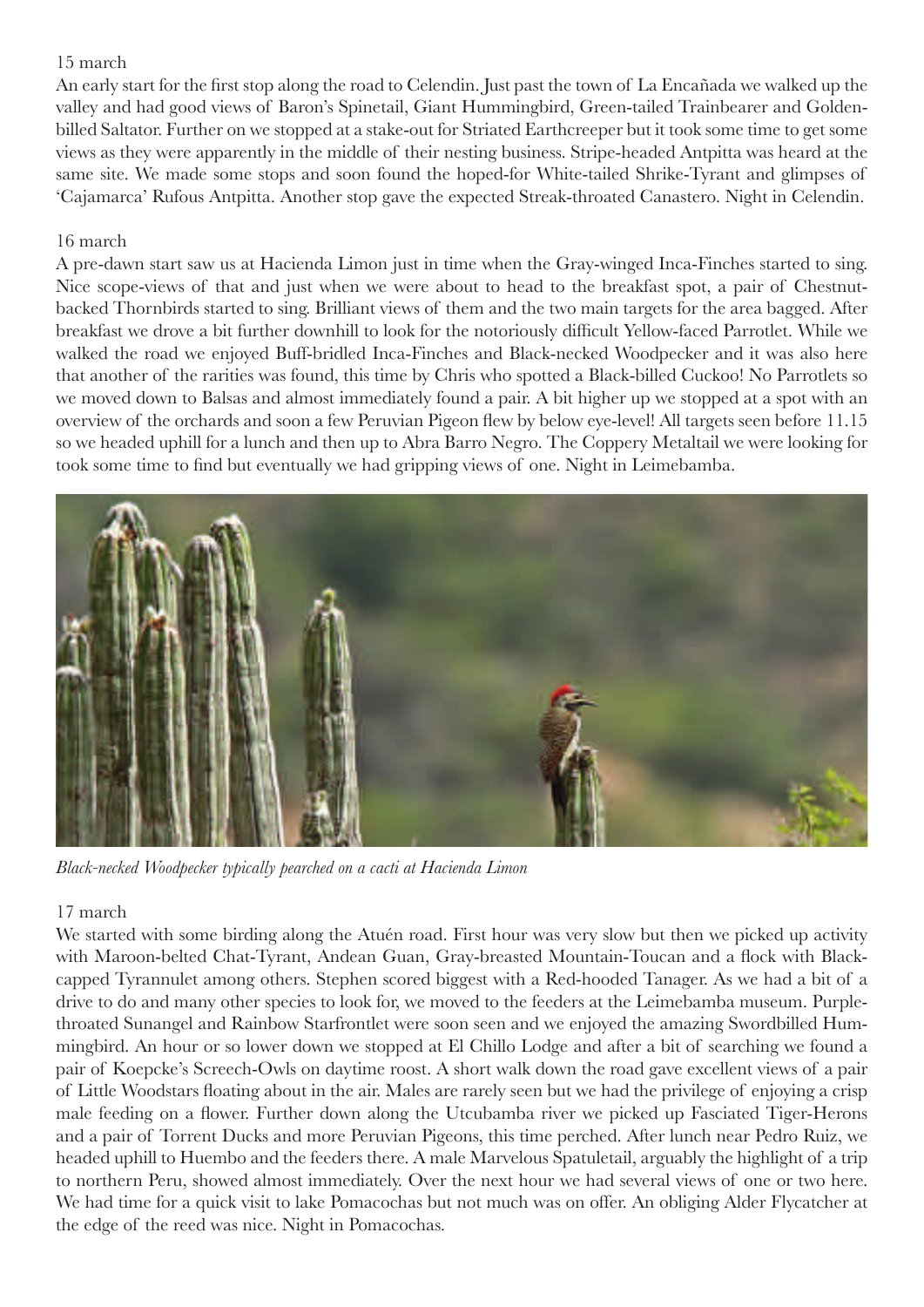#### 18 march

We picked up the local guide Santos at 6 am and headed up to San Lorenzo village. From here we hiked up on a rather strenuous walk. We soon heard a Rusty-tinged Antpitta and decided to try for it. While we waited a big woodpecker landed in front of us and it turned out to be a Crimson-bellied Woodpecker rather than the expected Powerful! Very high in altitude here at 2750 m. No luck with the antpitta but a Black-throated Tody-Tyrant showed very well. Higher up we sneaked down into a hole in the bamboo thicket and almost immediately an impressive Pale-billed Antpitta came in and showed off in front of us, easily well worth the effort just for this bird. Back on the trail again it was rather quiet but we did fnd a pair of the endemic Russetmantled Softtail that we enjoyed walk-away views of. On the way back we found a family group of Unstreaked Tit-Tyrants that performed in front of my camera. We also staked out some fowers and soon a Violet-throated Starfrontlet came in. After a nice trout lunch in town we headed for Abra Patricia and the owlet lodge just to be met by rain. We did the hummingbirds while waiting for the rain to ease. When it cleared we went to the ridge-top trail but no luck with Royal Sunangel, Bar-winged Wood-Wren showed briefy. As it was clear in the late afternoon we decided to try for owls at Alto Nieva. With the help of the local guides there we saw the mythical Long-whiskered Owlet and on the way back a Cinnamon Screech-Owl. A long day with some efforts required but there were some quality birds to log today...to say the least.



*Unstreaked Tit-Tyrant at San Lorenzo ridge, peruvian endemic*

#### 19 march

As we were heading further east today, I decided to try the relatively new Arena Blanca reserve as I had heard of major improvements there compared to last year when I was there. We started off in the hide and soon were watching a Cinereous Tinamou feeding on corn. Two more came in before a slow spell set in and we moved 100 m to a fantastic set of busy hummingbird feeders. In less than an hour we had 16 species here including Napo Sabrewing, Amethyst Woodstar, Rufous-crested Coquette and the funky Wire-tailed Thorntail. While we were there a family of Little Tinamous showed up at the hide and the group went back there in time for a family of Rufous-breasted Wood-Quails to come in! A Gray-necked Wood-Rail showed briefy before we had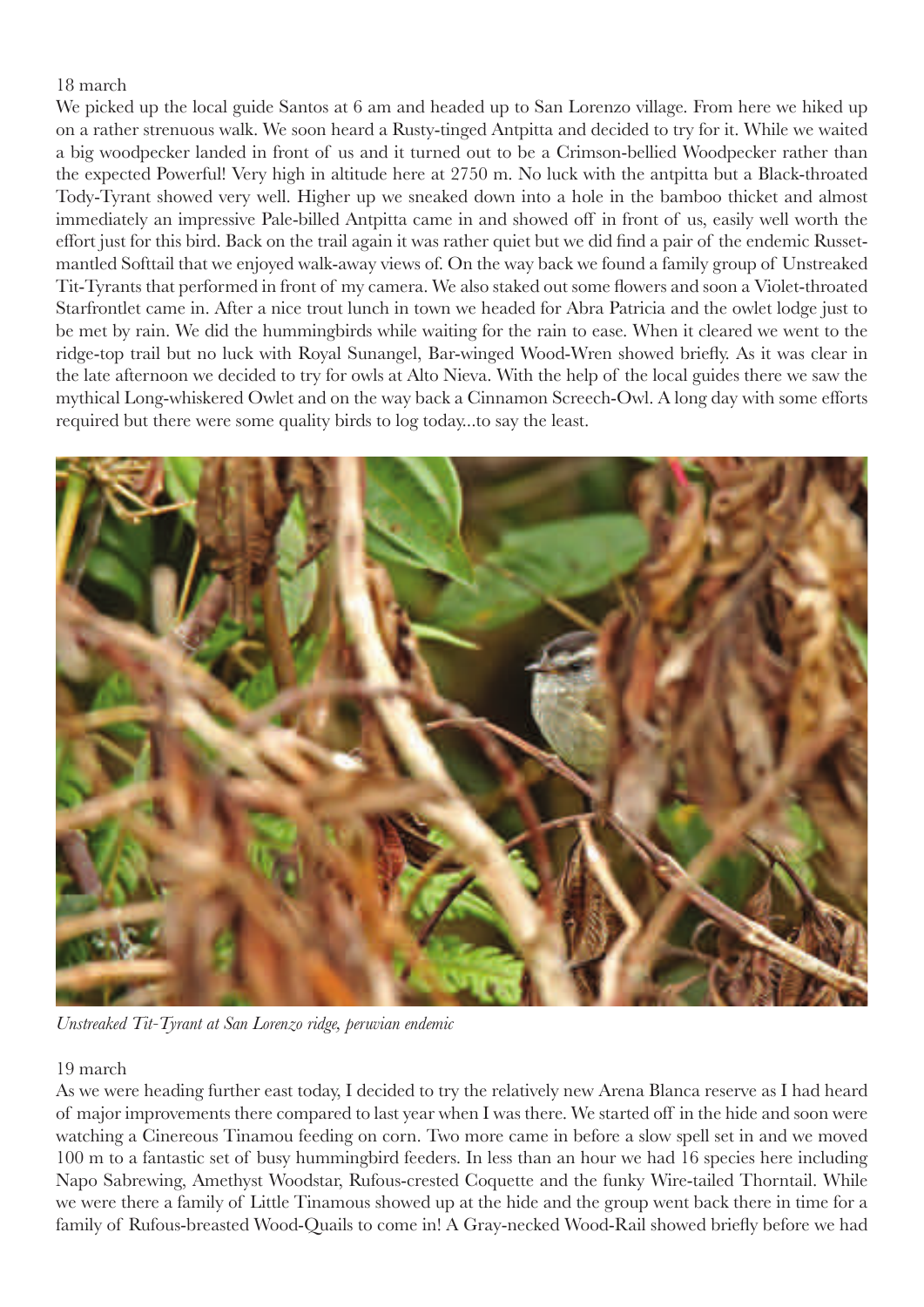to leave. Just out of Aguas Verdes we walked the road and picked up many new birds including the endemic Black-bellied (Huallaga) Tanager and a Ferruginous Pygmy-Owl. Near the bridge we had lunch while an adult Black-and-chestnut Eagle put in a nice show just over the ridge, a species I have not seen in this area before despite many days spent here. A couple of hours later saw us at Quebrada Quisscarum to enjoy about 50 Oilbirds from above. After a short drive we came to the very nice Waqanki Lodge and got installed. The excellent hummingbird feeders here has much the same species as at Arena Blanca but we added Great-billed Hermit and Rufous-breasted Hermit to the list. Playback of the endemic Mishana Tyrannulet was successful as we enjoyed scope-views of one nearby.

#### 20 march

Together with the local guide and part owner of the lodge, José Altamirano, we walked up the Quebrada Mishkiyaki. At the forest edge we enjoyed nice looks at the tiny Short-tailed Pygmy-Tyrant as well as Sootyheaded Tyrannulet. Higher up was a pair of the sought-after Lanceolated Monklet and also Black-and-white Tody-Flycatcher, Yellow-crested Tanager, Tawny-crowned Greenlet and Olivaceous Flatbill. Some rain was a problem and made viewing conditions diffcult. On the way down we taped in a pair of Tataupa Tinamous and briefy a Pearly-vented Tody-Flycatcher. In the afternoon we birded open habitat west of Moyobamba. A pair of Masked Ducks in a pond was nice and nearby we had good views of a Stripe-necked Tody-Flycatcher. Another stop yielded a pair of Black-billed Seed-Finches and at some rice paddies we enjoyed several Oriole Blackbirds while Spotted Rail and Rufous-sided Crakes remained hidden in the vegetation. At dusk we walked up into the forest to try for owls. A Vermiculated Screech-Owl responded at a stake-out but remained to far away in dense tangles to be seen. Form here we heard Band-bellied Owls back towards the lodge but when we came there we had no response whatsoever.



*Male Black-billed Seed-Finch west of Moyobamba*

#### 21 march

After a short walk around the lodge grounds we headed west stopping at the same places as yesterday but this time, in the morning, we scored a nice pair of Rusty-backed Antwrens, a pair of Cinereous-breasted Spinetails and an Alder Flycatcher. When leaving this site we ran into problems as the road was blocked by a 48 hr strike! Bardomelo suggested that one of us should pretend to be ill and that we were on our way to see a doctor at Abra Patricia. As Chris and Raymond had already been out looking at the road block the choice was between Peter and Stephen with the former being voted as a volunteer. So Peter was placed in the back of the bus with a towel over the head. A doctor came aboard for a quick examination and gave us permission to pass. At the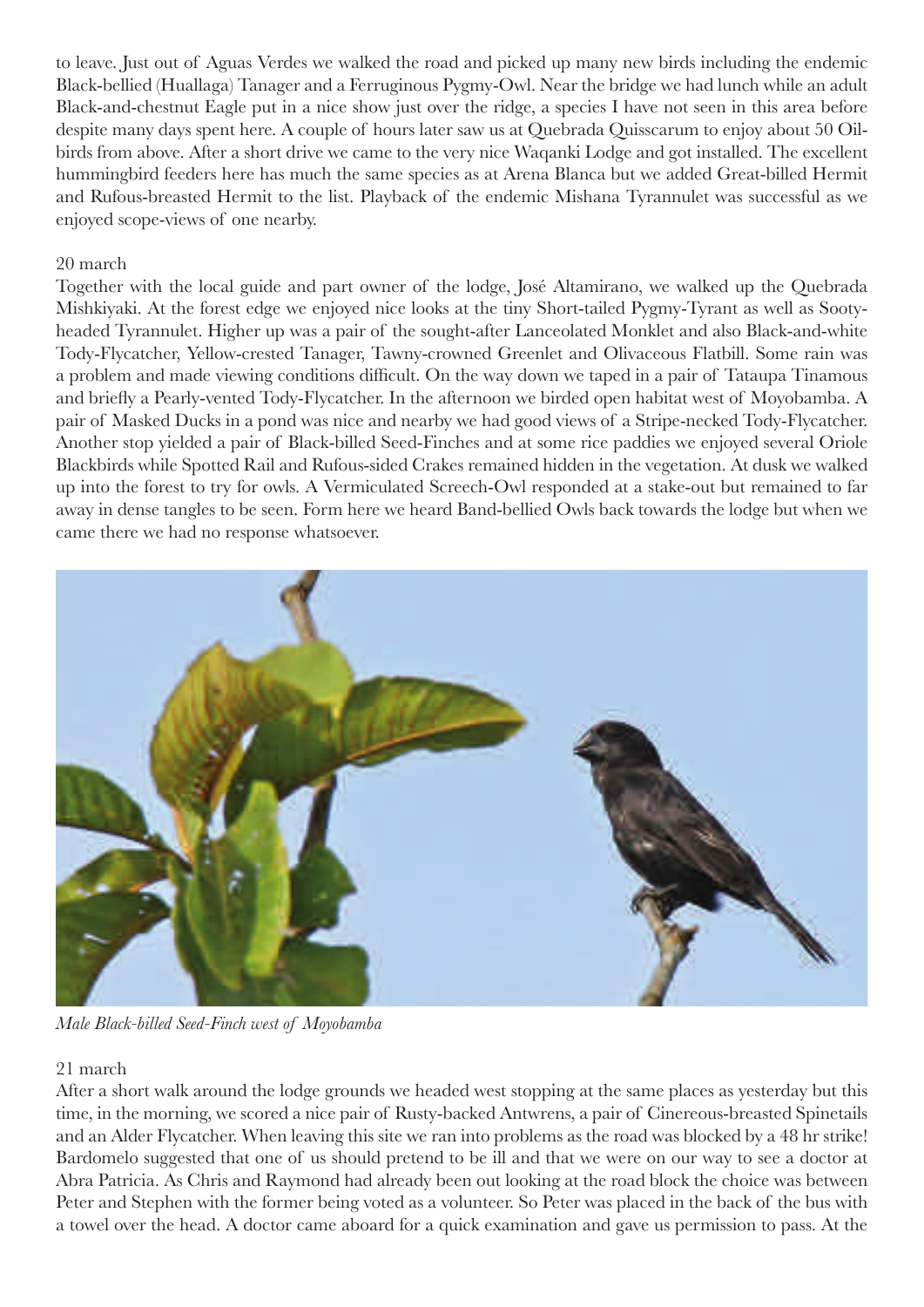next road block at Rioja we did the same show but at the last stop we simply couldn't pass as they had big logs across the road. Some youngsters showed us a back road around the town and we soon had left this behind us with a delay of a couple of hours. Up at Afuentes we had lunch and watched the new feeders here which had Gray-chinned Hermit and Ecuadorian Piedtail. A Barred Hawk came over and I got some pictures which turned out to be the frst for the species in Peru! Record has been submitted to the rarities committee. Higher up we again tried for Royal Sunangel this time with a better result, nice views of a male and a female with a Green-fronted Lancebill coming to the same fowers. A Crowned Slaty-Flycatcher was a surprise fnd here and a new species for the Abra Patricia area! Night at the Owlet Lodge.

#### 22 march

We started the day at the Alto Nieva reserve and quickly added Rufous-vented Whitetip and Buff-thighed Puffeg to the growing hummingbird list. The forest was quiet but playback for Ochre-fronted Antpitta yielded good looks at a male. Next for the list was a very obliging pair of Bar-winged Wood-Wrens. Happy with this we moved down the road a bit and caught up with the Finnish group. They had just located a pair of Crimsonbellied Woodpeckers which we had very nice views of. A big fock here had Plumbeous-crowned Tyrannulet, Cock-of-the-Rock and Rufous-crested Tanager among others. A short bit lower down we visited another feeder set up and soon got the hoped for Tawny-bellied Hermit. After lunch at the lodge we went back down the road and eventually found a good fock which among other things had Inca Flycatcher, Vermilion Tanagers, Ash-browed Spinetail and Gray-mantled Wren. Another stop gave Oleaginous Hemispingus before we headed back to the lodge and called it a day.



#### 23 march

All morning on the trails behind the lodge. It was quiet, maybe because of the light rain that bothered us shortly. A pair of Chestnut-breasted Wrens came in to playback but was hard to get a good look at. Eventually we picked up some activity with Variable Antshrike and a pair of Yellowbilled Caciques showing surprisingly well. After this we had a long drive to Jaen in the middle Marañon. Lunch near a village gave a pair of Pearl Kite. Then came the not so inspiring desert walk in the middle of the afternoon heat. The shumbae subspecies of Collared Antshrike came easy but Little Inca-Finch was more diffcult. Chris spotted one but it few off and some of us only got a distant fight view. Bardomelo had another site a few kilometers further up the road. This place worked much better with two Inca-Finches popping up at the top of cactuses in response to playback of Pacifc Pygmy-Owl. Short-tailed Field-Tyrant showed well too. At Jaen we drove straight up to a side road and had excellent views of a pair of Marañon Cresentchest, a species that is normally very skulking. Northern (Marañon) Slaty-Antshrike came easy too. Night in Jaen

#### 24 march

We started an hour north of Jaen near the town of Tamborapa in the dry forest. Necklaced (Chinchipe) Spinetail came easy before breakfast. On the trail we had the usual diffculties of actually seeing the Marañon Spinetails. Several pairs are here and we heard them but they are not responsive to playback but eventually we had had some views of them. Back down the road I taped in a pair of Yellowcheeked Becards before it started to get hot. A long drive up to the Abra Porculla which is a low pass and the continental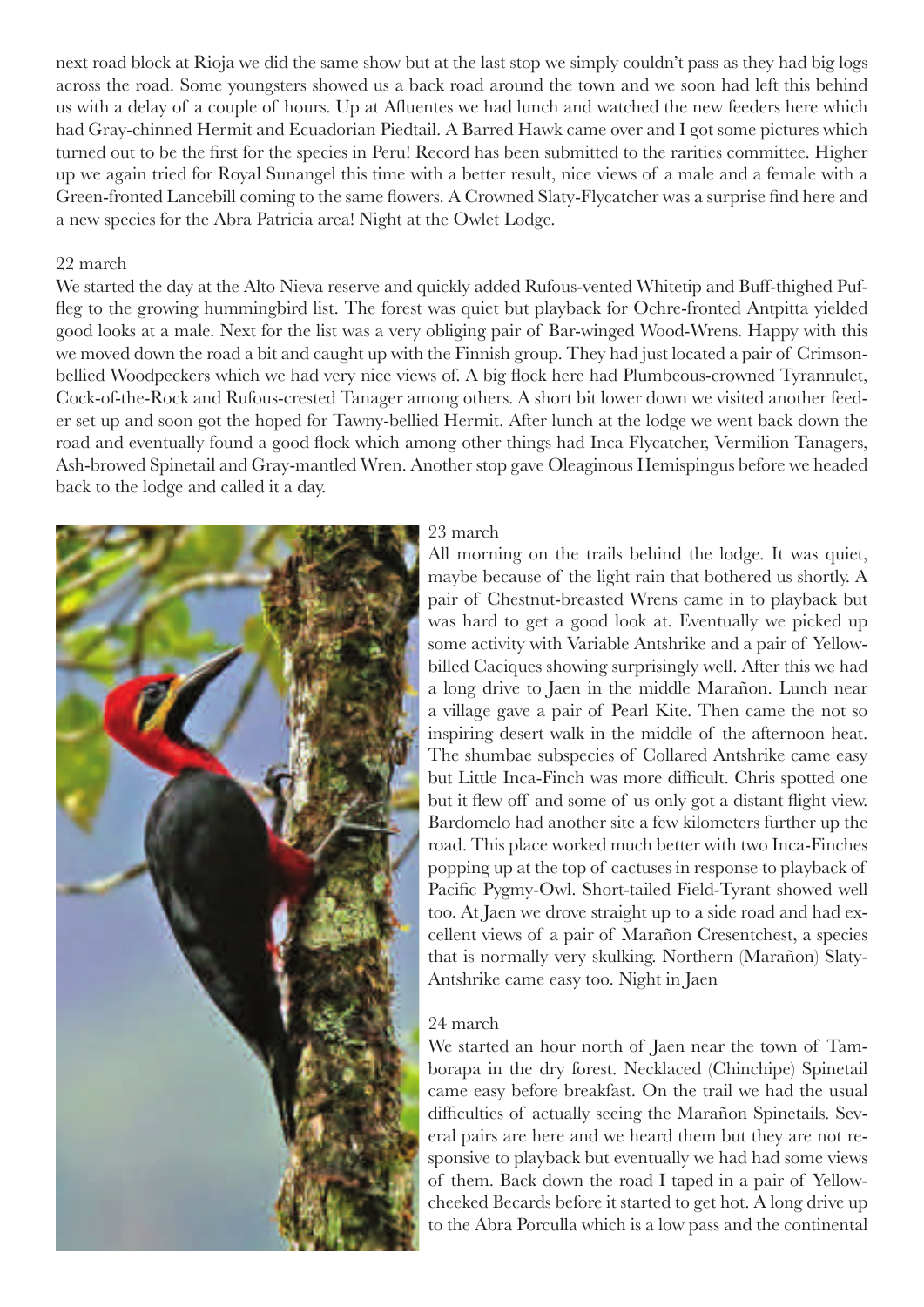divide and down a bit on the pacifc side to the village Limon de Porcuya. Here we went up a dirt track and started birding the scrub. It was quiet as can be expected in the afternoon but with playback of Pacifc Pygmy-Owl birds popped out of the bushes and in two hours we pretty much cleaned the site with no less than 7 Piura Chat-Tyrants, Rufous-necked Foliage-Gleaners, Chapman's Antshrike, Black-cowled Saltators, Bay-crowned Brushfnches and some stunning Rufous-winged Tyrannulets among others. Happy with this we drove down to Olmos for the night.

#### 25 march

We really didn't have much more to do at Limon de Porcuya but went back up there in the morning. Much the same species as yesterday but also a pair of Ecuadorian Piculets and three males Peruvian Sheartails with one of them putting in a spectacular show. After this we went to Filoque to try for rails but the water levels were not favorable for that. 2 Wood Storks few by. My usual stake-out for lunch, a local seafood restaurant worked well this time as well. We drove on to Tucume and checked in at the hotel and headed out straight to Bosque Pomac. I had little hope of fnding the localized Peruvian Plantcutter but we went to a place where I have seen it before and frst bird was a male Plantcutter! After picking up some common birds here we went to another spot that Chris thought was just a barren desert. Well, half an hour later he had Tumbes Swallow, Coastal Miner, Rufous Flycatcher and Cinereous Finch on his list! Four Peruvian endemics and no more complains about the choice of birding sites. Happy with this we went back to the hotel.

#### 26 march

As we had made a clean sweep at Pomac yesterday we started early for Chaparri. At dawn we came to a stakeout for Chestnut-collared Swallow and saw about 100 fying in and out from a bridge where they nest. At the Tinajones reservoir we had breakfast and birded the lake and wetlands. This is one of few places for the Blackfaced Ibis in northern Peru and we soon found four. Several Great Grebes, distant Comb Ducks, nine Wood Storks and some Savanna Hawks and a lone Chilean Flamingo alongside common wetland birds was the tally for the morning. We then drove in to the Chaparri Lodge and got installed. Lots of people here now during the Easter holidays. In the afternoon we did a walk and got the local Tumbes Tyrant now being diffcult as they nest and are very quiet. Sooty-crowned Flycatcher, Scarlet-backed Woodpeckers mating, Lineated Woodpecker and Elegant Cresentchest were other birds of note for the afternoon.

#### 27 march

A pre-dawn start for the higher parts at Cásupe. On the way out we fushed several Scrub (aka Anthony's) Nightjars and briefy a Peruvian Thickknee. The morning yielded excellent views of Henna-hooded Foliage-Gleaners, Gray-breasted Flycatchers feeding young, Black-capped sparrows and a lek of Gray-chinned Hermits of the porcullae subspecies, sometimes split as Porculla Hermit. A bit lower down we got a response from a Black-and-white Tanager but it managed to stay hidden. White-headed Brushfnch showed well instead and playback for a Pacifc Elaenia gave a very agitated pair with the male faring its yellow crest in spectacular manners making even those not really enjoying fycatchers admit that this bird was well worth looking at. The afternoon started just by the lodge as Raymond had found a Tumbes Hummingbird and we soon found two birds singing. Not much else new as we had seen almost everything on offer at this site but we enjoyed additional views of Parrot-billed Seedeaters, Baird's Flycatchers and the local White-winged Guans. At one spot another Tumbes Tyrant popped up in response to playback of the Pygmy-Owl.

#### 28 march

Sulphur-throated Finch was still missing so we went back out to the Tinajones reservoir and had nice views on the way and probably well over 1000 coming in small focks heading south to drinking/feeding areas. We tried for Spotted Rail but only got some Plumbeous Rails into view. While the locals walked up the hillside to search for Thickknees (in vain) we enjoyed a family of Burrowing Owls with two small downy chicks. Happy with this we drove on to Chiclayo and to the beach near Monsefu. Lots of seabirds here with many White-vented Storm-Petrels being close to shore, a few Arctic Skuas and two Pomarine Skuas harassing the gulls and terns. After some scanning we had seen 5 Waved Albatrosses and a Sooty Shearwater, some Blue-footed Boobies, a Snowy Plover on the beach and a fock of Sanderlings. Lunch was at another excellent seafood restaurant with a sea-view. This was the end of the trip and we went to the airport for our afternoon fight back to Lima.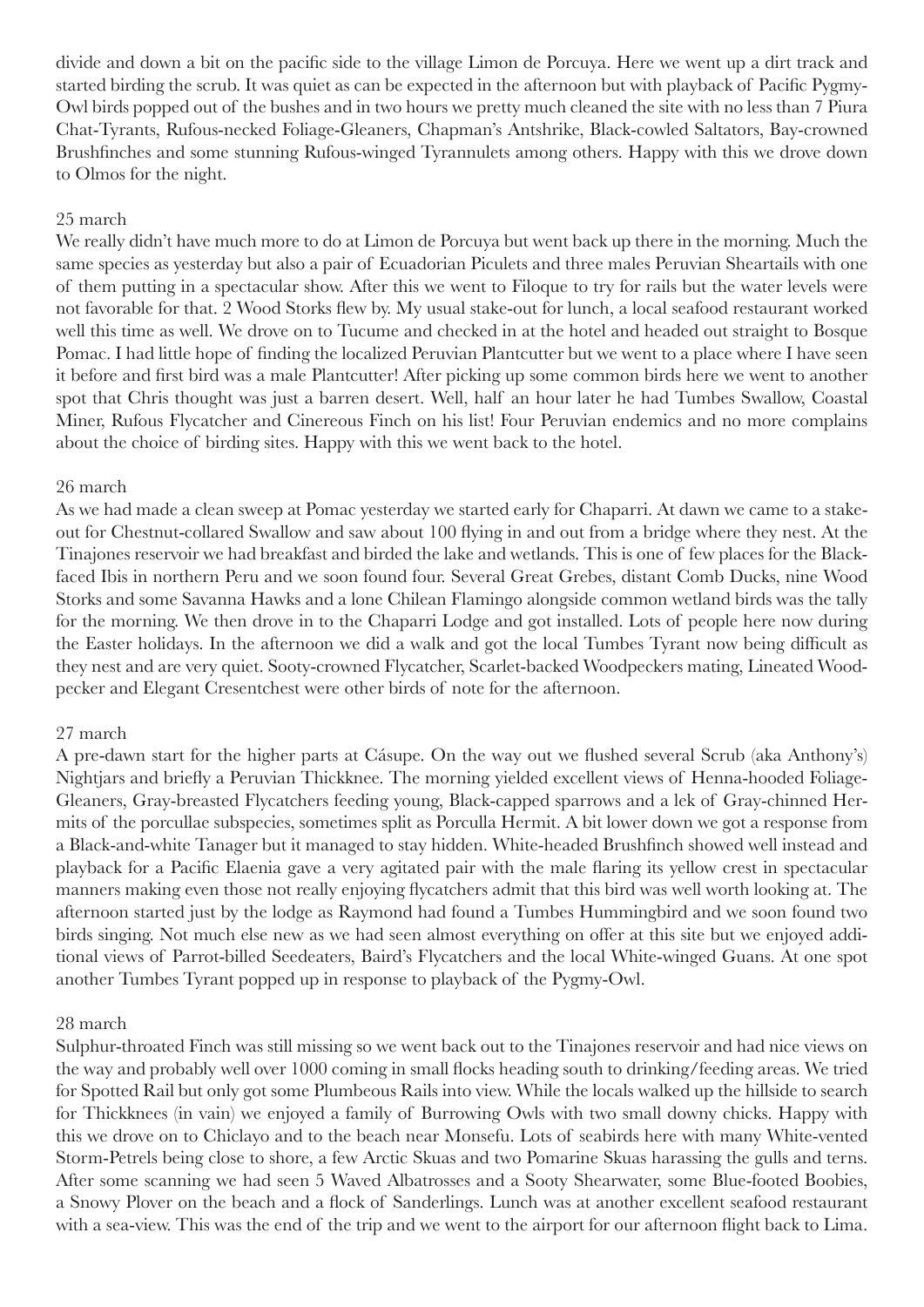## **Species List**

### *Follows IOC*

*If there is no subspecies then it is most likely a montypic species but in a few cases it wasn't possible to defne which subspecies we saw*

|                                             | Little Tinamou Crypturellus soui nigriceps                   |
|---------------------------------------------|--------------------------------------------------------------|
| Heard at Arena Blanca                       |                                                              |
| Cinereous Tinamou Crypturellus cinereus     |                                                              |
| 3 seen at Arena Blanca                      |                                                              |
|                                             | Tataupa Tinamou Crypturellus tataupa inops                   |
|                                             | 2 seen at Waqanki, heard at Pirjos road and Tamborapa        |
| <b>Andean Tinamou</b>                       | Nothoprocta pentlandii                                       |
|                                             | 1 seen at Cásupe and several heard at Chaparri               |
| Speckled Chachalaca Ortalis guttata guttata |                                                              |
| Heard at Arena Blanca and Waqanki           |                                                              |
| <b>Andean Guan</b>                          | Penelope montagnii plumosa                                   |
| 1 seen on the Atuén road                    |                                                              |
| White-winged Guan Penelope albipennis       |                                                              |
| About 10 seen at Chaparri                   |                                                              |
|                                             | Rufous-breasted Wood Quail  Odontophorus speciosus speciosus |
| 3 seen at Arena Blanca                      |                                                              |
| <b>Torrent Duck</b>                         | Merganetta armata leucogenis                                 |
| 1 pair seen in the Utcubamba river          |                                                              |
| <b>Comb Duck</b>                            | Sarkidiornis sylvicola                                       |
| About 30 seen at Tinajones reservoir        |                                                              |
| <b>Blue-winged Teal</b>                     | Anas discors                                                 |
| 6 seen at Laguna San Nicolás                |                                                              |
| <b>Cinnamon Teal</b>                        | Anas cyanoptera orinoma                                      |
|                                             | 15 seen at Pantanos de Ventanilla and 4 seen at Tinajones    |
|                                             | White-cheeked Pintail Anas bahamensis rubrirostris           |
|                                             | 47 at Pantanos de Ventanilla, 100 at Tianjones               |
| <b>Andean Duck</b>                          | Oxyura ferruginea                                            |
|                                             | 4 at Pantanos de Ventanilla and 50 at Laguna San Nicolás     |
| <b>Masked Duck</b>                          | Nomonyx dominicus                                            |
| 1 pair near Moyobamba                       |                                                              |



*Pair of Masked Duck near Moyobamba. Rare and local in northern Peru*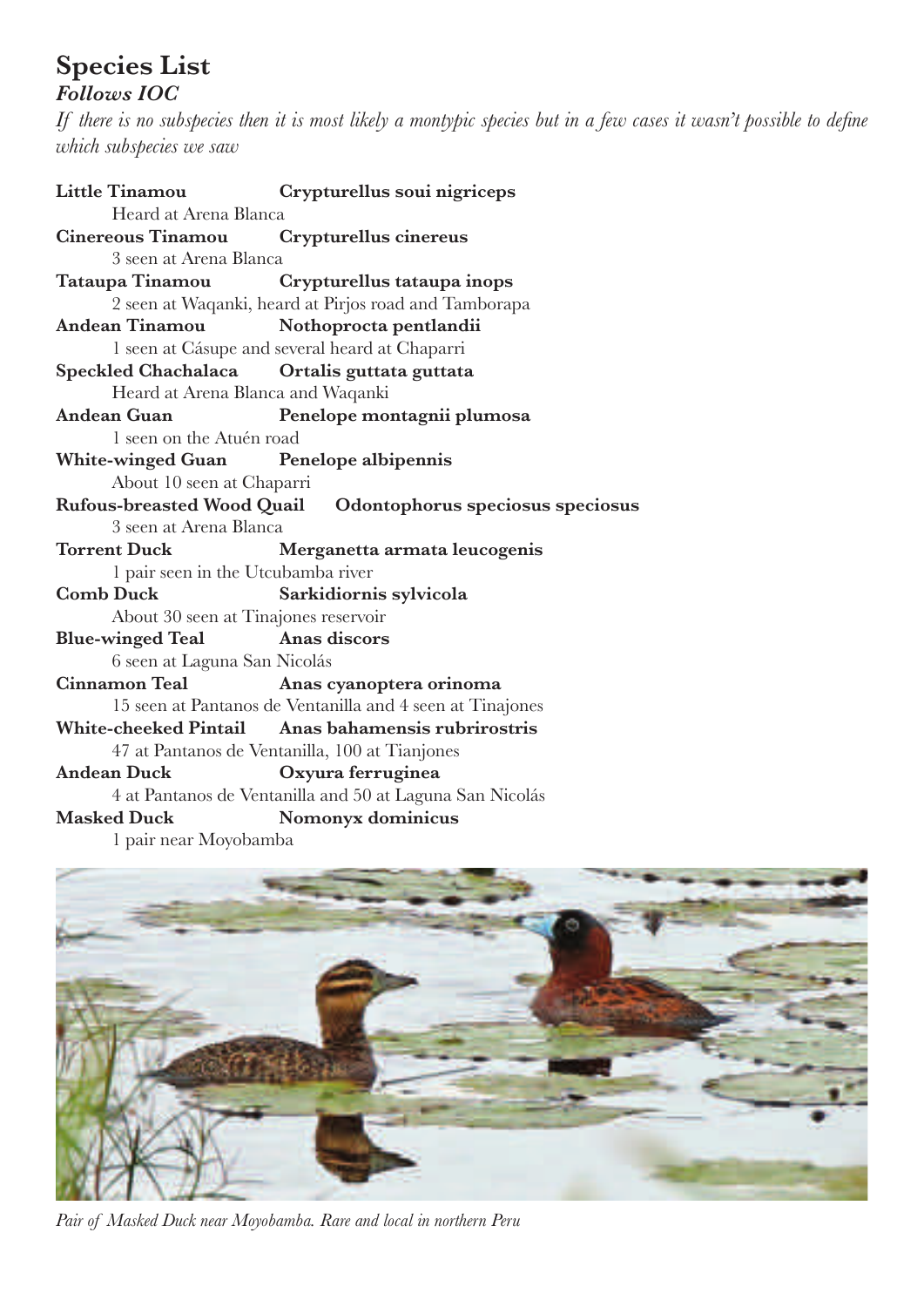| Pied-billed Grebe                  | Podilymbus podiceps antarcticus                                |  |
|------------------------------------|----------------------------------------------------------------|--|
|                                    | 1 seen at Pantanos de Ventanilla, 3 seen at Laguna San Nicolás |  |
| <b>White-tufted Grebe</b>          | Rollandia rolland chilensis                                    |  |
| 12 seen at Pantanos de Ventanilla  |                                                                |  |
| <b>Great Grebe</b>                 | Podiceps major major                                           |  |
| 7 seen at Tinajones                |                                                                |  |
| Chilean Flaningo                   | Phoenicopterus chilensis                                       |  |
| 1 seen at Tinajones                |                                                                |  |
| <b>Black-faced Ibis</b>            | Theristicus melanopis                                          |  |
| 4 seen at Tinajones                |                                                                |  |
| Puna Ibis                          | Plegadis ridgway                                               |  |
| 14 seen at Laguna San Nicolás      |                                                                |  |
|                                    | Fasciated Tiger Heron Tigrisoma fasciatum salmoni              |  |
| 5 seen along the Utcubamba river   |                                                                |  |
|                                    | Black-crowned Night Heron Nycticorax nycticorax hoactli        |  |
|                                    | 1 seen at Laguna San Nicolás, 3-4 seen at Tinajones            |  |
| <b>Striated Heron</b>              | Butorides striata striata                                      |  |
| Singles in most wetlands           |                                                                |  |
| Western Cattle Egret Bubulcus ibis |                                                                |  |
|                                    | Common in fields and rice paddies throughout                   |  |



*A family of the very secretive Rufous-breasted Wood-Quail is coming in to the corn feeders at Arena Blanca*

| Cocoi Heron                                | Ardea cocoi                                        |
|--------------------------------------------|----------------------------------------------------|
| 5 seen at Tinajones                        |                                                    |
| <b>Great Egret</b>                         | Ardea alba egretta                                 |
| Fairly common in rice paddies and fields   |                                                    |
| <b>Little Blue Heron</b>                   | Egretta caerulea                                   |
|                                            | 1 seen near Moyobamba and 6 seen at Tinajones      |
| <b>Snowy Egret</b>                         | Egretta thula thula                                |
| Fairly common in wetlands and rice paddies |                                                    |
| Peruvian Pelican                           | Pelecanus thagus                                   |
|                                            | About 200 at Ventanilla beach, 50 at Playa Monsefu |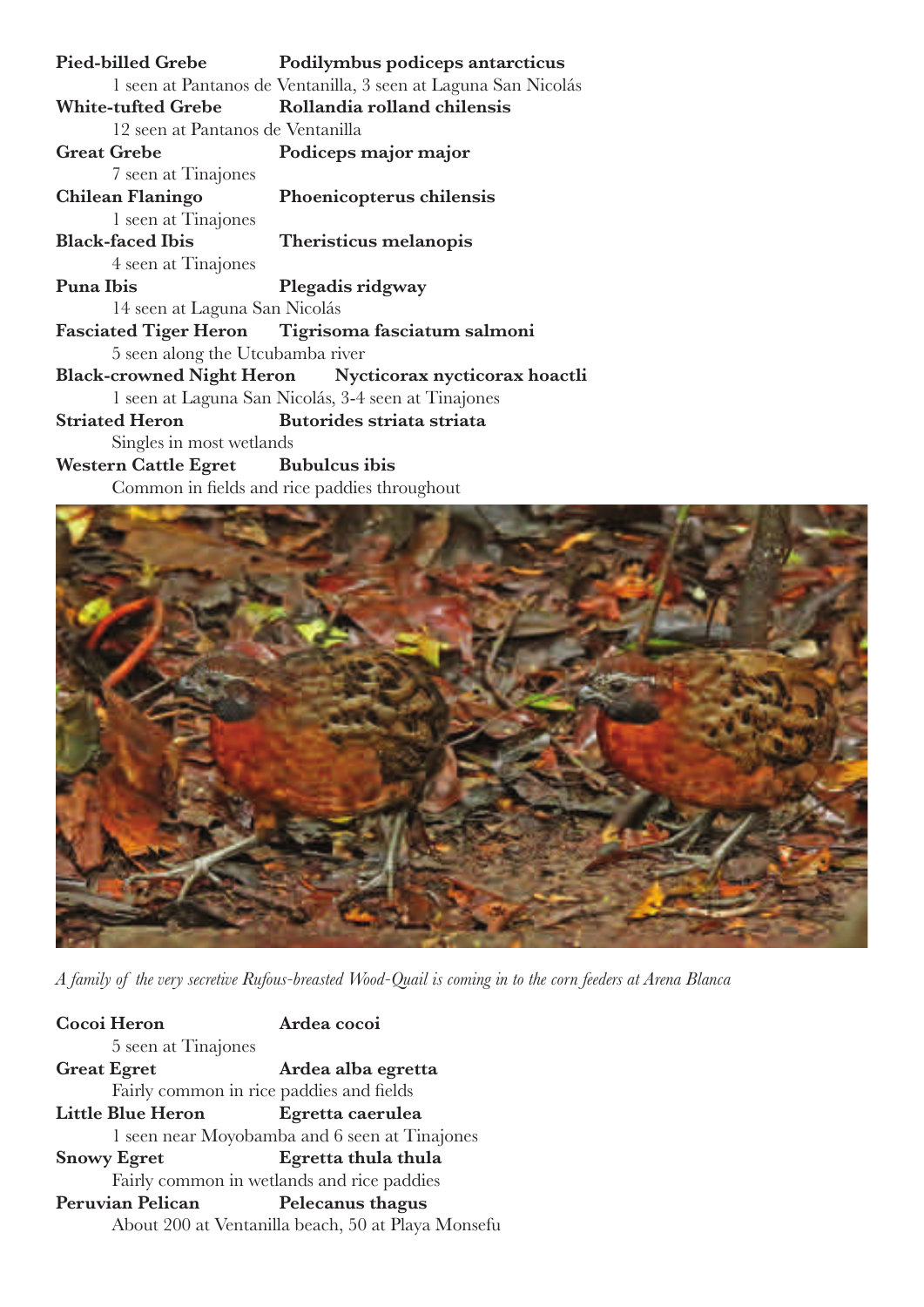**Magnifcent Frigatebird Fregata magnifcens** 2 seen at Playa Monsefu **Peruvian Booby Sula variegata** 10 000's migrating south at Ventanilla beach **Blue-footed Booby Sula nebouxii** 10 seen at Playa Monsefu **Neotropic Cormorant Phalacrocorax brasilianus brasilianus** 5 seen at Pantanos de Ventanilla, 500 at Tinajones **Guanay Cormorant Phalacrocorax bougainvillii** Probably over 100 000 at Ventanilla beach! **Red-legged Cormorant Phalacrocorax gaimardi** About 50 at Ventanilla beach **Wood Stork Mycteria americana** 2 seen at Filoque and 9 seen at Tinajones **Turkey Vulture Cathartes aura** Common in the west (ssp *jota*), Common in the east (ssp *rufcollis*) **Greater Yellow-headed Vulture Cathartes melambrotus** 1 seen west of Moyobamba **Black Vulture Coragyps atratus** Common throughout, even seen at 3500 m near Cruz Conga **Western Osprey Pandion haliaetus carolinensis** 1 seen at Tinajones **Pearl Kite Gampsonyx swainsonii** 2 seen at Magunchal along the Utcubamba river (ssp *swainsonii*), 1 seen near Tinajones (ssp *magnus*) **Swallow-tailed Kite Elanoides forfcatus yetapa** 22 seen at Aguas Verdes and 1 seen at Abra Patricia **Black-and-chestnut Eagle Spizaetus isidori**

1 adult at Aguas Verdes



*Adult Black-and-chestnut Eagle at Aguas Verdes*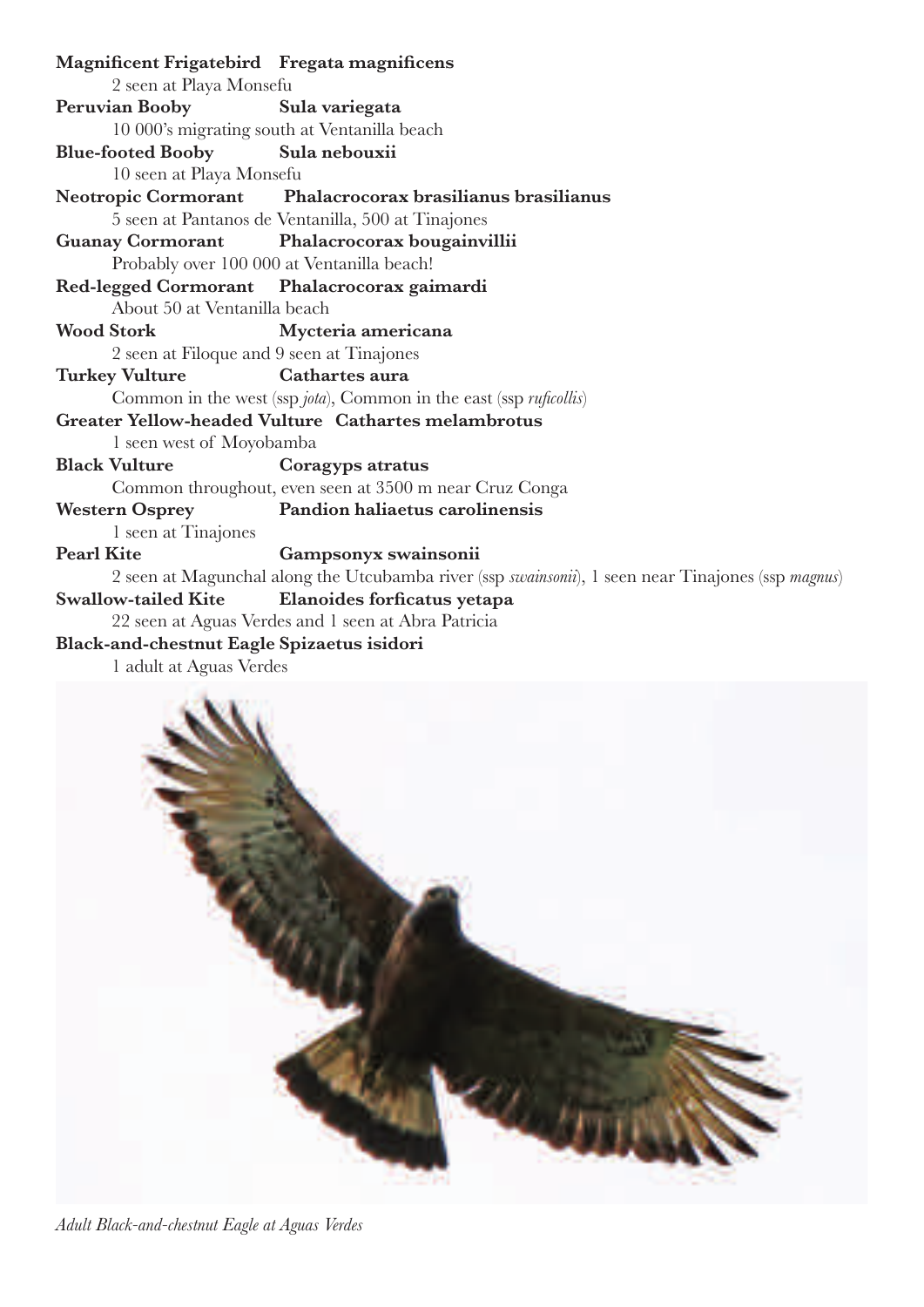**Double-toothed Kite Harpagus bidentatus bidentatus** 2 at Aguas Verdes **Plain-breasted Hawk Accipiter ventralis** 1 seen at Rio Chonta, 1 seen at Owlet Lodge **Cinereous Harrier Circus cinereus** 1 female seen at Laguna San Nicolás **Barred Hawk Leucopternis princeps** 1 seen at Afuentes. This is probably the frst photograph of the species in Peru! **Savanna Hawk Buteogallus meridionalis** 6 seen at Tinajones **Roadside Hawk Rupornis magnirostris occiduus** Singles seen at Balsas, Waqanki, Abra Patricia and Tamborapa **Harris's Hawk Parabuteo unicinctus harrisi** 2 seen at Bagua Grande and 2-4 seen at Chaparri **Variable Hawk Geranoaetus polyosoma polyosoma/poecilochrous** 1 seen at Cumbe Mayo, La Encañada, Limon de Porcuya and Chaparri **Black-chested Buzzard-Eagle Geranoaetus melanoleucus australis** 3 seen at ABra Barro Negro and 1 along rio Utcubamba **Mountain Caracara Phalcoboenus megalopterus** Singles at Cumbe Mayo, Cruz Conga and Abra Barro Negro **Northern Crested Caracara Caracara cheriway** 1 seen at Tinajones **Laughing Falcon Herpetotheres cachinnans cachinnans** 1 heard at Tamborapa **American Kestrel Falco sparverius peruvianus** 3 seen at Pantanos de Ventanilla and singles in the highlands **Peregrine Falcon Falco peregrinus cassini** 1 pair seen above Balsas **Russet-crowned Crake Laterallus viridis viridis** Several heard at Waqanki and near Moyobamba **Rufous-sided Crake Laterallus melanophaius oenops** Heard west of Moyobamba **Sora Porzana carolina** 1 seen at Laguna San Nicolás. This is nowadays a major rarity in Peru!



*Sora is nowadays a good rarity in Peru with few recent records*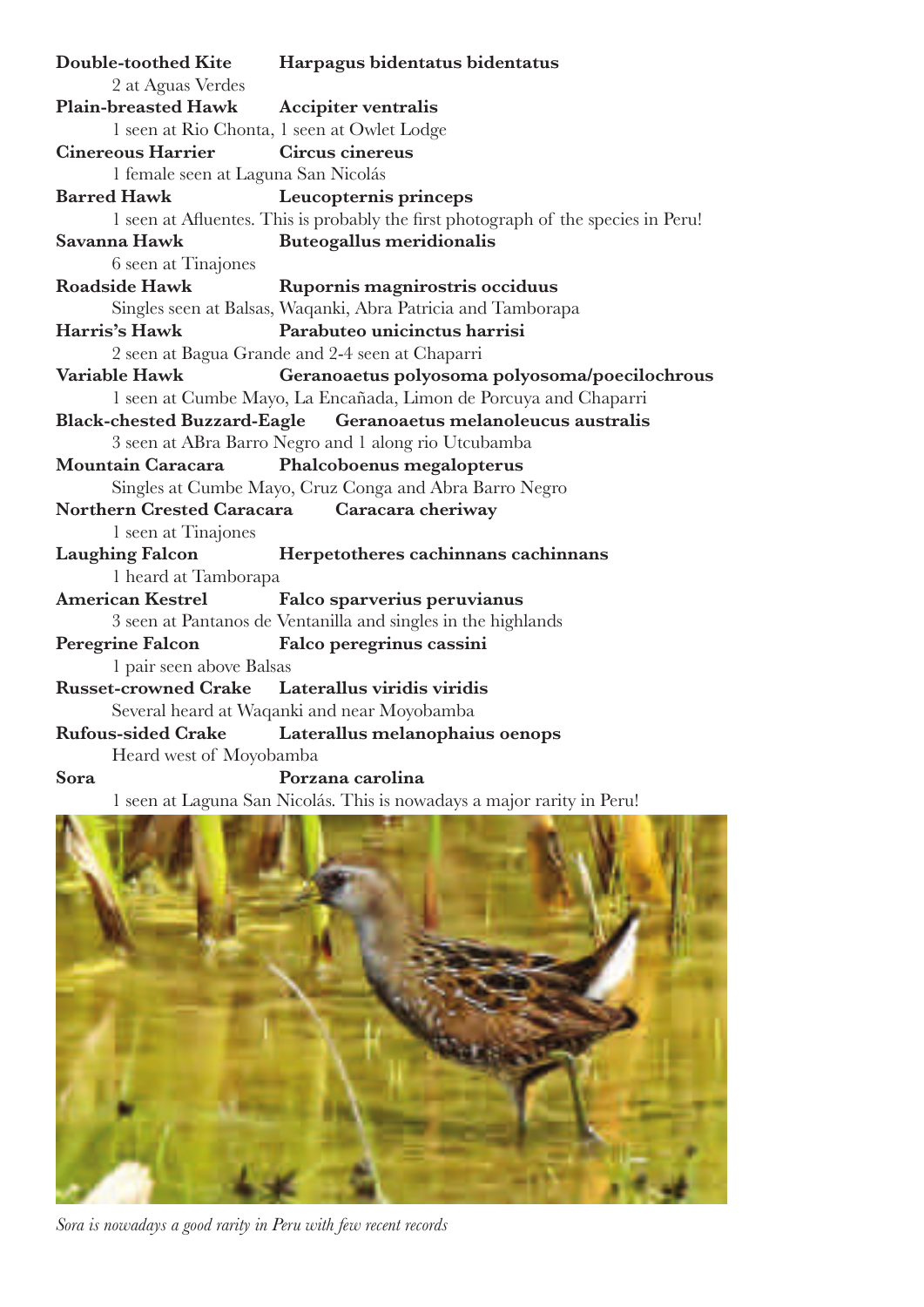|                                            | Grey-necked Wood Rail Aramides cajaneus cajaneus                                                    |
|--------------------------------------------|-----------------------------------------------------------------------------------------------------|
| 1 seen at Arena Blanca                     |                                                                                                     |
| <b>Spotted Rail</b>                        | Pardirallus maculatus maculatus                                                                     |
| Heard west of Moyobamba                    |                                                                                                     |
| <b>Plumbeous Rail</b>                      | Pardirallus sanguinolentus                                                                          |
|                                            | 1 seen and 1 heard at Laguna San Nicolás (ssp tschudii), 4 seen at Tinajones (ssp simonsi)          |
| <b>Purple Gallinule</b>                    | Porphyrio martinicus                                                                                |
|                                            | 1 seen west of Moyobamba and 5 seen at Tinajones                                                    |
| <b>Common Gallinule</b>                    | Gallinula galeata                                                                                   |
|                                            | 3 seen at Laguna San Nicolás (ssp garmani), 3 seen at Pantanos de Ventanilla, 1 at Filoque and 1 at |
| Tinajones (ssp <i>pauxilla</i> )           |                                                                                                     |
| <b>Andean Coot</b>                         | Fulica ardesiaca                                                                                    |
|                                            | 1 seen at Pantanos de Ventanilla, 100 at Laguna San Nicolás and 14 at Tinajones                     |
| Limpkin                                    | Aramus guarauna                                                                                     |
| 1 seen west of Moyobamba                   |                                                                                                     |
| Peruvian Thick-knee Burhinus superciliaris |                                                                                                     |
| 1 seen briefly pre-dawn at Chaparri        |                                                                                                     |
| Blackish Oystercatcher Haematopus ater     |                                                                                                     |
| 1 seen at Ventanilla beach                 |                                                                                                     |
|                                            | American Oystercatcher Haematopus palliatus palliatus                                               |
| 5 seen at Playa Monsefu                    |                                                                                                     |
| <b>Black-necked Stilt</b>                  | Himantopus mexicanus mexicanus                                                                      |
|                                            | 50 seen at Pantanos de Ventanilla, 2 west of Moyobamba, 2 at Filoque and 100 at Tinajones           |
| White-backed Stilt                         | Himantopus melanurus                                                                                |
|                                            | 1 seen west of Moyobamba together with the 2 Black-necked Stilts                                    |
| Andean Lapwing Vanellus resplendens        |                                                                                                     |
| 15 seen at Cruz Conga                      |                                                                                                     |
| American Golden Plover Pluvialis dominica  |                                                                                                     |
|                                            | 1 seen at Pantanos de Ventanilla. Rare on the coast.                                                |
| <b>Grey Plover</b>                         | Pluvialis squatarola                                                                                |
| 200 at Pantanos de Ventanilla              |                                                                                                     |
|                                            | Semipalmated Plover Charadrius semipalmatus                                                         |
| 10 at Pantanos de Ventanilla               |                                                                                                     |
|                                            |                                                                                                     |
| Killdeer                                   | Charadrius vociferus peruvianus                                                                     |
| 2 at Pantanos de Ventanilla                |                                                                                                     |
| <b>Snowy Plover</b>                        | Charadrius nivosus occidentalis                                                                     |
| 1 seen at Playa Monsefu                    |                                                                                                     |
| Wattled Jacana                             | Jacana jacana peruviana                                                                             |
| 1 seen west of Moyobamba                   |                                                                                                     |
| Hudsonian Godwit                           | Limosa haemastica                                                                                   |
|                                            | 3 at Pantanos de Ventanilla. Rare on the coast                                                      |
| Whimbrel                                   | Numenius phaeopus hudsonicus                                                                        |
|                                            | 100 seen at Pantanos de Ventanilla and heard at Playa Monsefu                                       |
| <b>Lesser Yellowlegs</b>                   | <b>Tringa flavipes</b>                                                                              |
|                                            | 25 at Pantanos de Ventanilla and 3 at Laguna San Nicolás                                            |
| <b>Spotted Sandpiper</b>                   | Actitis macularius                                                                                  |
|                                            | 10 seen at Pantanos de Ventanilla and singles at many other places                                  |
| <b>Ruddy Turnstone</b>                     | Arenaria interpres morinella                                                                        |
| 50 at Pantanos de Ventanilla               |                                                                                                     |
| Sanderling                                 | Calidris alba                                                                                       |
|                                            | 1500 at Ventanilla beach and 115 at Playa Monsefu                                                   |
| <b>Semipalmated Sandpiper</b>              | Calidris pusilla                                                                                    |
| Seen at Pantanos de Ventanilla             |                                                                                                     |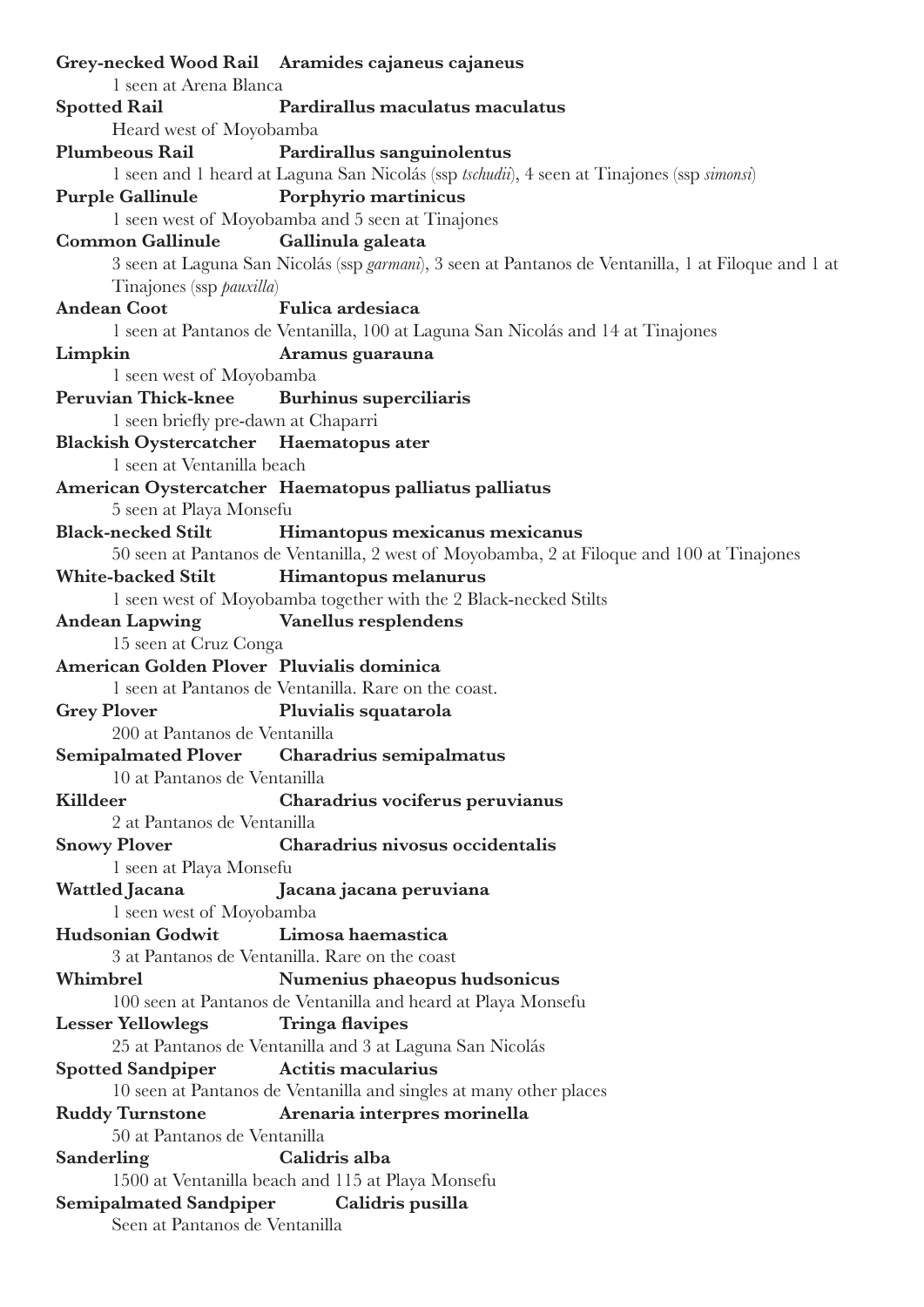### **Least Sandpiper Calidris minutilla** Seen at Pantanos de Ventanilla. About 300 stints of this and previous species **Pectoral Sandpiper Calidris melanotos** 7 seen at Laguna San Nicolás **Stilt Sandpiper Calidris himantopus** 50 seen at Pantanos de Ventanilla and 1 at Laguna San Nicolás. Very rare in the highlands in Peru. and even more so on northbound migration. **Wilson's Phalarope Phalaropus tricolor** About 500 at Pantanos de Ventanilla **Black Skimmer Rynchops niger cinerascens**

50 at Pantanos de Ventanilla



*Black Skimmer 'skimming' at Pantanos de Ventanilla*

**Andean Gull Chroicocephalus serranus** 1 juv seen at Pantanos de Ventanilla, 20 at Laguna San Nicolás and 1 on the Atuén road **Grey-headed Gull Chroicocephalus cirrocephalus cirrocephalus** 200 at Pantanos de Ventanilla, 1 at Tucume, 50 at Tinajones at about 300 at Playa Monsefu **Laughing Gull Leucophaeus atricilla megalopterus** 10 seen at Playa Monsefu **Franklin's Gull Leucophaeus pipixcan** About 10000 at Pantanos de Ventanilla and about 1000 at Playa Monsefu **Grey Gull Leucophaeus modestus** 500 at Ventanilla beach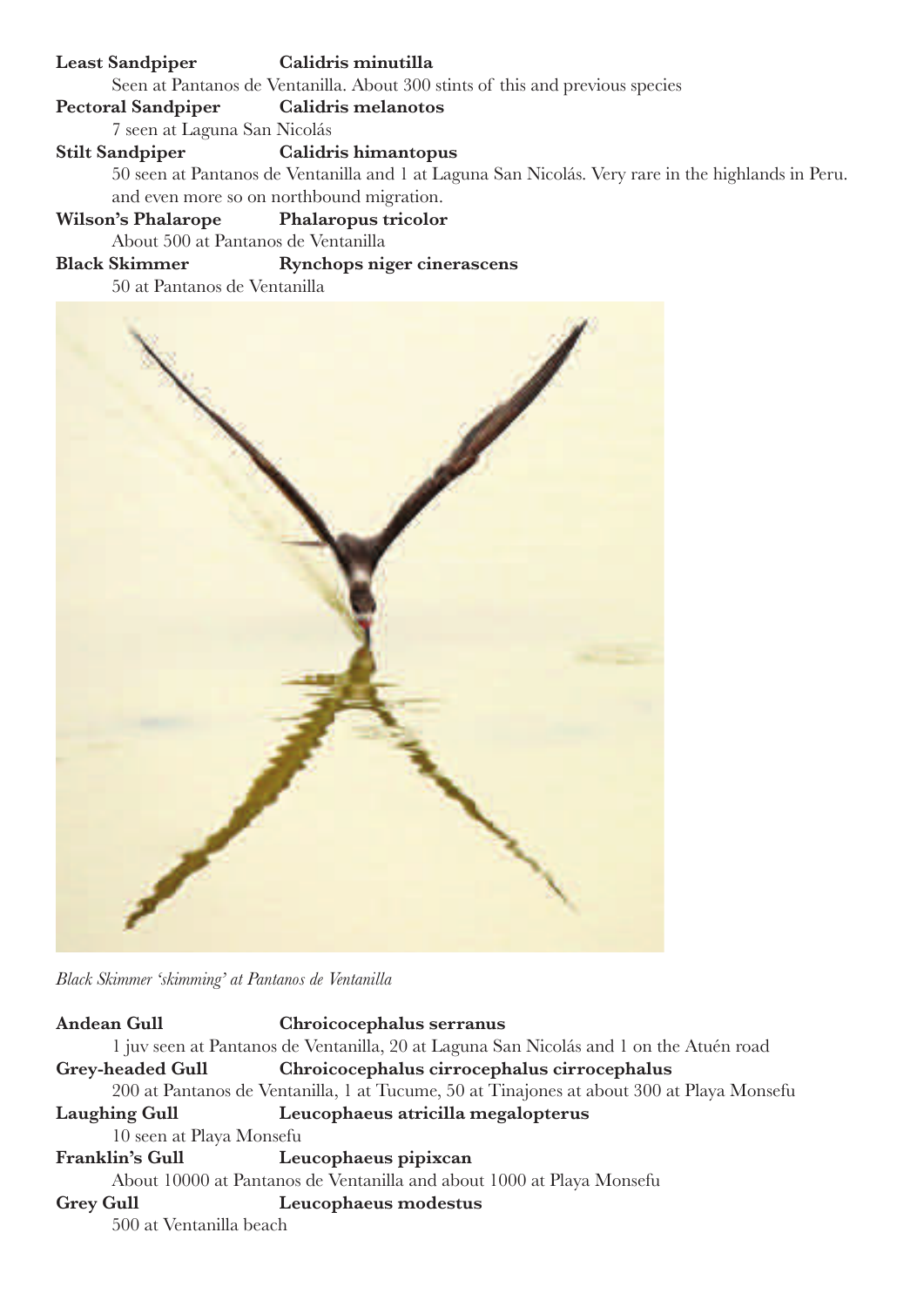| <b>Belcher's Gull</b>                    | Larus belcheri                                                                               |
|------------------------------------------|----------------------------------------------------------------------------------------------|
| 250 at Ventanilla beach                  |                                                                                              |
| Kelp Gull                                | Larus dominicanus dominicanus                                                                |
|                                          | 50 at Ventanilla beach and 300 at Playa Monsefu                                              |
| <b>Gull-billed Tern</b>                  | Gelochelidon nilotica aranea                                                                 |
| 10 seen at Playa Monsefu                 |                                                                                              |
| <b>Royal Tern</b>                        | Thalasseus maximus maximus                                                                   |
| 100 seen at Playa Monsefu                |                                                                                              |
| <b>Elegant Tern</b>                      | <b>Thalasseus elegans</b>                                                                    |
|                                          | 50 seen at Ventanilla beach and 100 seen at Playa Monsefu                                    |
| <b>Cabot's Tern</b>                      | Thalasseus acuflavidus acuflavidus                                                           |
|                                          |                                                                                              |
| 5 seen at Playa Monsefu                  |                                                                                              |
| <b>Inca Tern</b>                         | Larosterna inca                                                                              |
| 500 seen at Ventanilla beach             |                                                                                              |
| <b>Rock Dove</b>                         | Columba livia livia                                                                          |
| Seen in towns                            |                                                                                              |
| <b>Scaled Pigeon</b>                     | Patagioenas speciosa                                                                         |
| 1 heard at Arena Blanca                  |                                                                                              |
|                                          | Band-tailed Pigeon Patagioenas fasciata albilinea                                            |
|                                          | Common at Abra Patricia and Limon de Porcuya                                                 |
| <b>Marañon Pigeon</b>                    | Patagioenas oenops                                                                           |
|                                          | 3 seen at Balsas and 4 seen along the Utcubamba river                                        |
| <b>Plumbeous Pigeon</b>                  | Patagioenas plumbea pallescens                                                               |
| 1 heard at Waqanki                       |                                                                                              |
| <b>Ruddy Pigeon</b>                      | Patagioenas subvinacea ogilviegranti                                                         |
|                                          | 1 seen at Arena Blanca and 1 heard at Abra Patricia                                          |
| <b>Eared Dove</b>                        | Zenaida auriculata hypoleuca                                                                 |
| Common at most open sites                |                                                                                              |
| <b>West Peruvian Dove</b>                | Zenaida meloda                                                                               |
|                                          | Common in the western lowlands in dry places                                                 |
|                                          |                                                                                              |
| <b>Ruddy Ground Dove</b>                 | Columbina talpacoti talpacoti                                                                |
|                                          | Fairly common at Waqanki and Moyobamba                                                       |
| Croaking Ground Dove Columbina cruziana  |                                                                                              |
| Common in the dry western lowlands       |                                                                                              |
| <b>Blue Ground Dove</b>                  | Claravis pretiosa                                                                            |
|                                          | Singles heard at Hacienda Limon, Waqanki and Tamborapa                                       |
|                                          | Bare-faced Ground Dove Metriopelia ceciliae obsoleta                                         |
|                                          | 20 between Hacienda Limon and Balsas, 2 seen near Abra Porculla                              |
| <b>White-tipped Dove</b>                 | Leptotila verreauxi                                                                          |
|                                          | Several seen at Balsas, Hacienda Limon and Chaparri. Singles heard at San Marcos, Leimebamba |
|                                          | and Tamborapa (ssp decolor). 1 heard at Waqanki and 1 seen at Abra Patricia (ssp decipiens)  |
| <b>Mitred Parakeet</b>                   | Aratinga mitrata chlorogenys                                                                 |
|                                          | Common in the Utcubamba valley between Leimebamab and Pedro Ruiz and Huembo                  |
| <b>Red-masked Parakeet</b>               | Aratinga erythrogenys                                                                        |
| 50 seen at Chaparri and 2 seen at Cásupe |                                                                                              |
| <b>White-eyed Parakeet</b>               | Aratinga leucophthalma callogenys                                                            |
|                                          | Singles seen at Abra Patricia and Waqanki. About 50 at Quebrada Quisscarum                   |
| <b>Barred Parakeet</b>                   | Bolborhynchus lineola tigrinus                                                               |
| Heard at Abra Patricia                   |                                                                                              |
| Pacific Parrotlet                        | Forpus coelestis                                                                             |
|                                          | 5 seen at Bagua Grande, common in the western lowlands                                       |
| <b>Yellow-faced Parrotlet</b>            | Forpus xanthops                                                                              |
|                                          |                                                                                              |
| 2+3 seen at Balsas                       |                                                                                              |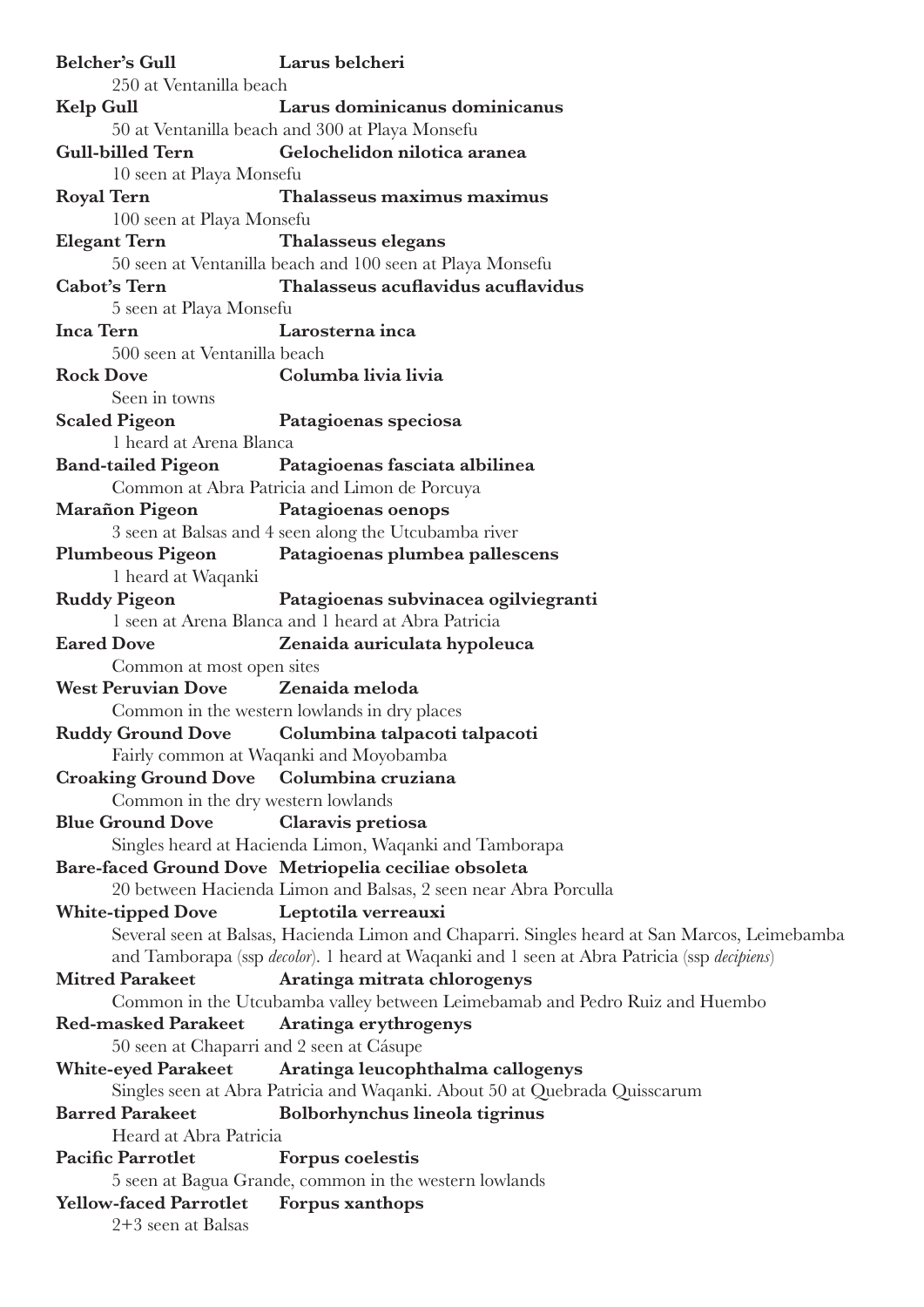**Cobalt-winged Parakeet Brotogeris cyanoptera gustavi** Singles seen and heard at Waqanki-Moyobamba **Blue-headed Parrot Pionus menstruus menstruus** About 20 seen at Waqanki **White-capped Parrot Pionus seniloides** 2 seen at Abra Barro Negro **Scaly-naped Amazon Amazona mercenarius mercenarius** 1 seen at San Lorenzo and 4-5 at Abra Patricia **Smooth-billed Ani Crotophaga ani** Small numbers at Waqanki-Moyobamba **Groove-billed Ani Crotophaga sulcirostris** Fairly common in the dry Marañon drainage and western lowlands **Striped Cuckoo Tapera naevia** Heard at San marcos and 2 seen at Hacienda Limon **Squirrel Cuckoo Piaya cayana nigricrissa** 1 seen at Aguas Verdes, 3-4 at Waqanki **Black-billed Cuckoo Coccyzus erythropthalmus** 1 seen between Hacienda Limon and Balsas. A good rarity in Peru! **Tropical Screech Owl Megascops choliba cruciger** 2 seen at Waqanki **Koepcke's Screech Owl Megascops koepckeae koepckeae** 2 seen at day-time roost at El Chillo **Cinnamon Screech Owl Megascops petersoni** 1 seen at Alto Nieva **Napo Screech Owl Megascops napensis** 1 heard at Waqanki **Band-bellied Owl Pulsatrix melanota melanota** 1 pair heard at Waqanki **Ferruginous Pygmy Owl Glaucidium brasilianum ucayalae** 1 seen at Aguas Verdes **Pacifc Pygmy Owl Glaucidium peruanum** Singles seen and heard in the dry Marañon drainage and western lowlands **Long-whiskered Owlet Xenoglaux loweryi** 1 seen at Alto Nieva **Burrowing Owl Athene cunicularia** 1 seen west of Moyobamba (ssp ??) and several seen around Chaparri (ssp *punensis*) **Oilbird Steatornis caripensis** About 50 at Quebrada Quisscarum **Lesser Nighthawk Chordeiles acutipennis aequatorialis** Several seen at Tinajones-Chaparri **Pauraque Nyctidromus albicollis albicollis** 1 heard at Waqanki and 1 heard at Chaparri **Anthony's Nightjar Nyctidromus anthonyi** Several seen at Chaparri **Band-winged Nightjar Systellura longirostris atripunctata** 1 seen pre-dawn above Hacienda Limon **White-chinned Swift Cypseloides cryptus** 2 seen west of Moyobamba **Chestnut-collared Swift Streptoprocne rutila brunnitorques** 30 seen at El Chillo, 4 seen at Alto Nieva and 10 at Abra Patricia **White-collared Swift Streptoprocne zonaris subtropicalis** 5 seen at Aguas Verdes and 50 seen at Abra Patricia **Short-tailed Swift Chaetura brachyura ocypetes** 3 seen west of Moyobamba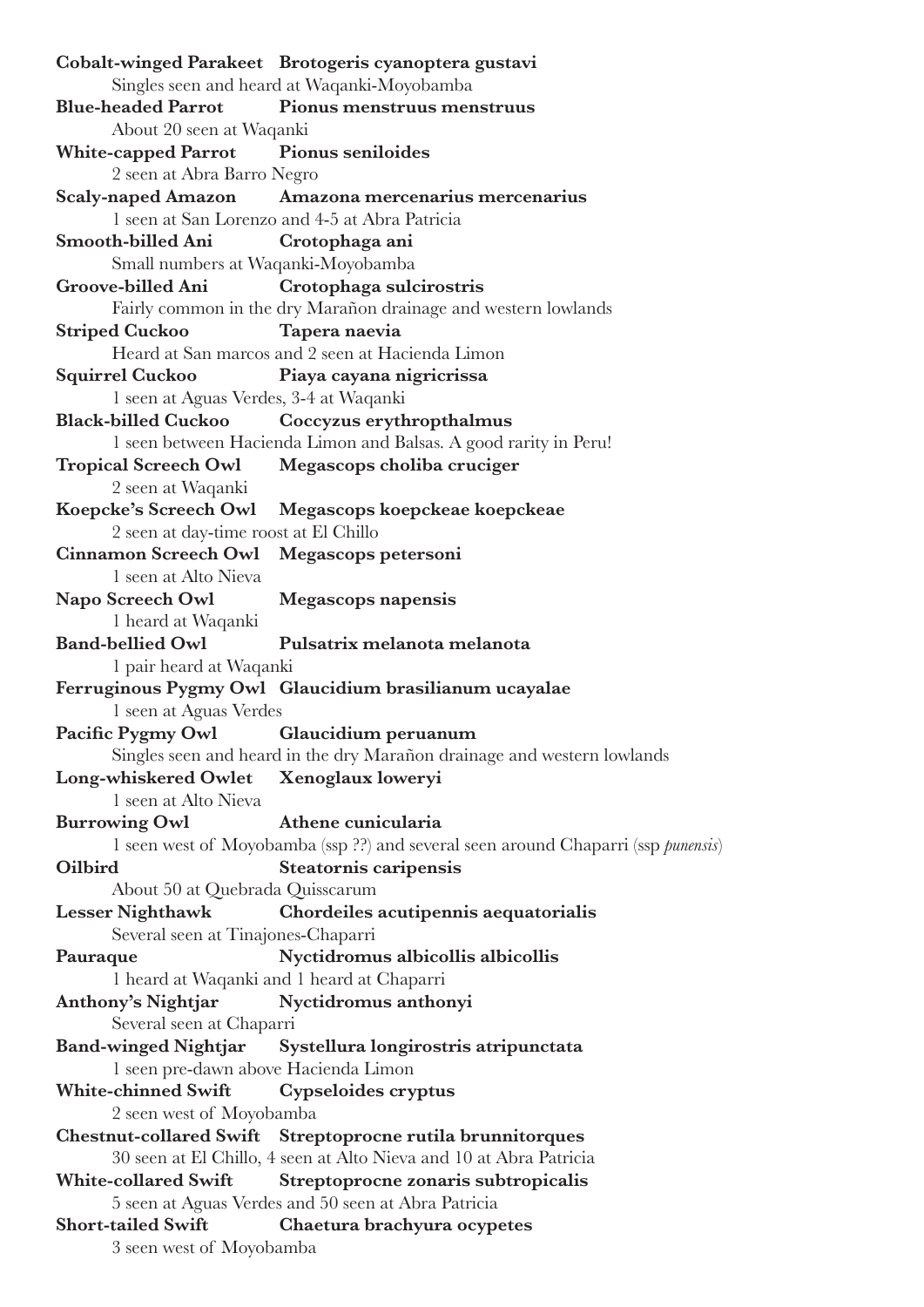| <b>Andean Swift</b>                           | Aeronautes andecolus parvulus                                                                              |
|-----------------------------------------------|------------------------------------------------------------------------------------------------------------|
| 25 seen at Rio Chonta                         |                                                                                                            |
| <b>Neotropical Palm Swift</b>                 | Tachornis squamata semota                                                                                  |
| About 5 seen at Waqanki and west of Moyobamba |                                                                                                            |
| <b>Rufous-breasted Hermit</b>                 | Glaucis hirsuta                                                                                            |
| 1 seen at Waqanki                             |                                                                                                            |
| <b>Green Hermit</b>                           | Phaethornis guy apicalis                                                                                   |
|                                               | 2 seen at Arena Blanca, 3 seen at Afluentes and 1 seen below Abra Patricia                                 |
| <b>Great-billed Hermit</b>                    | Phaethornis malaris moorei                                                                                 |
| 1 seen at Waqanki                             |                                                                                                            |
| <b>Tawny-bellied Hermit</b>                   | Phaethornis syrmatophorus columbianus                                                                      |
| 1 seen below Abra Patricia                    |                                                                                                            |
| <b>Grey-chinned Hermit</b>                    | Phaethornis griseogularis                                                                                  |
|                                               | $\frac{1}{2}$ seen at Affuentes and 2 seen at Arena Blance (sep grisesquidars) $\frac{1}{2}$ seen at Limon |

1 seen at Afuentes and 2 seen at Arena Blanca (ssp *griseogularis*) 1 seen at Limon de Porcuya and 5 at Cásupe (ssp *porcullae*)



*Male Rufous-crested Coquette at Waqanki (left) and Gray-chinned Hermit at Afuentes. The hermits were called out as Reddish Hermits both at Afuentes and Arena Blanca by the locals, but the long tail feathers and grayish throat show that they are actually Gray-chinned Hermits*

| <b>Green-fronted Lancebill</b>                   | Doryfera ludovicae ludovicae                                    |
|--------------------------------------------------|-----------------------------------------------------------------|
| 3 seen in the Alto Nieva-Mirador San Martín area |                                                                 |
| <b>Blue-fronted Lancebill</b>                    | Doryfera johannae johannae                                      |
| About 7 seen at Arena Blanca                     |                                                                 |
|                                                  | Grey-breasted Sabrewing Campylopterus largipennis aequatorialis |
| 5 each at Arena Blanca and Waqanki               |                                                                 |
| Napo Sabrewing                                   | Campylopterus villaviscensio                                    |
| 1 female at Arena Blanca                         |                                                                 |
| White-necked Jacobin                             | Florisuga mellivora mellivora                                   |
| About 10 each at Arena Blanca and Waqanki        |                                                                 |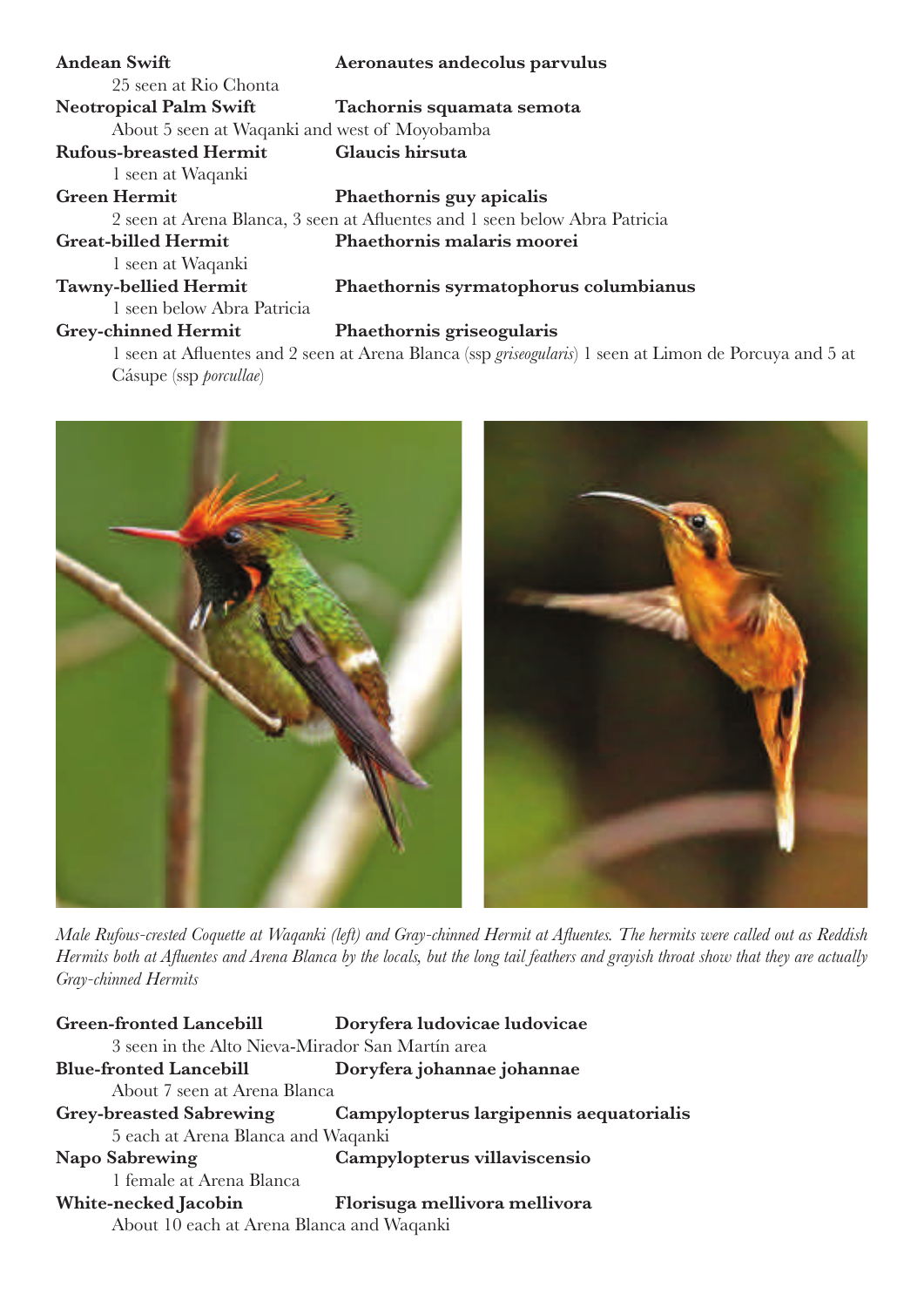| <b>Brown Violetear</b>                           | Colibri delphinae                                             |
|--------------------------------------------------|---------------------------------------------------------------|
| 2 each at Arena Blanca and Waqanki               |                                                               |
| <b>Green Violetear</b>                           | Colibri thalassinus crissalis                                 |
| About 5 at Leimebamba, Huembo and Abra Patricia  |                                                               |
| <b>Sparkling Violetear</b>                       | Colibri coruscans coruscans                                   |
|                                                  | Small numbers at Cajamarca, Celendin, Leimebamba and Huembo   |
| Violet-headed Hummingbird Klais guimeti guimeti  |                                                               |
| 1 seen at Waqanki                                |                                                               |
| <b>Rufous-crested Coquette</b>                   | Lophornis delattrei delattrei                                 |
| 1 female at Arena Blanca and 2 males at Waqanki  |                                                               |
| Wire-crested Thorntail                           | Discosura popelairii                                          |
| 1 male seen at Arena Blanca                      |                                                               |
| <b>Blue-tailed Emerald</b>                       | Chlorostilbon mellisugus peruanus                             |
|                                                  | 1 male seen at Arena Blanca and 1 pair seen west of Moyobamba |
| <b>Fork-tailed Woodnymph</b>                     | Thalurania furcata viridipectus                               |
| About 10 each at Arena Blanca and Waqanki        |                                                               |
| <b>Golden-tailed Sapphire</b>                    | Chrysuronia oenone oenone                                     |
| About 10 each at Arena Blanca and Waqanki        |                                                               |
| <b>Tumbes Hummingbird</b>                        | Leucippus baeri                                               |
| 2 seen at Chaparri                               |                                                               |
| <b>Spot-throated Hummingbird</b>                 | Leucippus taczanowskii                                        |
|                                                  | Several seen at all places in the Marañon-Utcubamba drainages |
| Many-spotted Hummingbird                         | Taphrospilus hypostictus                                      |
| 5 seen at Arena Blanca                           |                                                               |
| White-bellied Hummingbird                        | Amazilia chionogaster chionogaster                            |
| About 10 each at Leimebamba and Huembo           |                                                               |
| Amazilia Hummingbird                             | Amazilia amazilia amazilia/leucophoea                         |
| Common at San marcos and western lowlands        |                                                               |
| <b>Andean Emerald</b>                            | Amazilia franciae cyanocollis                                 |
| 1 seen at Hacienda Limon                         |                                                               |
| Sapphire-spangled Emerald                        | Amazilia lactea bartletti                                     |
| 5 each at Arena Blanca and Waqanki               |                                                               |
| <b>Speckled Hummingbird</b>                      | Adelomyia melanogenys melanogenys                             |
| 1 on the Atuén road and singles at Abra Patricia |                                                               |
| <b>Rufous-vented Whitetip</b>                    | Urosticte ruficrissa                                          |
| 3 seen at Alto Nieva                             |                                                               |
| <b>Ecuadorian Piedtail</b>                       | Phlogophilus hemileucurus                                     |
| 1 seen at Afluentes                              |                                                               |



*Ecuadorian Piedtail. We were the frst group to see this species at the new feeders here at Afuentes*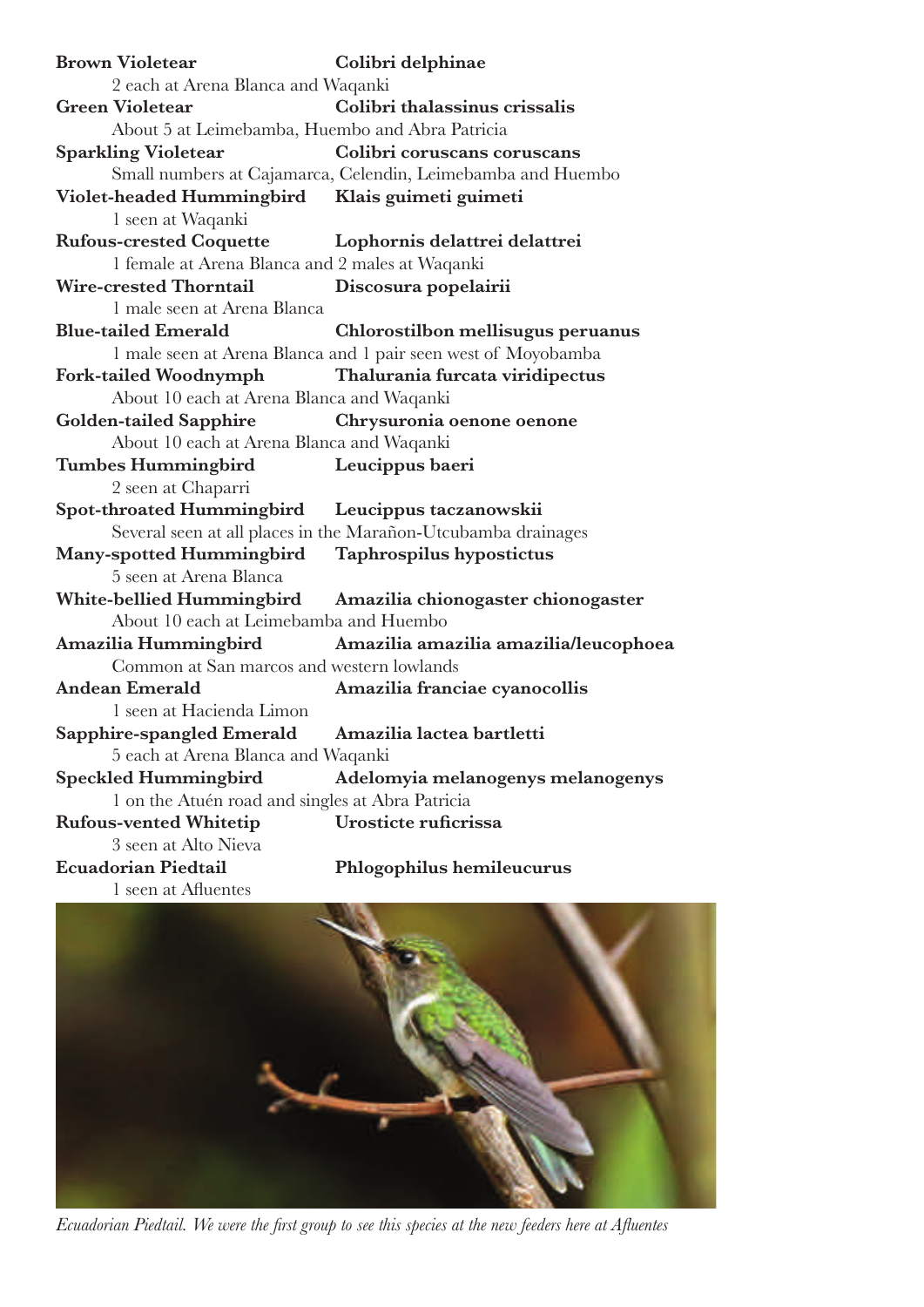| <b>Fawn-breasted Brilliant</b>                         | Heliodoxa rubinoides cervinigularis                                                             |
|--------------------------------------------------------|-------------------------------------------------------------------------------------------------|
| About 5 at the feeders at Owlet lodge and Alto Nieva   |                                                                                                 |
| <b>Violet-fronted Brilliant</b>                        | Heliodoxa leadbeateri sagitta                                                                   |
|                                                        | Singles at Alto Nieva and Arena Blanca and about 10 at Ministerio del Ambiente, Abra Patricia   |
| <b>Chestnut-breasted Coronet</b>                       | Boissonneaua matthewsii                                                                         |
|                                                        | 1 at Leimebamba and several at Huembo and Owlet Lodge                                           |
| <b>Shining Sunbeam</b>                                 | Aglaeactis cupripennis cupripennis                                                              |
| 5 seen at La Encañada and 10 at Abra Barro Negro       |                                                                                                 |
| <b>Andean Hillstar</b>                                 | Oreotrochilus estella stolzmanni                                                                |
|                                                        | 1 female seen at Cumbe Mayo. Sometimes split and called Green-headed Hillstar.                  |
| <b>Bronzy</b> Inca                                     | Coeligena coeligena obscura                                                                     |
| Small numbers at Huembo, Abra Patricia and Alto Nieva  |                                                                                                 |
| <b>Collared Inca</b>                                   | Coeligena torquata margaretae                                                                   |
| Small numbers at San Lorenzo and Abra Patricia         |                                                                                                 |
| <b>Violet-throated Starfrontlet</b>                    | Coeligena violifer dichroura                                                                    |
| 1 seen at San Lorenzo                                  |                                                                                                 |
| <b>Rainbow Starfrontlet</b>                            | Coeligena iris fulgidiceps                                                                      |
| 3 seen at Leimebamba and 1 at Huembo                   |                                                                                                 |
| Sword-billed Hummingbird                               | Ensifera ensifera                                                                               |
|                                                        | 1 male at Leimebamba and 1 male at Owlet Lodge on sevaral occasions                             |
| <b>Giant Hummingbird</b>                               | Patagona gigas peruviana                                                                        |
| 1 seen at La Encañada                                  |                                                                                                 |
| <b>Amethyst-throated Sunangel</b>                      | Heliangelus amethysticollis decolor                                                             |
| 1 seen at San Lorenzo                                  |                                                                                                 |
| <b>Purple-throated Sunangel</b>                        | Heliangelus viola                                                                               |
| 1 seen below Abra Barro Negro and 2 at Leimebamba      |                                                                                                 |
| <b>Royal Sunangel</b>                                  | Heliangelus regalis                                                                             |
| 1 pair seen at Abra Patricia                           |                                                                                                 |
| <b>Sapphire-vented Puffleg</b>                         | Eriocnemis luciani catharina                                                                    |
| 2 seen at Abra Barro Negro                             |                                                                                                 |
| <b>Emerald-bellied Puffleg</b>                         | Eriocnemis aline dybowskii                                                                      |
| 2 seen at Owlet Lodge                                  |                                                                                                 |
| <b>Buff-thighed Puffleg</b>                            | Haplophaedia assimilis affinis                                                                  |
| 3 seen at Alto Nieva                                   |                                                                                                 |
| <b>Booted Racket-tail</b>                              | Ocreatus underwoodii peruanus                                                                   |
|                                                        | Singles at Abra patricia, Alto Nieva and Ministerio del Ambiente, Abra Patricia                 |
| <b>Black-tailed Trainbearer</b>                        | Lesbia victoriae juliae                                                                         |
| 2 seen at Laguna San Nicolás, 1 male at La Encañada    |                                                                                                 |
| <b>Green-tailed Trainbearer</b>                        | Lesbia nuna pallidiventris                                                                      |
| 1 female seen at La Encañada                           |                                                                                                 |
| <b>Tyrian Metaltail</b>                                | Metallura tyrianthina                                                                           |
|                                                        | 2 seen at Cumbe Mayo, 2 at La Encañada and 1 at Cruz Conga (ssp septentrionalis), 3 seen at San |
| Lorenzo (ssp smaragdinicollis)                         |                                                                                                 |
| <b>Coppery Metaltail</b>                               | Metallura theresiae theresiae                                                                   |
| 1 seen at Abra Barro Negro                             |                                                                                                 |
| <b>Black Metaltail</b>                                 |                                                                                                 |
|                                                        | Metallura phoebe                                                                                |
| 3 seen at Cumbe Mayo and 1 seen at Cruz Conga          |                                                                                                 |
| <b>Grey-bellied Comet</b><br>1 male seen at Rio Chonta | Taphrolesbia griseiventris                                                                      |
|                                                        |                                                                                                 |
| Long-tailed Sylph                                      | Aglaiocercus kingii mocoa                                                                       |
| 1 seen at San Lorenzo and 5 at Owlet Lodge             |                                                                                                 |
| Marvelous Spatuletail<br>1-2 males at Huembo           | Loddigesia mirabilis                                                                            |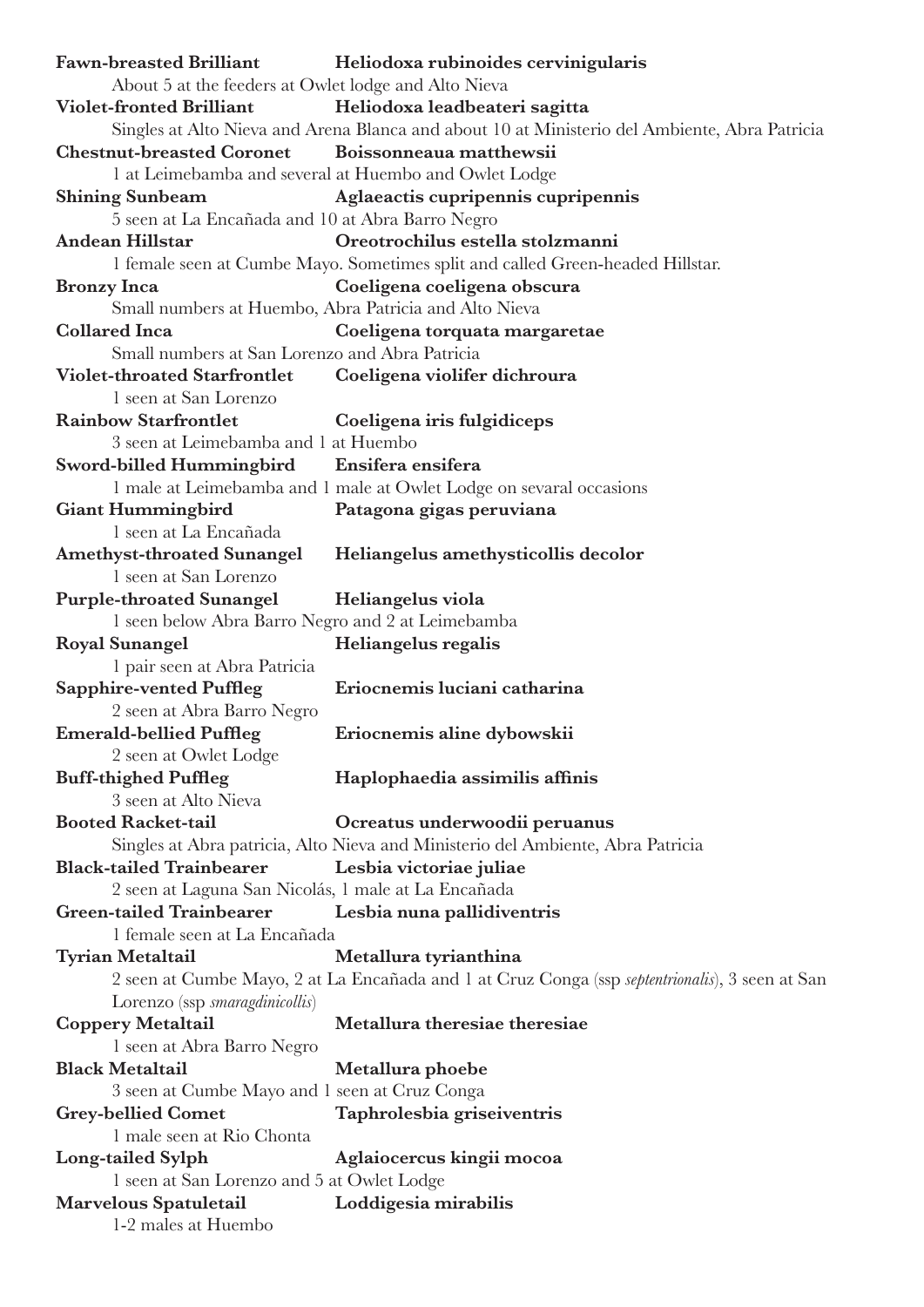

*Male Marvelous Spatuletail, arguably one of the star attractions in northern Peru*

**Long-billed Starthroat Heliomaster longirostris albicrissa** 1 seen on the Pirjos road **Peruvian Sheartail Thaumastura cora** 3 males seen at Limon de Porcuya **Amethyst Woodstar Calliphlox amethystine** 1 female seen at Arena Blanca



*Female Amethyst Woodstar at Arena Blanca*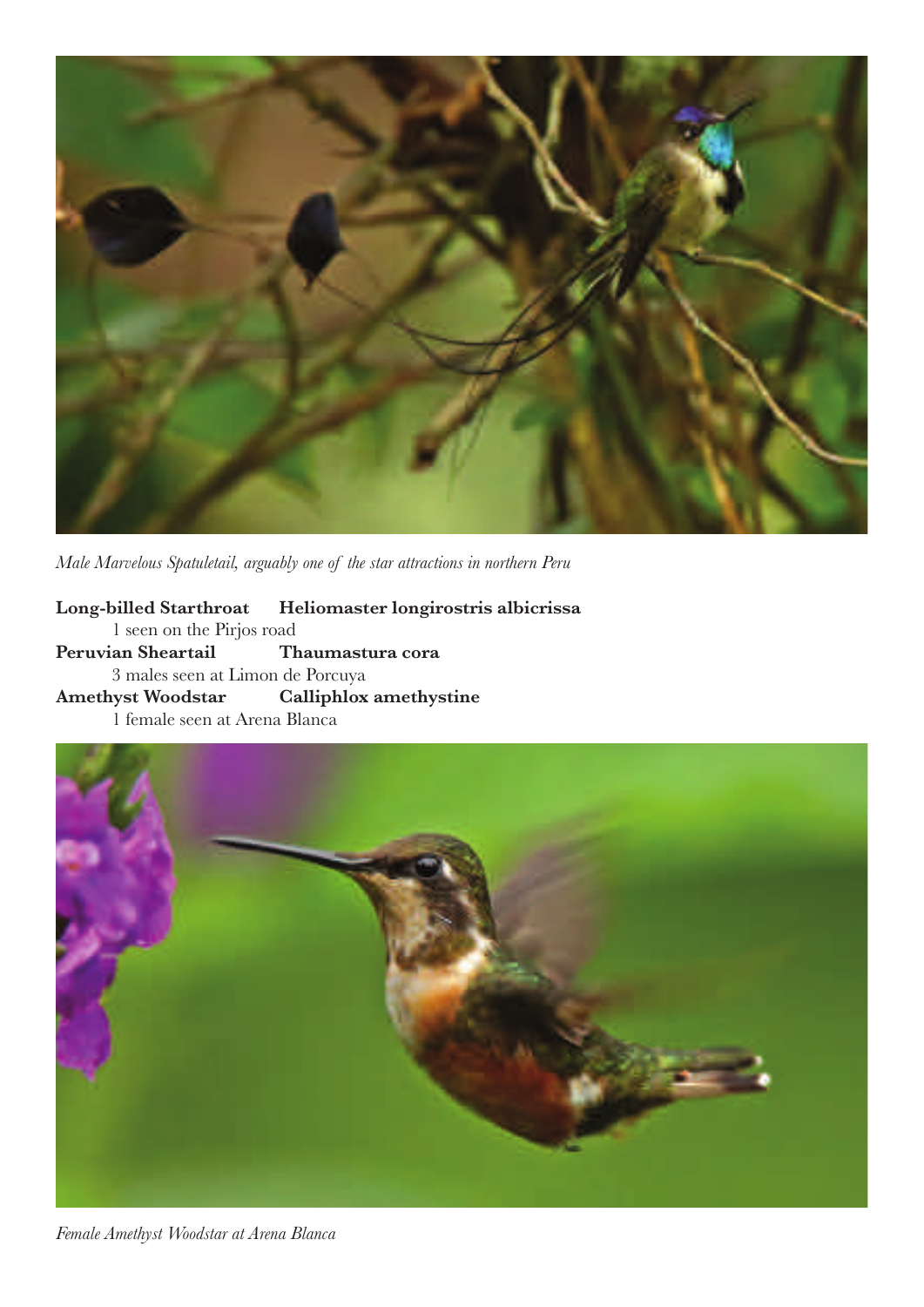

*Male Peruvian Sheartail at Limon de Porcuya*

| Purple-collared Woodstar Myrtis fanny fanny           |                                                         |
|-------------------------------------------------------|---------------------------------------------------------|
| 5 seen at San marcos and 1 pair at Laguna San Nicolás |                                                         |
| <b>White-bellied Woodstar</b>                         | Chaetocercus mulsant                                    |
|                                                       | 1 at Atuén road, 1 at Huembo and about 5 at Owlet Lodge |
| <b>Little Woodstar</b>                                | Chaetocercus bombus                                     |
| 1 male and 1 female at El Chillo                      |                                                         |
| Golden-headed Quetzal                                 | Pharomachrus auriceps auriceps                          |
| 1 heard below Abra Patricia                           |                                                         |
| <b>Crested Quetzal</b>                                | Pharomachrus antisianus                                 |
| 1 heard at Alto Nieva and 1 heard below Abra Patricia |                                                         |
| <b>Green-backed Trogon</b>                            | Trogon viridis viridis                                  |
| 1 seen at Waqanki                                     |                                                         |
| <b>Blue-crowned Trogon</b>                            | Trogon curucui peruvianus                               |
| 1 female seen at Waqanki                              |                                                         |
| <b>Masked Trogon</b>                                  | Trogon personatus                                       |

1 at the Atuén road (probably ssp *heliothrix*) and 1 heard below Abra Patricia (prob ssp *personatus*)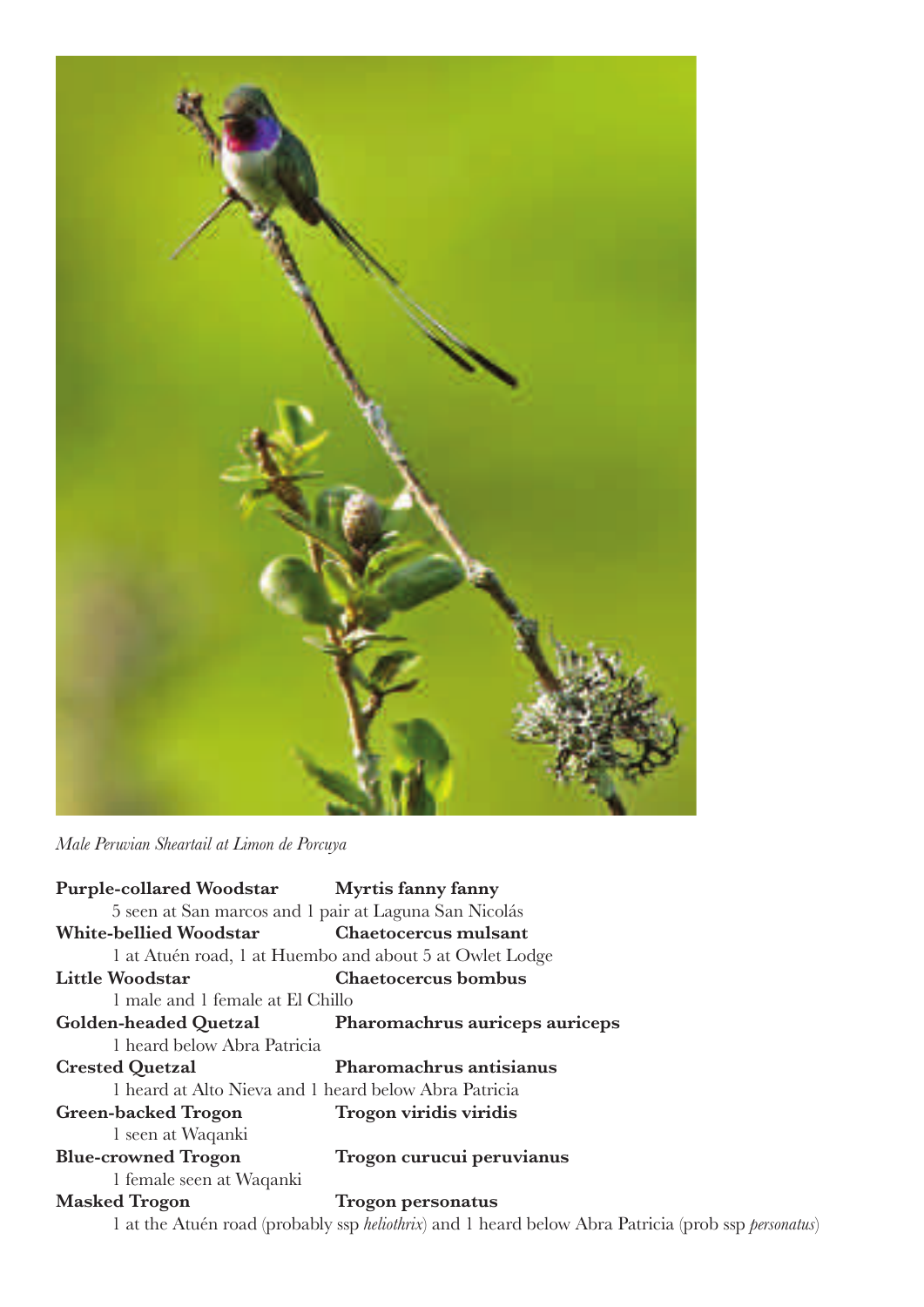**Green Kingfsher Chloroceryle americana** 1 seen west of Moyobamba (ssp *americana*), 2 seen at Tinajones (ssp *cabanisii*) **Amazon Kingfsher Chloroceryle amazona** 1 seen near El Chillo<br>Ringed Kingfisher **Ringed Kingfsher Megaceryle torquata torquata** 1 seen west of Moyobamba, 1 at Filoque and 2 at Tinajones<br> **-fronted Jacamar** Galbula cyanescens **Bluish-fronted Jacamar** 1 heard at Waqanki **Lanceolated Monklet Micromonacha lanceolata** 1 pair seen at Waqanki



*A pair of the sought-after Lanceolated Monklet was seen well at Waqanki*

| <b>Gilded Barbet</b>                                     | Capito auratus punctatus                                                    |
|----------------------------------------------------------|-----------------------------------------------------------------------------|
|                                                          | 1 heard at Arena Blanca, 3 seen at Waqanki and 1 west of Moyobamba          |
| <b>Black-throated Toucanet</b>                           | Aulacorhynchus atrogularis cyanolaemus                                      |
| 1 seen at San Lorenzo                                    |                                                                             |
|                                                          | Grey-breasted Mountain Toucan Andigena hypoglauca lateralis                 |
|                                                          | 1 heard at Abra Barro Negro, 3 seen on the Atuén road and 3 at San Lorenzo  |
| Lafresnaye's Piculet                                     | Picumnus lafresnayi                                                         |
| 2 seen at Waqanki                                        |                                                                             |
| <b>Ecuadorian Piculet</b>                                | Picumnus sclateri porcullae                                                 |
| 1 pair seen at Limon de Porcuya                          |                                                                             |
| Smoky-brown Woodpecker                                   | Picoides fumigatus obscuratus                                               |
| 1 heard at Abra Patricia                                 |                                                                             |
| Scarlet-backed Woodpecker                                | Veniliornis callonotus major                                                |
| 2 seen at Chaparri                                       |                                                                             |
| <b>Little Woodpecker</b>                                 | Veniliornis passerinus agilis                                               |
| 1 seen at Waqanki                                        |                                                                             |
| Crimson-mantled Woodpecker Colaptes rivolii brevirostris |                                                                             |
| 1 heard at Abra Patricia                                 |                                                                             |
| Black-necked Woodpecker Colaptes atricollis peruvianus   |                                                                             |
| 2 seen at Hacienda Limon and 2 seen at El Chillo         |                                                                             |
| <b>Andean Flicker</b>                                    | Colaptes rupicola cinereicapillus                                           |
|                                                          | 4 seen at Laguan San Nicolás, 4 seen at Cumbe Mayo and 5 seen at Cruz Conga |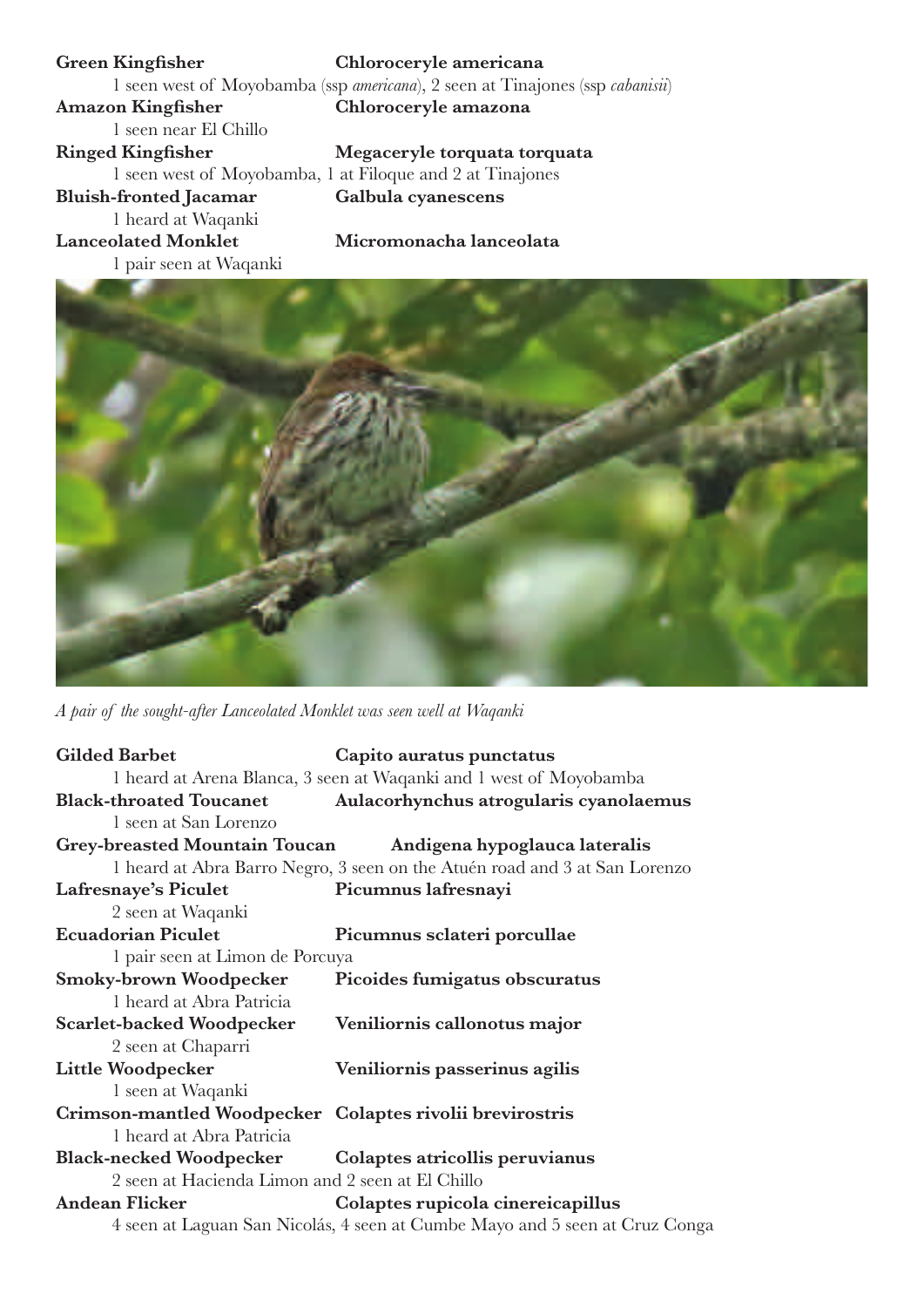| <b>Lineated Woodpecker</b>                               | Dryocopus lineatus fuscipennis                                                                                   |
|----------------------------------------------------------|------------------------------------------------------------------------------------------------------------------|
| 1 seen at Chaparri                                       |                                                                                                                  |
| <b>Crimson-bellied Woodpecker</b>                        | Campephilus haematogaster haematogaster                                                                          |
|                                                          | 1 seen at San Lorenzo, very high in altitude here at 2800 m! 3 seen below Abra Patricia                          |
| <b>Coastal Miner</b>                                     | Geositta peruviana paytae                                                                                        |
| 4 seen at Bosque Pomac                                   |                                                                                                                  |
| <b>Striated Earthcreeper</b>                             | Geocerthia serrana serrana                                                                                       |
| 1 pair seen at Cruz Conga                                |                                                                                                                  |
| <b>Cream-winged Cinclodes</b>                            | Cinclodes albiventris albiventris                                                                                |
| 2 seen at Cumbe Mayo and 5 at Cruz Conga                 |                                                                                                                  |
|                                                          |                                                                                                                  |
| <b>White-winged Cinclodes</b>                            | Cinclodes atacamensis atacamensis                                                                                |
| 2 seen at Cumbe Mayo and 1 at La Encañada                |                                                                                                                  |
| Pacific Hornero                                          | Furnarius cinnamomeus                                                                                            |
|                                                          | 1 seen on the Pirjos road, common in the dry western lowland                                                     |
| <b>Rusty-crowned Tit-Spinetail</b>                       | Leptasthenura pileata cajabambae                                                                                 |
| 2 seen at Cumbe Mayo and 4 at La Encañada                |                                                                                                                  |
| <b>Streak-throated Canastero</b>                         | Asthenes humilis cajamarcae                                                                                      |
| 1 seen near Cruz Conga<br><b>Streak-backed Canastero</b> |                                                                                                                  |
|                                                          | Asthenes wyatti graminicola                                                                                      |
| 1 heard at La Encañada                                   |                                                                                                                  |
| <b>Many-striped Canastero</b>                            | Asthenes flammulata taczanowskii                                                                                 |
| 3 seen at Cumbe Mayo and 2 at Abra Barro Negro           |                                                                                                                  |
| <b>Rufous Spinetail</b>                                  | Synallaxis unirufa ochrogaster                                                                                   |
| Singles seen and heard at Abra Patricia                  |                                                                                                                  |
| Azara's Spinetail                                        | Synallaxis azarae                                                                                                |
|                                                          | Heard at Limon de Porcuya (ssp ochracea), 1 heard at Abra Barro Negro and 1 seen at El Chillo (ssp               |
|                                                          | fruticicola), 1 heard at San Lorenzo (ssp unknown), 2 seen at Abra Patricia (ssp infumata)                       |
| <b>Cinereous-breasted Spinetail</b>                      | Synallaxis hypospodia                                                                                            |
| 1 pair seen west of Moyobamba                            |                                                                                                                  |
| <b>Marañon Spinetail</b>                                 | Synallaxis maranonica                                                                                            |
| 10 seen and heard at Tamborapa                           |                                                                                                                  |
| <b>Necklaced Spinetail</b>                               | Synallaxis stictothorax                                                                                          |
|                                                          | 3 seen at Tamborapa (ssp <i>chinchipensis</i> ), 5 seen at Bosque Pomac and 2 at Chaparri (ssp <i>maculata</i> ) |
| <b>Great Spinetail</b>                                   | Siptornopsis hypochondriaca                                                                                      |
|                                                          |                                                                                                                  |
| 1 pair seen at San Marcos                                |                                                                                                                  |
| <b>White-browed Spinetail</b>                            | Hellmayrea gularis rufiventris                                                                                   |
| 1 heard below Abra Barro Negro                           |                                                                                                                  |
| <b>Ash-browed Spinetail</b>                              | Cranioleuca curtata cisandina                                                                                    |
| 2 seen below Abra Patricia                               |                                                                                                                  |
| Line-cheeked Spinetail                                   | Cranioleuca antisiensis palamblae                                                                                |
| 5 seen at Limon de Porcuya                               |                                                                                                                  |
| <b>Baron's Spinetail</b>                                 | Cranioleuca baroni baroni                                                                                        |
|                                                          | 4 seen at La Encañada, 2 at Cruz Conga and heard at Abra Barro Negro                                             |
| <b>Russet-mantled Softtail</b>                           | Thripophaga berlepschi                                                                                           |
| 1 pair seen at San Lorenzo (walk-away views!)            |                                                                                                                  |
| <b>Rufous-fronted Thornbird</b>                          | Phacellodomus rufifrons peruvianus                                                                               |
|                                                          | Common along the Marañon and Utcubamba rivers and at Waqanki                                                     |
| <b>Chestnut-backed Thornbird</b>                         | <b>Phacellodomus dorsalis</b>                                                                                    |
| 5 seen and heard at Hacienda Limon                       |                                                                                                                  |
| <b>Wren-like Rushbird</b>                                | Phleocryptes melanops brunnescens                                                                                |
|                                                          | About 20 at Pantanos de Ventanilla and 10 at Laguna San Nicolás                                                  |
| <b>Pearled Treerunner</b>                                | Margarornis squamiger peruvianus                                                                                 |
| 1 seen at Abra Barro Negro and 2 at the Atuén road       |                                                                                                                  |
|                                                          |                                                                                                                  |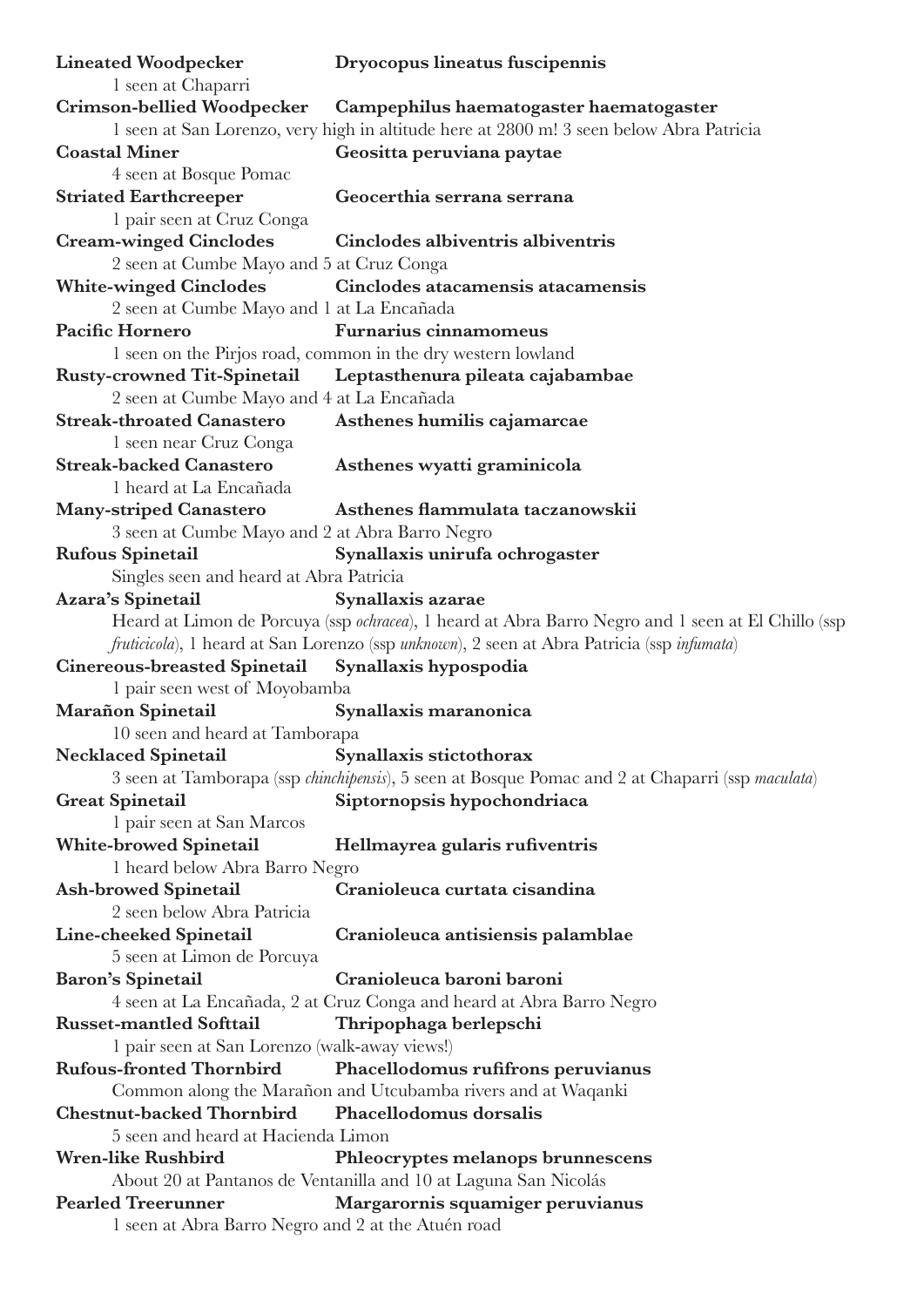

*Baron's Spinetail at La Encañada, recent split from Line-cheeked Spinetail*



*Chestnut-backed Thornbird, very local peruvian endemic along the Marañon river*

**Streaked Tuftedcheek Pseudocolaptes boissonneautii medianus** 2 seen on the Atuén road and 1 at Abra Patricia **Montane Foliage-gleaner Anabacerthia striaticollis montana** 1 seen below Abra Patricia **Buff-browed Foliage-gleaner Syndactyla rufosuperciliata cabanisi** 1 heard at San Lorenzo and 1 seen at Abra Patricia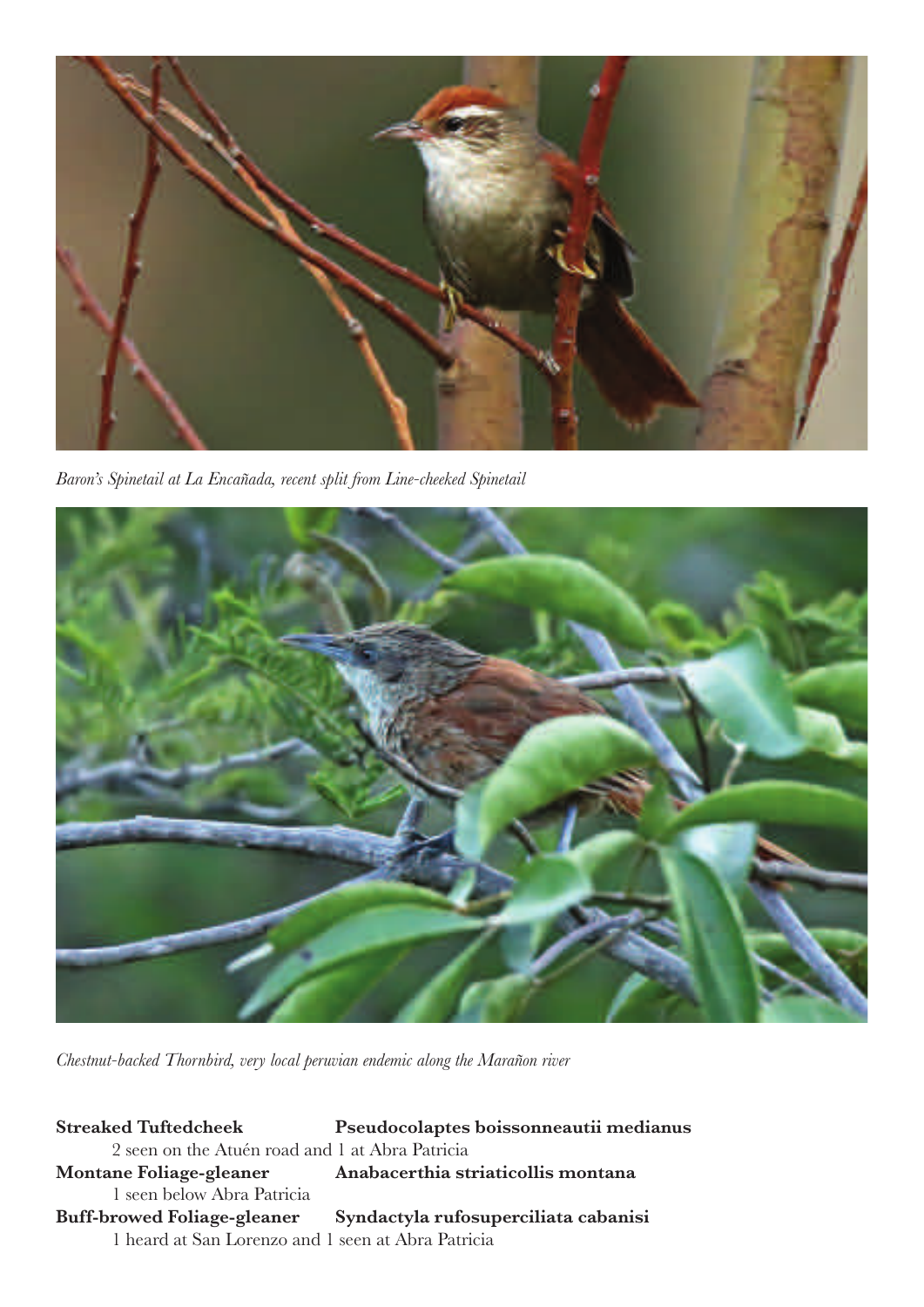| Rufous-necked Foliage-gleaner Syndactyla ruficollis          |                                                                               |
|--------------------------------------------------------------|-------------------------------------------------------------------------------|
| 3 seen at Limon de Porcuya and 1 at nest at Cásupe           |                                                                               |
|                                                              | Henna-hooded Foliage-gleaner Hylocryptus erythrocephalus palamblae            |
|                                                              | 2 heard at Limon de Porcuya, 2 seen and 2 heard at Cásupe                     |
| <b>Tawny-throated Leaftosser</b>                             | Sclerurus mexicanus peruvianus                                                |
| 1 heard at Waqanki                                           |                                                                               |
| <b>Plain Xenops</b>                                          | Xenops minutus obsoletus                                                      |
| 1 seen at Waqanki                                            |                                                                               |
| <b>Streaked Xenops</b>                                       | Xenops rutilans peruvianus                                                    |
| 1 seen at Abra Patricia                                      |                                                                               |
| <b>Plain-brown Woodcreeper</b>                               | Dendrocincla fuliginosa neglecta                                              |
| 1 seen at Waqanki                                            |                                                                               |
| <b>Olivaceous Woodcreeper</b>                                | Sittasomus griseicapillus amazonus                                            |
| Several seen and heard at Waqanki                            |                                                                               |
| <b>Tschudi's Woodcreeper</b><br>2 seen at Waqanki            | Xiphorhynchus chunchotambo (napensis?)                                        |
| <b>Olive-backed Woodcreeper</b>                              | Xiphorhynchus triangularis triangularis                                       |
| 1 seen below Abra Patricia                                   |                                                                               |
| <b>Streak-headed Woodcreeper</b>                             | Lepidocolaptes souleyetii souleyetii                                          |
| 1 seen at Bosque Pomac and 2 at Chaparri                     |                                                                               |
| <b>Montane Woodcreeper</b>                                   | Lepidocolaptes lacrymiger warscewiczi                                         |
| 1 seen on the Atuén road and 2 at Abra Patricia              |                                                                               |
| Duida Woodcreeper                                            | Lepidocolaptes duidae                                                         |
| 2 seen at Waqanki                                            |                                                                               |
| <b>Collared Antshrike</b>                                    | Thamnophilus bernardi                                                         |
|                                                              | 2 seen near Bagua Grande (ssp shumbae), Several seen at Chaparri (ssp piurae) |
| <b>Barred Antshrike</b>                                      | Thamnophilus doliatus radiatus                                                |
| 2 seen at Waqanki                                            |                                                                               |
| Chapman's Antshrike                                          | Thamnophilus zarumae palamblae                                                |
| 5 seen at Limon de Porcuya                                   |                                                                               |
| <b>Lined Antshrike</b>                                       | Thamnophilus tenuepunctatus berlepschi                                        |
| 1 heard at Arena Blanca and 1 male seen at Afluentes         |                                                                               |
| <b>Uniform Antshrike</b>                                     | Thamnophilus unicolor caudatus                                                |
| 1 female seen below Abra Patricia                            |                                                                               |
| <b>Plain-winged Antshrike</b>                                | Thamnophilus schistaceus capitalis                                            |
| 1 heard at Waqanki                                           |                                                                               |
| <b>Northern Slaty Antshrike</b>                              | Thamnophilus punctatus leucogaster                                            |
| 2 seen on the Pirjos road and heard at Tamborapa             |                                                                               |
| Variable Antshrike                                           | Thamnophilus caerulescens subandinus                                          |
| 1 pair seen at Abra Patricia                                 |                                                                               |
| <b>Plain Antvireo</b>                                        | Dysithamnus mentalis tambillanus                                              |
| 1 female seen at Afluentes                                   |                                                                               |
| <b>Foothill Antwren</b>                                      | Epinecrophylla spodionota sororia                                             |
| 1 seen at Waqanki                                            |                                                                               |
| <b>Ornate Antwren</b>                                        | Epinecrophylla ornata saturata                                                |
| 2 seen at Waqanki                                            |                                                                               |
| <b>Slaty Antwren</b><br>2 seen at Abra Patricia              | Myrmotherula schisticolor interior                                            |
|                                                              | Formicivora rufa urubambae                                                    |
| <b>Rusty-backed Antwren</b><br>1 pair seen west of Moyobamba |                                                                               |
| <b>Streak-headed Antbird</b>                                 | Drymophila striaticeps                                                        |
| 1 seen a a few heard at Abra Patricia                        |                                                                               |
| <b>Blackish Antbird</b>                                      | Cercomacra nigrescens aequatorialis                                           |
| 1 pair seen at Afluentes                                     |                                                                               |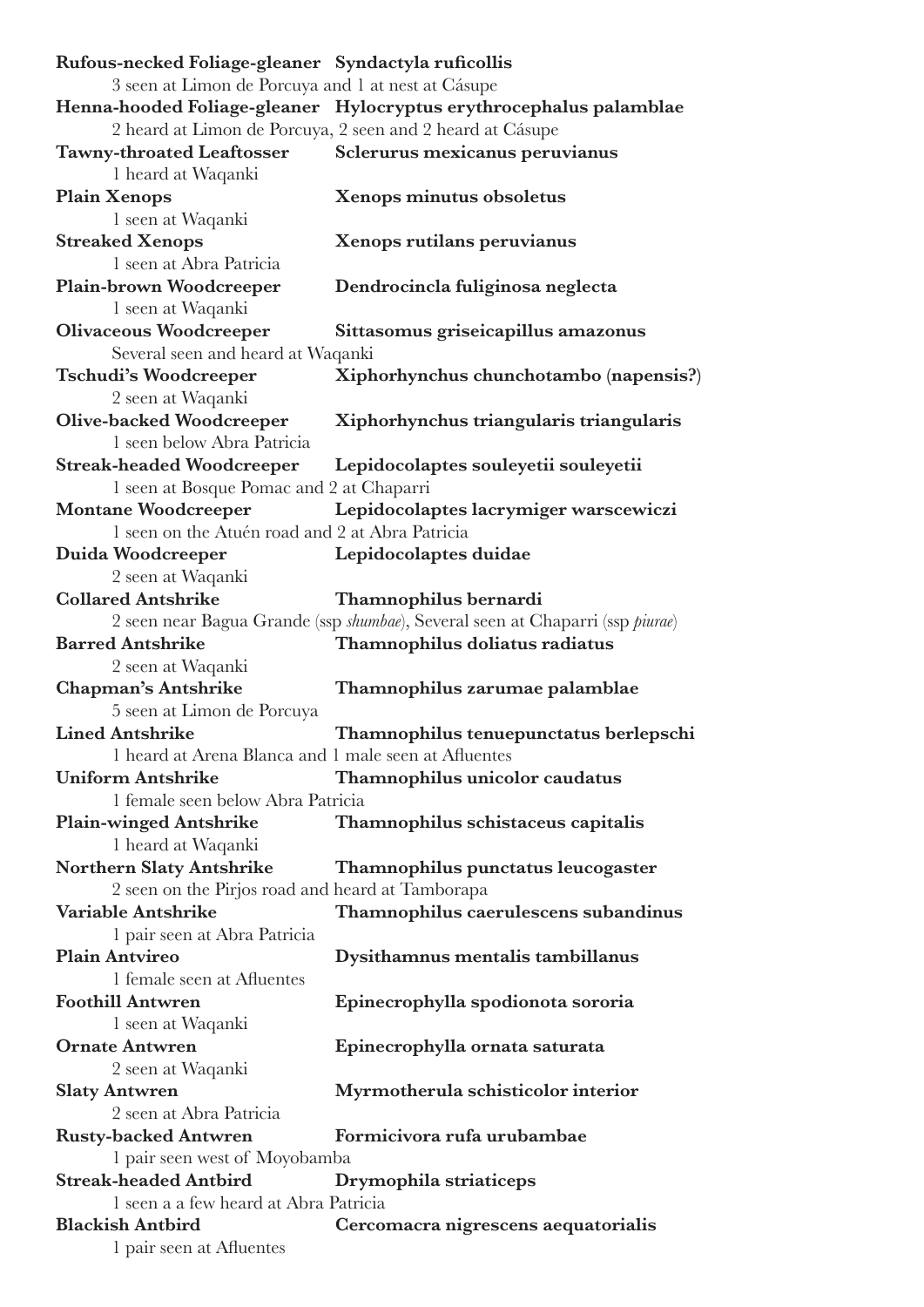**Peruvian Warbling Antbird Hypocnemis peruviana saturata** 2 heard at Waqanki **Northern Chestnut-tailed Antbird Myrmeciza castanea centunculorum** 2 heard at Arean Blanca (aka Zimmer's Antbird) **Scaled Antpitta Grallaria guatimalensis regulus** 2 heard at Limon de Porcuya **Chestnut-crowned Antpitta Grallaria rufcapilla albiloris** Heard at Hacienda Limon and Limon de Porcuya **Stripe-headed Antpitta Grallaria andicolus andicolus** 1 seen at Cumbe Mayo and 1 heard near Cruz Conga **Pale-billed Antpitta Grallaria carrikerii** 1 seen at San Lorenzo



*Pale-billed Antpitta at San Lorenzo. Best bird of the trip? Some would say so*

**Rusty-tinged Antpitta Grallaria przewalskii** 1 heard at San Lorenzo and 2 heard at Abra Patricia **Rufous Antpitta Grallaria rufula cajamarcae** 3 seen and 3 heard at Cruz Conga **Chestnut Antpitta Grallaria blakei** 1 heard at Abra Patricia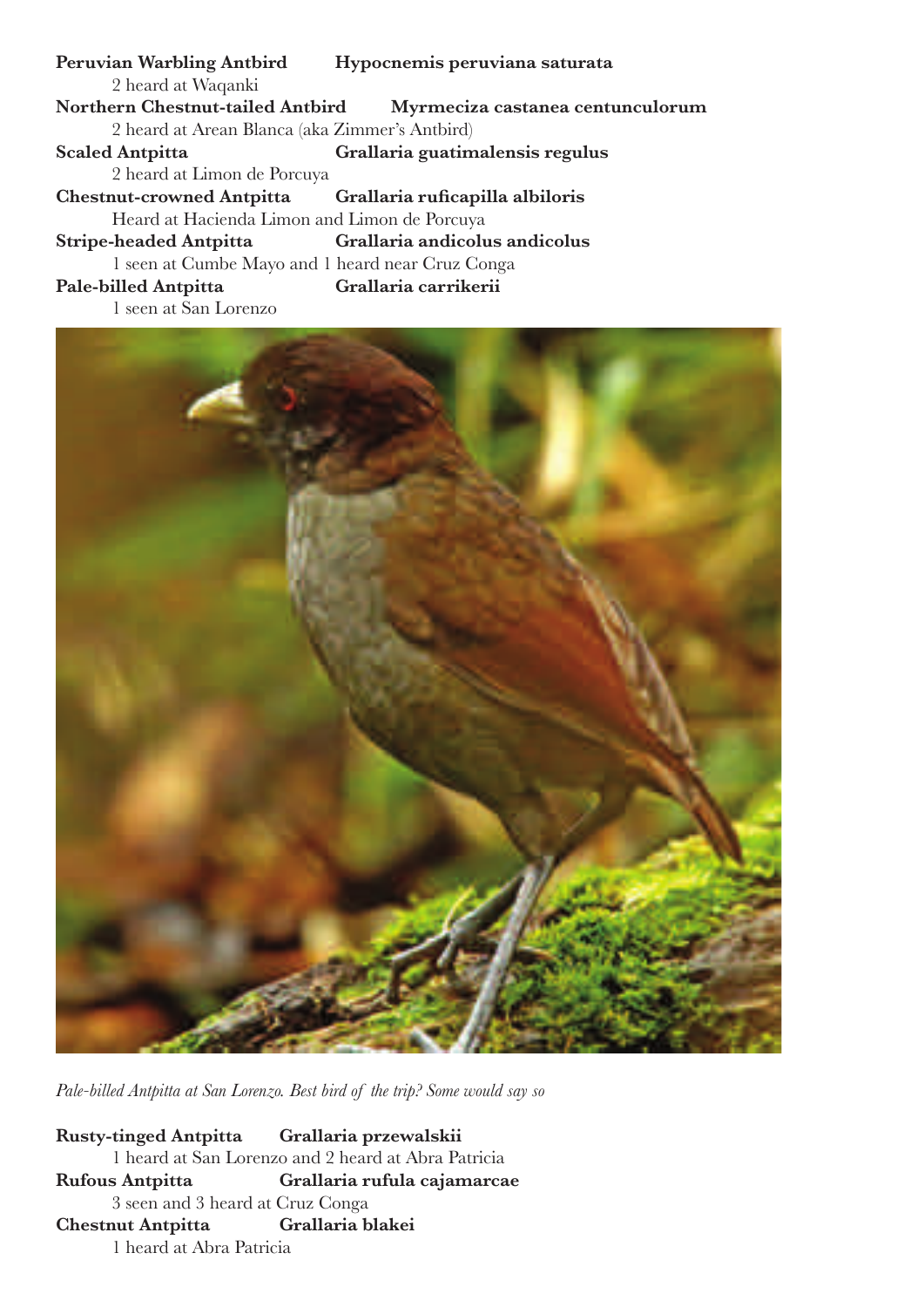### **Ochre-fronted Antpitta Grallaricula ochraceifrons** 1 male seen and 1 heard at Alto Nieva **Northern White-crowned Tapaculo Scytalopus atratus atratus**

Heard at Afuentes

**Rufous-vented Tapaculo Scytalopus femoralis**

About 5 heard daily at Abra Patricia with 1 seen



*Male Ochre-fronted Antpitta at Alto Nieva. Rare and local endemic*

| <b>Trilling Tapaculo</b>                            | Scytalopus parvirostris                                            |
|-----------------------------------------------------|--------------------------------------------------------------------|
| 1 heard at San Lorenzo and 1 heard at Abra Patricia |                                                                    |
| <b>Blackish Tapaculo</b>                            | Scytalopus latrans intermedius                                     |
| 3 heard at Abra Barro negro                         |                                                                    |
| <b>Marañon Crescentchest</b>                        | Melanopareia maranonica                                            |
| 2 seen on the Pirjos road and 1 heard at Tamborapa  |                                                                    |
|                                                     | Elegant Crescentchest Melanopareia elegans paucalensis             |
|                                                     | 5 heard at Limon de Porcuya and several seen and heard at Chaparri |
| <b>Wing-barred Piprites</b>                         | Piprites chloris tschudii                                          |
| 2 seen at Waqanki                                   |                                                                    |
| Sooty-headed Tyrannulet Phyllomyias griseiceps      |                                                                    |
| 1 seen at Waqanki and 1 west of Moyobamba           |                                                                    |
|                                                     | Plumbeous-crowned Tyrannulet Phyllomyias plumbeiceps               |
| 1 seen in a big flock below Abra Patricia           |                                                                    |
|                                                     | Black-capped Tyrannulet Phyllomyias nigrocapillus nigrocapillus    |
| 1 seen on the Atuén road                            |                                                                    |
| Yellow-crowned Tyrannulet Tyrannulus elatus         |                                                                    |
| 1 seen at Waqanki                                   |                                                                    |
| Pacific Elaenia                                     | Myiopagis subplacens                                               |
| 5 seen and heard at Cásupe                          |                                                                    |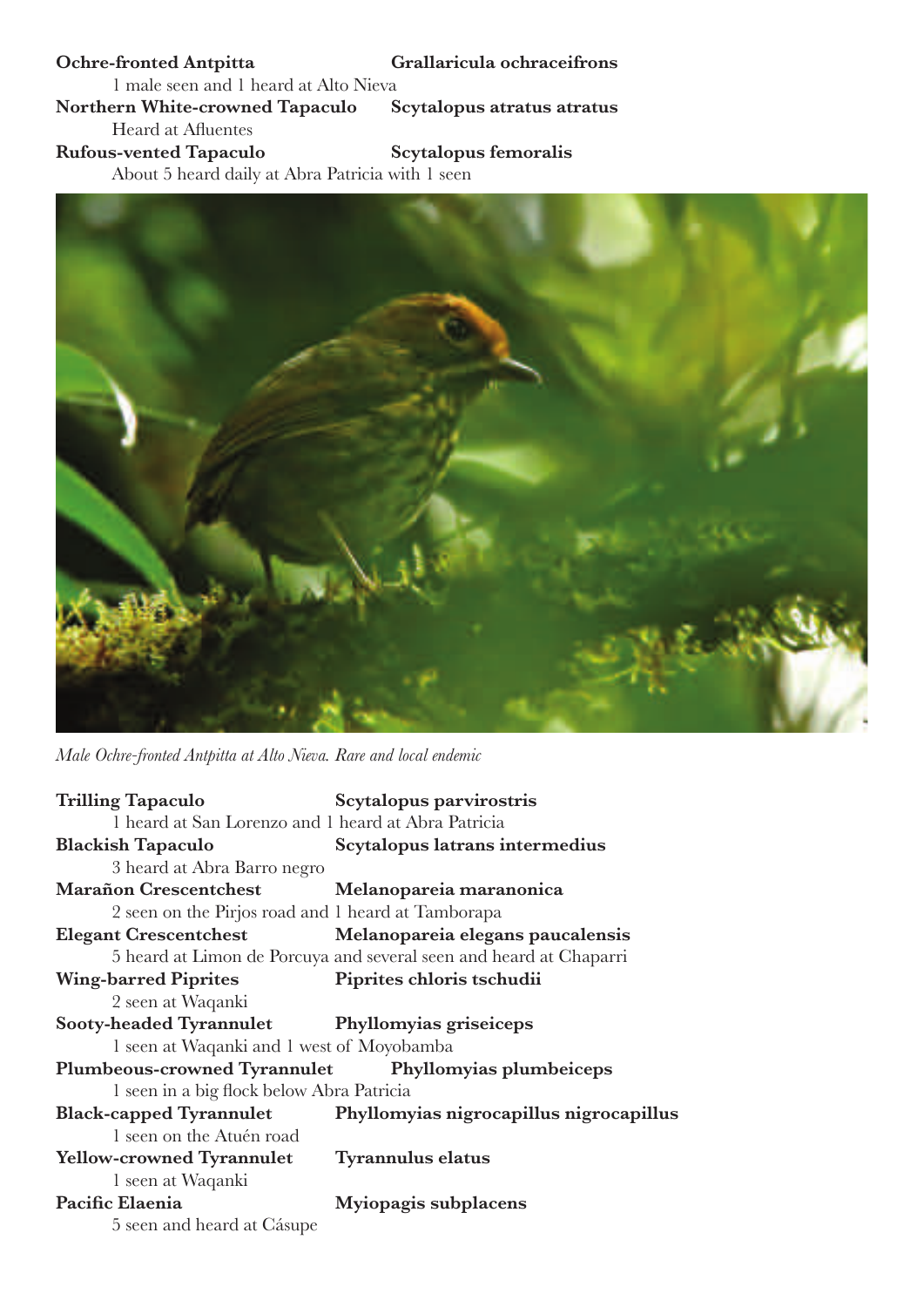

*This agitated Pacifc Elaenia at Cásupe received more attention than they normally do*

| Yellow-bellied Elaenia                                  | Elaenia flavogaster semipagana                                                              |
|---------------------------------------------------------|---------------------------------------------------------------------------------------------|
| Singles seen and heard at Waqanki and around Jaen       |                                                                                             |
| <b>White-crested Elaenia</b>                            | Elaenia albiceps griseigularis                                                              |
|                                                         | Several seen and heard at La Encañada and Cruz Conga                                        |
| Small-billed Elaenia                                    | Elaenia parvirostris                                                                        |
| 2 seen at Waqanki                                       |                                                                                             |
| Lesser Elaenia                                          | Elaenia chiriquensis                                                                        |
| 3-4 seen at Waqanki                                     |                                                                                             |
| Sierran Elaenia                                         | Elaenia pallatangae intensa                                                                 |
| 2 seen at Abra Barro Negro and several at Abra Patricia |                                                                                             |
| Southern Beardless Tyrannulet Camptostoma obsoletum     |                                                                                             |
|                                                         | Singles at San Marcos, Bagua Grande, Tamborapa and Hacienda Limon (ssp maranonicum), Fairly |
| common in the western lowlands (ssp griseum/sclateri)   |                                                                                             |
| <b>White-throated Tyrannulet</b>                        | Mecocerculus leucophrys                                                                     |
| 6 seen at Abra Barro Negro                              |                                                                                             |
| <b>White-tailed Tyrannulet</b>                          | Mecocerculus poecilocercus                                                                  |
| 1 heard on the Atuén road                               |                                                                                             |
| <b>Rufous-winged Tyrannulet</b>                         | Mecocerculus calopterus                                                                     |
| 3 seen at Limon de Porcuya                              |                                                                                             |
| <b>Sulphur-bellied Tyrannulet</b>                       | Mecocerculus minor                                                                          |
| 1 seen at Abra Patricia                                 |                                                                                             |
| White-banded Tyrannulet                                 | Mecocerculus stictopterus stictopterus                                                      |
| 6 seen on the Atuén road                                |                                                                                             |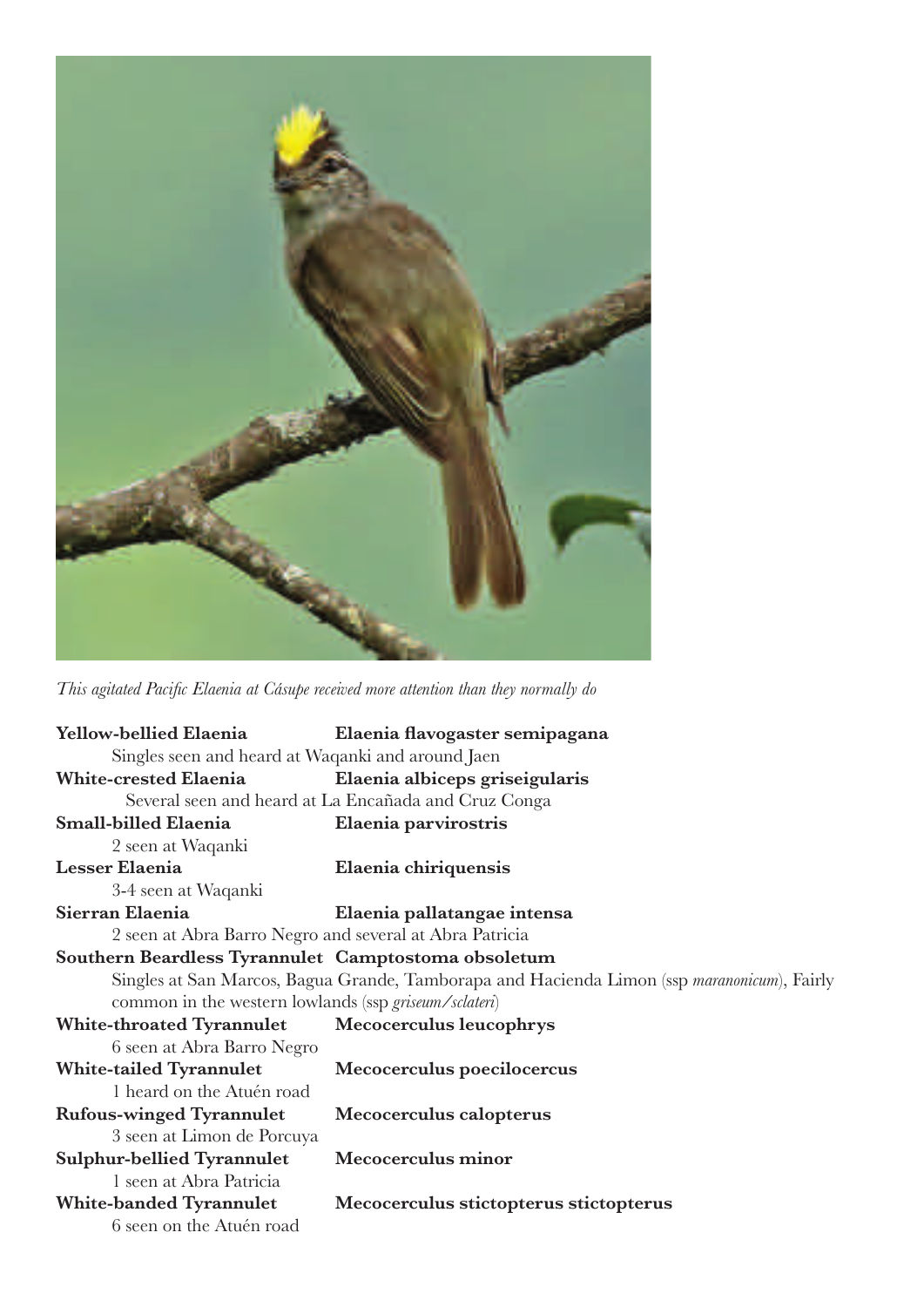

*This Rufous-winged Tyrannulet put in a fantastic show and was one of the highlights of the trip!*

| <b>Yellow-billed Tit-Tyrant</b>                    | Anairetes flavirostris huancabambae                                                           |
|----------------------------------------------------|-----------------------------------------------------------------------------------------------|
| 2 seen at Laguan San Nicolás                       |                                                                                               |
| <b>Tufted Tit-Tyrant</b>                           | Anairetes parulus aequatorialis                                                               |
| 2 seen at Cruz Conga                               |                                                                                               |
| <b>Unstreaked Tit-Tyrant</b>                       | Uromyias agraphia plengei                                                                     |
| 4 seen at San Lorenzo                              |                                                                                               |
| <b>Torrent Tyrannulet</b>                          | Serpophaga cinerea cinerea                                                                    |
| 2 seen at Rio Chonta                               |                                                                                               |
| <b>Mouse-colored Tyrannulet</b>                    | Phaeomyias murina wagae                                                                       |
| 2-3 seen at Waqanki                                |                                                                                               |
| <b>Tumbesian Tyrannulet</b>                        | Phaeomyias tumbezana                                                                          |
|                                                    | 1 seen at Hacienda Limon and 1 seen at Tamborapa (ssp maranonica), 2 seen at Limon de Porcuya |
| and 3 seen at Chaparri (ssp tumbezana/inflava)     |                                                                                               |
| Rufous-headed Pygmy Tyrant Pseudotriccus ruficeps  |                                                                                               |
| 2 seen at Abra Patricia                            |                                                                                               |
|                                                    | Tawny-crowned Pygmy Tyrant Euscarthmus meloryphus fulviceps                                   |
|                                                    | 5 seen at San marcos, 5 seen at Hacienda Limon, 10 at Tamborapa and 5 at Chaparri             |
| Grey-and-white Tyrannulet Pseudelaenia leucospodia |                                                                                               |
| Common at Bosque Pomac and Chaparri                |                                                                                               |
| Mishana Tyrannulet                                 | Zimmerius villarejoi                                                                          |
| 1 seen at Waqanki                                  |                                                                                               |
| Peruvian Tyrannulet                                | Zimmerius viridiflavus                                                                        |
| Several heard at Afluentes and Abra Patricia       |                                                                                               |
| <b>Ecuadorian Tyrannulet</b>                       | Phylloscartes gualaquizae                                                                     |
| 2 seen at Afluentes                                |                                                                                               |
| <b>Streak-necked Flycatcher</b>                    | Mionectes striaticollis palamblae                                                             |
| 2 seen on the Atuén road                           |                                                                                               |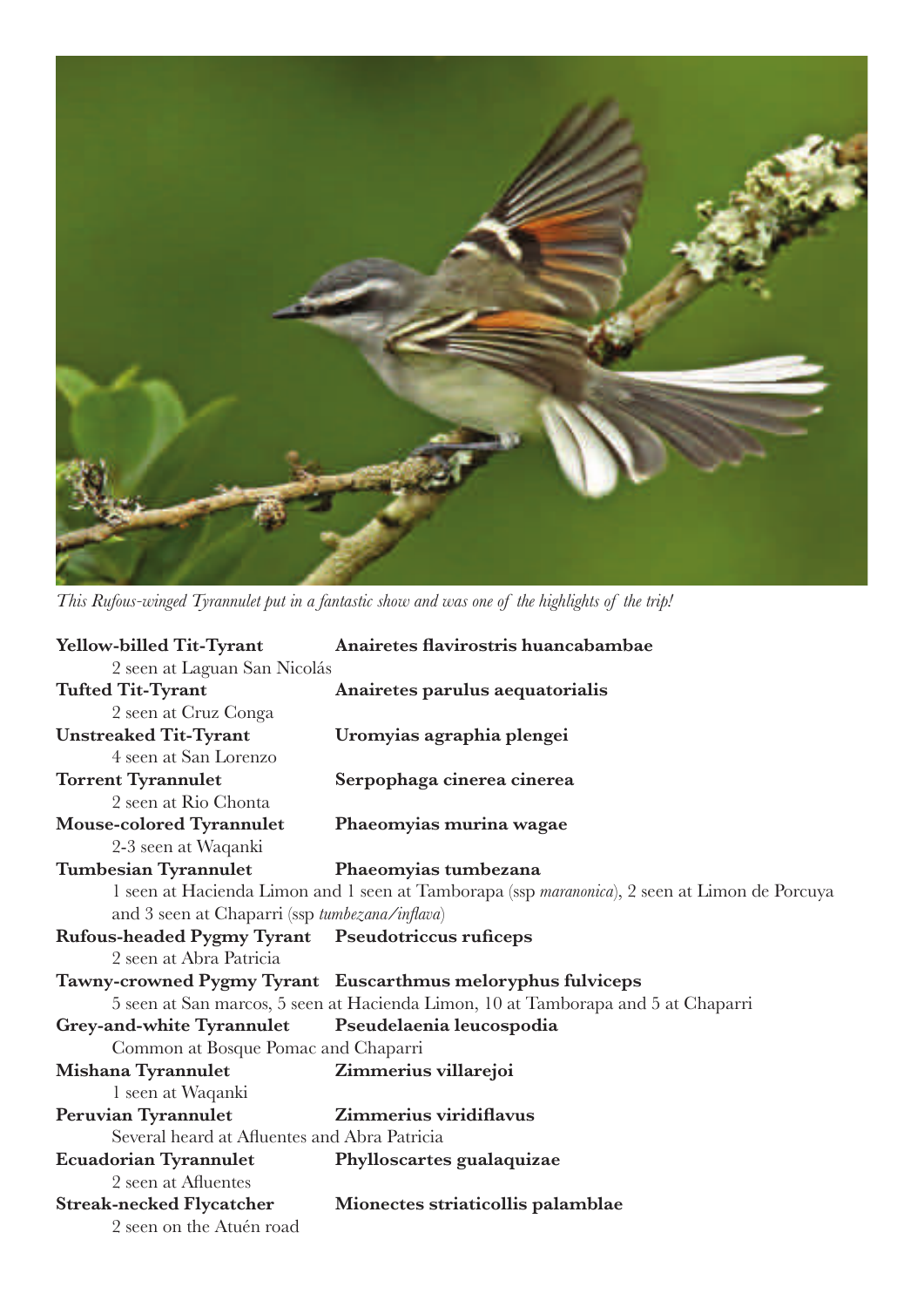| <b>Olive-striped Flycatcher</b>                     | Mionectes olivaceus fasciaticollis                                                                         |
|-----------------------------------------------------|------------------------------------------------------------------------------------------------------------|
| 1 seen at Waqanki                                   |                                                                                                            |
| Slaty-capped Flycatcher                             | Leptopogon superciliaris superciliaris                                                                     |
|                                                     | 5 seen at Waqanki, 2 at Afluentes and 2 below Abra Patricia                                                |
| Inca Flycatcher                                     | Leptopogon taczanowskii                                                                                    |
| 1 seen in a flock below Abra Patricia               |                                                                                                            |
| <b>Bran-colored Flycatcher</b>                      | Myiophobus fasciatus crypterythrus                                                                         |
| 3 seen at Cásupe                                    |                                                                                                            |
| <b>Ornate Flycatcher</b>                            | Myiotriccus ornatus phoenicurus                                                                            |
| 2 seen at Afluentes                                 |                                                                                                            |
| <b>Many-colored Rush Tyrant</b>                     | Tachuris rubrigastra libertatis                                                                            |
| 1 seen at Pantanos de Ventanilla and 2 at Tinajones |                                                                                                            |
| <b>Stripe-necked Tody-Tyrant</b>                    | Hemitriccus striaticollis striaticollis                                                                    |
| 1 seen west of Moyobamba                            |                                                                                                            |
| <b>Pearly-vented Tody-Tyrant</b>                    | Hemitriccus margaritaceiventer rufipes                                                                     |
| 1 seen briefly at Waqanki                           |                                                                                                            |
| <b>Black-throated Tody-Tyrant</b>                   |                                                                                                            |
| 1 seen at San Lorenzo and 2 seen at Abra Patricia   | Hemitriccus granadensis pyrrhops                                                                           |
|                                                     |                                                                                                            |
| <b>Short-tailed Pygmy Tyrant</b>                    | Myiornis ecaudatus ecaudatus                                                                               |
| 2 seen at Waqanki                                   |                                                                                                            |
| <b>Scale-crested Pygmy Tyrant</b>                   | Lophotriccus pileatus pileatus                                                                             |
| Singles heard at Afluentes and below Abra Patricia  |                                                                                                            |
| Lulu's Tody-Flycatcher                              | Poecilotriccus luluae                                                                                      |
| 2 seen at Abra Patricia                             |                                                                                                            |
| <b>Black-and-white Tody-Flycatcher</b>              | Poecilotriccus capitalis                                                                                   |
| 3 seen at Waqanki                                   |                                                                                                            |
|                                                     | Rusty-fronted Tody-Flycatcher Poecilotriccus latirostris caniceps                                          |
| 1 heard at Waqanki                                  |                                                                                                            |
| Common Tody-Flycatcher                              | Todirostrum cinereum                                                                                       |
|                                                     | 3 seen at Bosque Pomac (ssp sclateri), 1 at Waqanki, 2 seen on the Pirjos road and 3 seen at Tambo         |
| rapa (ssp peruanum)                                 |                                                                                                            |
| <b>Olivaceous Flatbill</b>                          | Rhynchocyclus olivaceus                                                                                    |
| 1 seen at Waqanki                                   |                                                                                                            |
| <b>Olive-faced Flatbill</b>                         | Tolmomyias viridiceps viridiceps                                                                           |
| 2 seen at Arena Blanca, singles heard at Waqanki    |                                                                                                            |
| <b>Cinnamon Flycatcher</b>                          | Pyrrhomyias cinnamomeus pyrrhopterus                                                                       |
| Singles in temperate forest                         |                                                                                                            |
| <b>Cliff Flycatcher</b>                             | Hirundinea ferruginea sclateri                                                                             |
|                                                     | 1 seen at Abra Patricia and 2 seen below Abra Patricia at nest                                             |
|                                                     | Lathrotriccus euleri bolivianus                                                                            |
| Euler's Flycatcher                                  |                                                                                                            |
| 1 seen at Waqanki                                   |                                                                                                            |
| <b>Grey-breasted Flycatcher</b>                     | Lathrotriccus griseipectus                                                                                 |
| 2 ad and 2 juv seen at Cásupe                       |                                                                                                            |
| <b>Black Phoebe</b>                                 | Sayornis nigricans angustirostris                                                                          |
| Singles near streams                                |                                                                                                            |
| <b>Smoke-colored Pewee</b>                          | Contopus fumigatus ardosiacus                                                                              |
| 1 heard on the Atuén road                           |                                                                                                            |
| <b>Wood Pewee sp</b>                                | Contopus sordidulus/virens                                                                                 |
| 1 seen at Waqanki                                   |                                                                                                            |
| <b>Alder Flycatcher</b>                             | Empidonax alnorum                                                                                          |
|                                                     | 1 seen at Lake Pomacochas and 1 seen west of Moyobamba                                                     |
| <b>Vermilion Flycatcher</b>                         | Pyrocephalus rubinus                                                                                       |
|                                                     | Fairly common in the western lowlands (ssp <i>piurae</i> ), failry common in the dry Marañon drainage (ssp |
| <i>ardens</i> )                                     |                                                                                                            |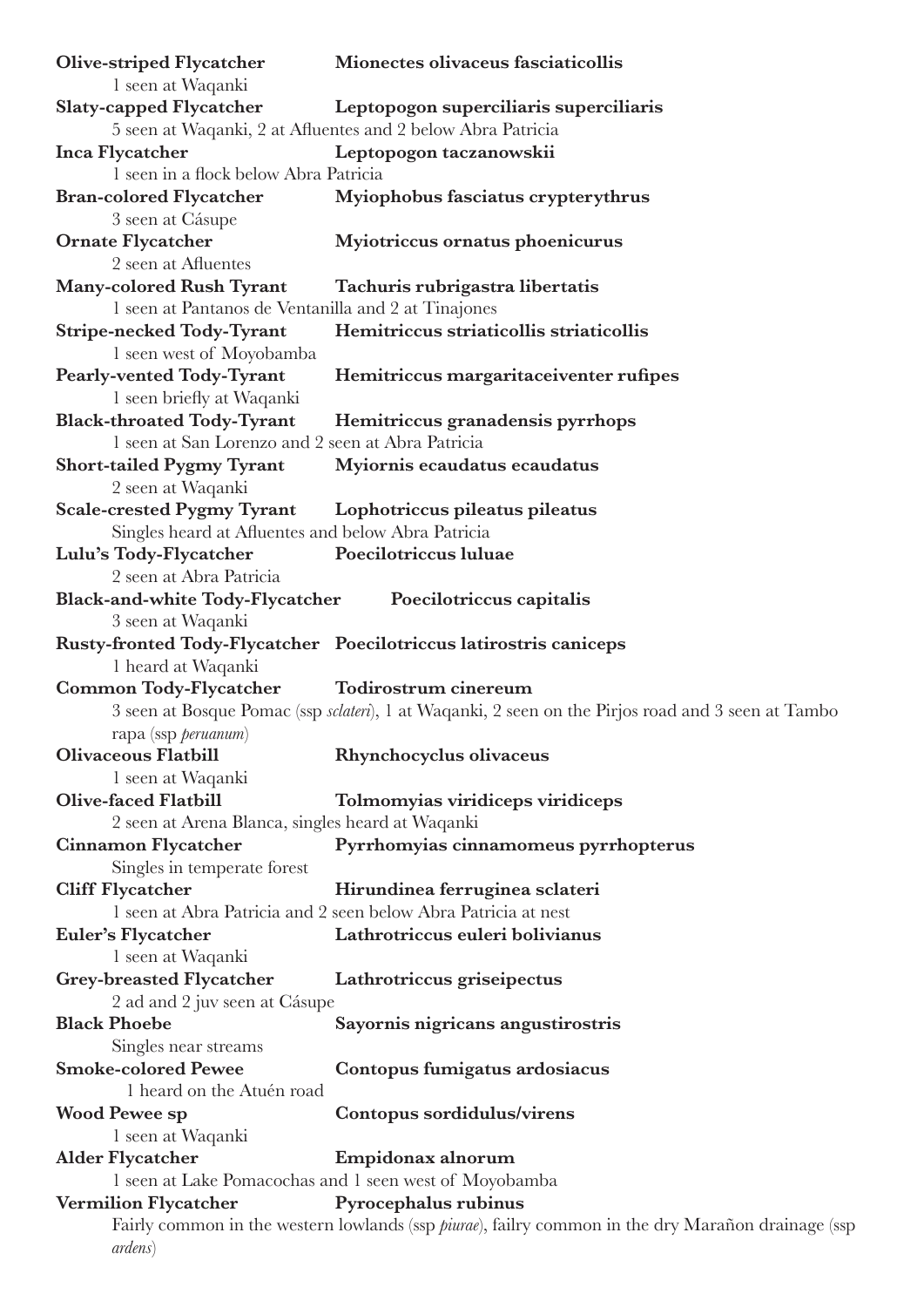| <b>Rufous-tailed Tyrant</b>                     | Knipolegus poecilurus peruanus                                    |
|-------------------------------------------------|-------------------------------------------------------------------|
| 5 seen in the Abra Patricia area                |                                                                   |
| <b>Black-billed Shrike-Tyrant</b>               | Agriornis montanus insolens                                       |
| 4 seen at Cumbe Mayo and 2 at Cruz Conga        |                                                                   |
| <b>White-tailed Shrike-Tyrant</b>               | Agriornis albicauda albicauda                                     |
| 2 seen at Cruz Conga                            |                                                                   |
| <b>Rufous-webbed Bush Tyrant</b>                | Polioxolmis rufipennis rufipennis                                 |
| 5 seen at Cumbe Mayo and 10 at Cruz Conga       |                                                                   |
| <b>Tumbes Tyrant</b>                            | Tumbezia salvini                                                  |
| 2 seen at Chaparri                              |                                                                   |
| Maroon-belted Chat-Tyrant                       | Ochthoeca thoracica angustifasciata                               |
| 1 seen and 3 heard on the Atuén road            |                                                                   |
| <b>Rufous-breasted Chat-Tyrant</b>              | Ochthoeca rufipectoralis centralis                                |
| 1 seen at Abra Barro negro and 2 at San Lorenzo |                                                                   |
| <b>Brown-backed Chat-Tyrant</b>                 | Ochthoeca fumicolor brunneifrons                                  |
| 3 seen at Abra Barro Negro                      |                                                                   |
| D'Orbigny's Chat-Tyrant                         | Ochthoeca oenanthoides                                            |
| 1 seen at Cumbe Mayo. Rare this far north.      |                                                                   |
| <b>White-browed Chat-Tyrant</b>                 | Ochthoeca leucophrys dissors                                      |
| 4 seen at La Encañada                           |                                                                   |
| Piura Chat-Tyrant                               | Ochthoeca piurae                                                  |
| 7 seen at Limon de Porcuya                      |                                                                   |
| <b>Long-tailed Tyrant</b>                       | Colonia colonus niveiceps                                         |
| 1 seen at Arena Blanca                          |                                                                   |
| <b>Short-tailed Field Tyrant</b>                | Muscigralla brevicauda                                            |
| 2 seen at Bagua Grande and 2 at Chaparri        |                                                                   |
| <b>Piratic Flycatcher</b>                       | Legatus leucophaius leucophaius                                   |
| 1 heard at Arena Blanca                         |                                                                   |
| <b>Social Flycatcher</b>                        | Myiozetetes similis similis                                       |
| Singles seen at Waqanki                         |                                                                   |
| <b>Great Kiskadee</b>                           | Pitangus sulphuratus sulphuratus                                  |
| Small numbers at Waqanki and west of Moyobamba  |                                                                   |
| Golden-crowned Flycatcher                       | Myiodynastes chrysocephalus chrysocephalus                        |
| 1 heard below Abra Patricia                     |                                                                   |
| Baird's Flycatcher                              | Myiodynastes bairdii                                              |
| Fairly common in the wetsern lowlands           |                                                                   |
| <b>Boat-billed Flycatcher</b>                   | Megarynchus pitangua pitangua                                     |
| 1 seen at Waqanki                               |                                                                   |
| <b>Crowned Slaty Flycatcher</b>                 | Griseotyrannus aurantioatrocristatus                              |
|                                                 | 1 seen at Abra Patricia. First record for this well-watched area! |
| <b>Snowy-throated Kingbird</b>                  | Tyrannus niveigularis                                             |
| 1 seen at Bosque Pomac and 2 at Chaparri        |                                                                   |
| <b>Tropical Kingbird</b>                        | Tyrannus melancholicus melancholicus                              |
| Singles at most lowlands and foothill sites     |                                                                   |
| <b>Rufous Flycatcher</b>                        | Myiarchus semirufus                                               |
| 1 seen at Bosque Pomac                          |                                                                   |
| <b>Dusky-capped Flycatcher</b>                  | Myiarchus tuberculifer atriceps                                   |
| 1-2 seen at Limon de Porcuya                    |                                                                   |
| <b>Short-crested Flycatcher</b>                 | <b>Myiarchus ferox ferox</b>                                      |
| Singles seen at Waqanki                         |                                                                   |
| Pale-edged Flycatcher                           | Myiarchus cephalotes cephalotes                                   |
| 2+1 seen at Abra Patricia                       |                                                                   |
| <b>Sooty-crowned Flycatcher</b>                 | Myiarchus phaeocephalus phaeocephalus                             |
| 4 seen at Chaparri                              |                                                                   |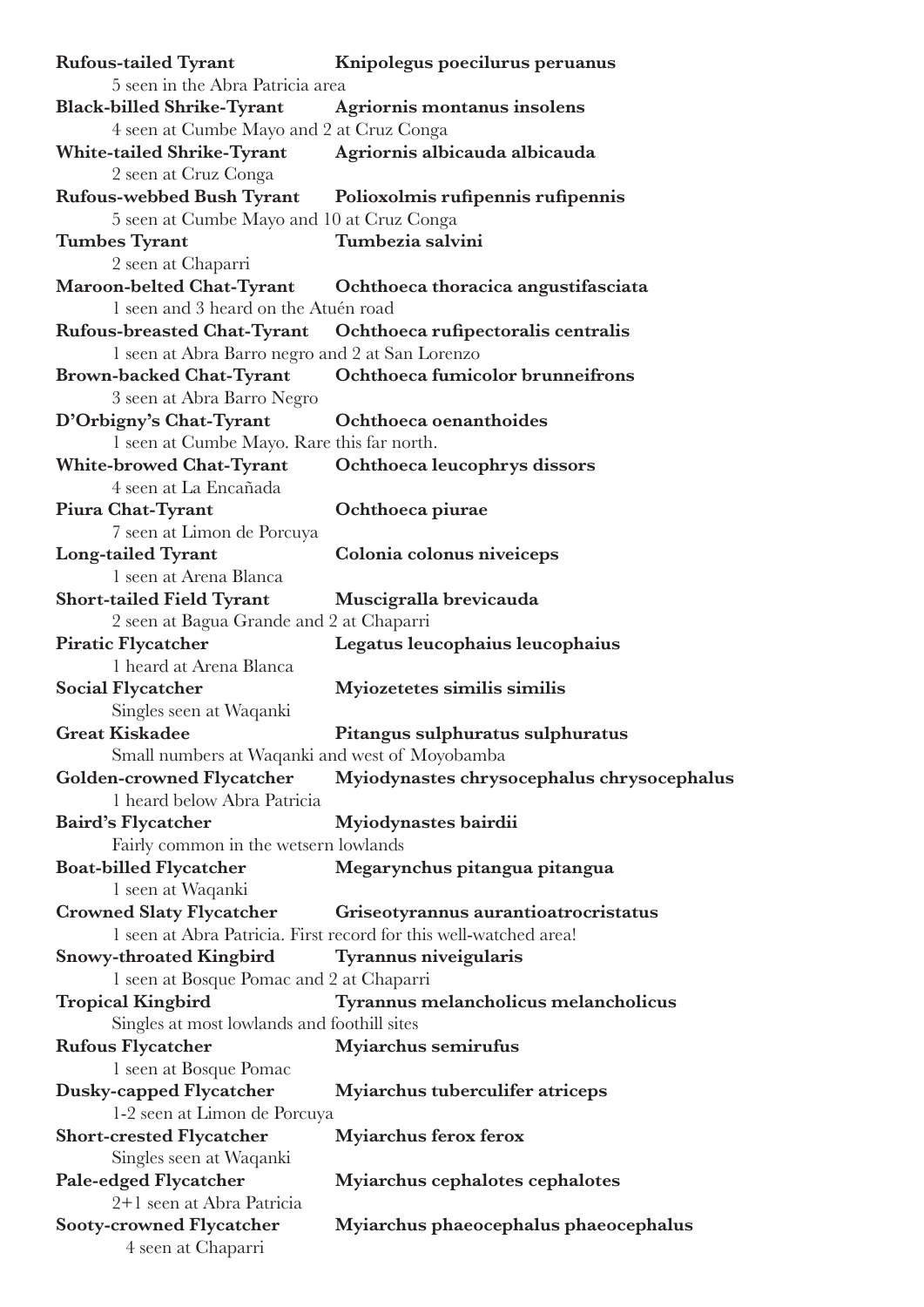| <b>Brown-crested Flycatcher</b>                           | Myiarchus tyrannulus tyrannulus                                                                                        |
|-----------------------------------------------------------|------------------------------------------------------------------------------------------------------------------------|
| 1 seen on the Pirjos road                                 |                                                                                                                        |
| <b>Red-crested Cotinga</b>                                | Ampelion rubrocristatus                                                                                                |
|                                                           | 2 seen above Celendin, 1 seen at Abra Barro Negor and 1 at San Lorenzo                                                 |
| <b>Peruvian Plantcutter</b>                               | Phytotoma raimondii                                                                                                    |
| 1 pair seen at Bosque Pomac                               |                                                                                                                        |
| <b>Green-and-black Fruiteater</b>                         | Pipreola riefferii chachapoyas                                                                                         |
| 1 seen at San Lorenzo and 3 at Abra Patricia              |                                                                                                                        |
| Andean Cock-of-the-rock                                   | Rupicola peruvianus peruvianus                                                                                         |
| 1 male seen below Abra Patricia                           |                                                                                                                        |
| <b>Golden-winged Manakin</b>                              | Masius chrysopterus peruvianus                                                                                         |
| 1 female seen below ABra Patricia                         |                                                                                                                        |
| <b>Green Manakin</b>                                      | Xenopipo holochlora holochlora                                                                                         |
| 1 seen at Waqanki                                         |                                                                                                                        |
| <b>Tawny-breasted Myiobius</b>                            | Myiobius villosus clarus                                                                                               |
| 1 seen (SH) below Abra Patricia                           |                                                                                                                        |
| Yellow-cheeked Becard                                     | Pachyramphus xanthogenys peruanus                                                                                      |
| 3 seen and heard at Tamborapa                             |                                                                                                                        |
| <b>Barred Becard</b>                                      | Pachyramphus versicolor meridionalis                                                                                   |
| 1 heard at Abra Patricia                                  |                                                                                                                        |
| <b>White-winged Becard</b>                                | Pachyramphus polychopterus tenebrosus                                                                                  |
| 2 heard at Arena Blanca and 2 seen at Waqanki             |                                                                                                                        |
| <b>Black-and-white Becard</b>                             | Pachyramphus albogriseus salvini                                                                                       |
| 1 heard at Tamborapa and singles seen and heard at Cásupe |                                                                                                                        |
| <b>Rufous-browed Peppershrike</b>                         | Cyclarhis gujanensis                                                                                                   |
|                                                           | 2 seen on the Atuén road, common at Tamborapa (ssp saturata/contrerasi, 1 seen at Limon de Por-                        |
| cuya (ssp virenticeps)                                    |                                                                                                                        |
| <b>Slaty-capped Shrike-Vireo</b>                          | Vireolanius leucotis leucotis                                                                                          |
| 1 heard at Afluentes                                      |                                                                                                                        |
| <b>Brown-capped Vireo</b>                                 | Vireo leucophrys                                                                                                       |
|                                                           | Singles seen and heard at Abra Patricia (ssp leucophrys), 1 heard on the Atuén road (ssp maranonicus)                  |
| <b>Red-eyed Vireo</b>                                     | Vireo olivaceus                                                                                                        |
|                                                           | Singles seen at Waqanki (ssp <i>olivaceus/chivi</i> ), 2 seen at Magunchal and 5 at Tamborapa (ssp <i>pectoralis</i> ) |
| Yellow-green Vireo                                        | Vireo flavoviridis                                                                                                     |
| 2 seen at Waqanki                                         |                                                                                                                        |
| <b>Tawny-crowned Greenlet</b>                             | Hylophilus ochraceiceps ferrugineifrons                                                                                |
| 1 seen at Waqanki                                         |                                                                                                                        |
| White-tailed Jay                                          | Cyanocorax mystacalis                                                                                                  |
| 1 seen at Bosque Pomac and 5 at Chaparri                  |                                                                                                                        |
| Inca Jay                                                  | Cyanocorax yncas longirostris                                                                                          |
|                                                           | 2 heard below Hacienda Limon and also heard at Bagua Grande and Tamborapa                                              |
| <b>Tumbes Swallow</b>                                     | Tachycineta stolzmanni                                                                                                 |
| 15 seen at Bosque Pomac                                   |                                                                                                                        |
| <b>Grey-breasted Martin</b>                               | Progne chalybea chalybea                                                                                               |
| Small numbers in the lowlands                             |                                                                                                                        |
| <b>Brown-chested Martin</b>                               | Progne tapera tapera                                                                                                   |
| 1 seen at Chaparri                                        |                                                                                                                        |
| <b>Blue-and-white Swallow</b>                             | Notiochelidon cyanoleuca                                                                                               |
|                                                           | Seen most days, ssp <i>peruviana</i> west of the Andes and ssp cyanoleuca in the Marañon and east.                     |
| <b>Brown-bellied Swallow</b>                              | Notiochelidon murina murina                                                                                            |
|                                                           | 2 seen at Cumbe Mayo and 10 each at Abra Barro Negro and Cruz Conga                                                    |
| <b>Southern Rough-winged Swallow</b>                      | Stelgidopteryx ruficollis ruficollis                                                                                   |
| Singles seen around Moyobamba                             |                                                                                                                        |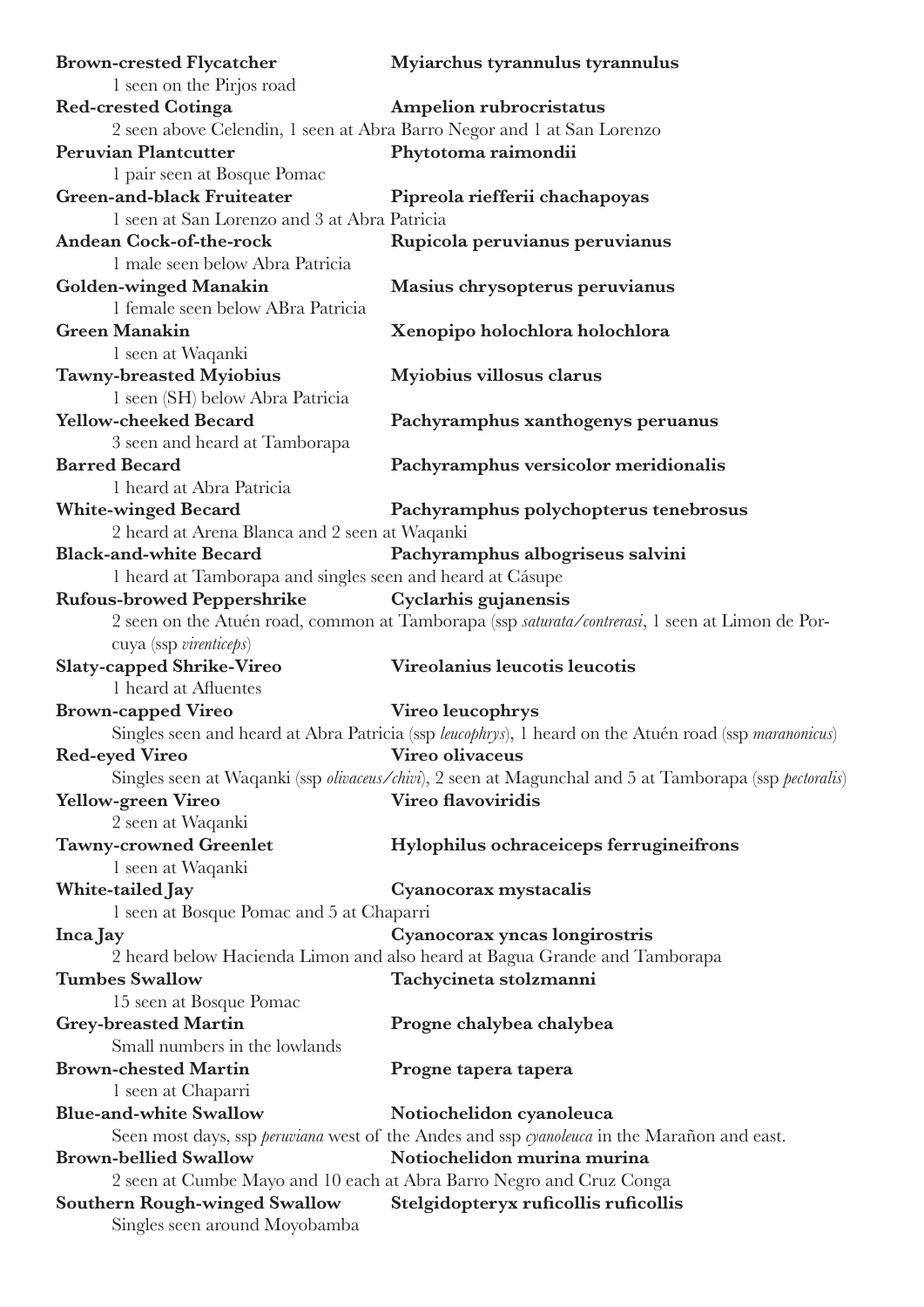| <b>Barn Swallow</b>                                       | Hirundo rustica erythrogaster                                             |
|-----------------------------------------------------------|---------------------------------------------------------------------------|
| 2 seen at Playa Monsefu                                   |                                                                           |
| <b>American Cliff Swallow</b>                             | Petrochelidon pyrrhonota                                                  |
|                                                           | 1 seen at Tinajones. Very rare west of the Andes on northbound migration. |
| <b>Chestnut-collared Swallow</b>                          | Petrochelidon rufocollaris rufocollaris                                   |
| About 100 at Tulipe                                       |                                                                           |
| <b>Black-capped Donacobius</b>                            | Donacobius atricapilla nigrodorsalis                                      |
| 2 seen at Aguas Verdes and 2+2 west of Moyobamba          |                                                                           |
| <b>Fasciated Wren</b>                                     | Campylorhynchus fasciatus/pallescens                                      |
|                                                           | 5 seen at Hacienda Limon and fairly common east of the Andes              |
| <b>Thrush-like Wren</b>                                   | Campylorhynchus turdinus hypostictus                                      |
| 3 seen at Aguas Verdes and heard at Waqanki               |                                                                           |
| <b>Grey-mantled Wren</b>                                  | Odontorchilus branickii branickii                                         |
| 1 seen in a flock below Abra Patricia                     |                                                                           |
| Sepia-brown Wren                                          | Cinnycerthia olivascens olivascens                                        |
| Heard at Owlet lodge                                      |                                                                           |
| <b>Sedge Wren</b>                                         | Cistothorus platensis aequatorialis                                       |
| 2 heard at Abra Barro Negro                               |                                                                           |
| <b>Plain-tailed Wren</b>                                  | Pheugopedius euophrys schulenbergi                                        |
| Several heard at San Lorenzo                              |                                                                           |
| Coraya Wren                                               | Pheugopedius coraya albiventris                                           |
| 2 seen at Arena Blanca and heard at Waqanki               |                                                                           |
| Speckle-breasted Wren Pheugopedius sclateri               |                                                                           |
|                                                           | 2 seen at Tamborapa (ssp sclateri), 2 seen at Cásupe (ssp paucimaculatus) |
| <b>Superciliated Wren</b>                                 | Cantorchilus superciliaris baroni                                         |
| 2 seen at Bosque Pomac, fairly common at Chaparri         |                                                                           |
| <b>House Wren</b>                                         | Troglodytes aedon puna/audax                                              |
| Singles seen at almost all sites from sea-level to 3500m! |                                                                           |
| <b>Mountain Wren</b>                                      | Troglodytes solstitialis solstitialis                                     |
| 3 seen on the Atuén road and heard at San Lorenzo         |                                                                           |
|                                                           | Grey-breasted Wood Wren Henicorhina leucophrys leucophrys                 |
| Just 1 heard at Abra Patricia                             |                                                                           |
| <b>Bar-winged Wood Wren</b>                               | Henicorhina leucoptera                                                    |
|                                                           | 1 seen at Abra Patricia and 1 pair seen very well at Alto Nieva           |



*Bar-winged Wood-Wrens are usually skulking but this bird was an exception*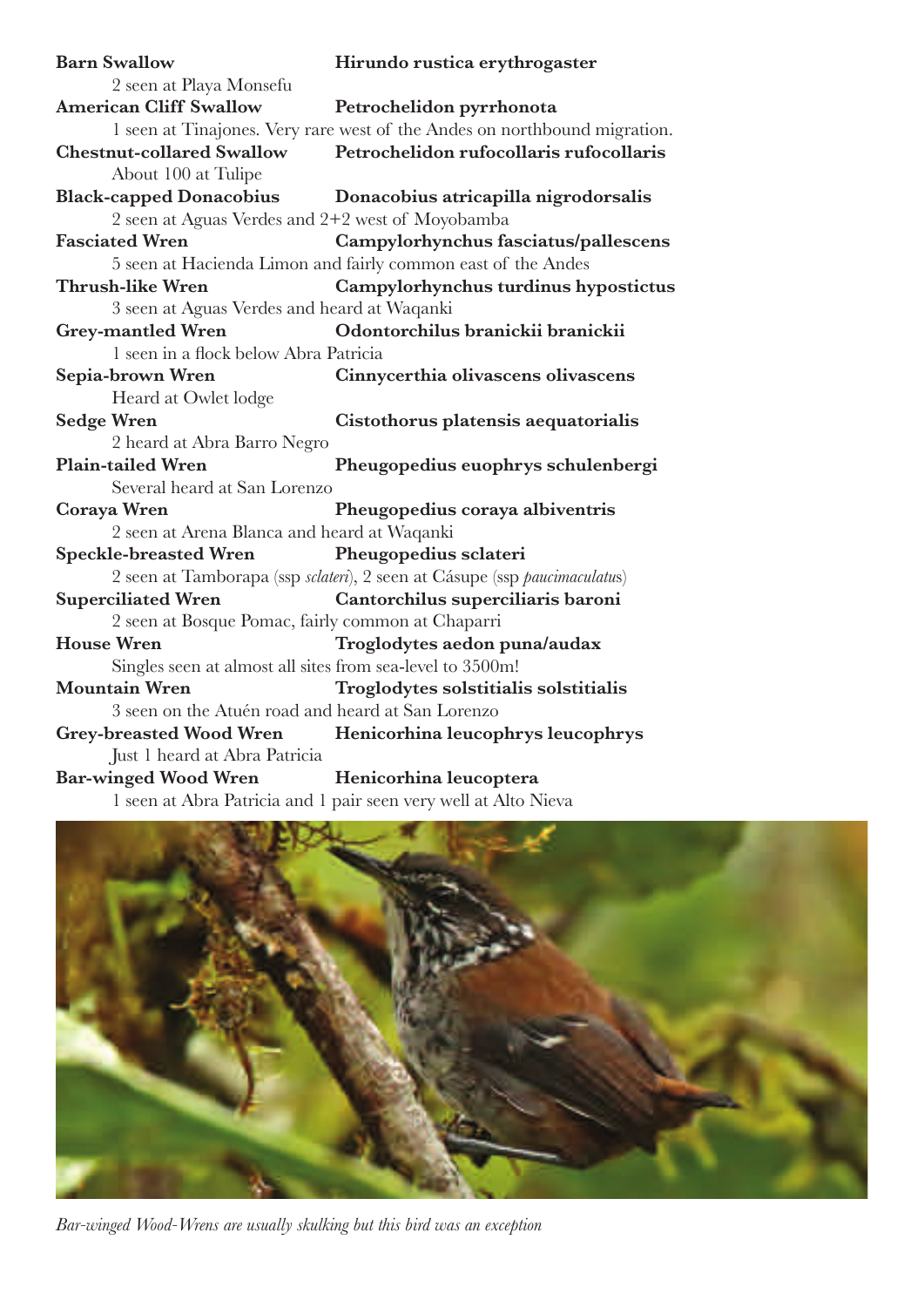|                                                     | Southern Nightingale-Wren Microcerculus marginatus marginatus                                    |
|-----------------------------------------------------|--------------------------------------------------------------------------------------------------|
| Gripping views of a singing bird at Waqanki         |                                                                                                  |
| <b>Chestnut-breasted Wren</b>                       | Cyphorhinus thoracicus thoracicus                                                                |
| 4 seen and heard at Abra Patricia                   |                                                                                                  |
| <b>Tropical Gnatcatcher</b>                         | Polioptila plumbea                                                                               |
|                                                     | Common in the western lowlands (ssp bilineata), singles seen at San Marcos, Laguna San Nicolás,  |
| Bagua Grande, Pirjos road and Tamborapa (ssp maior) |                                                                                                  |
| <b>Long-tailed Mockingbird</b>                      | Mimus longicaudatus                                                                              |
|                                                     | 1 seen in Lima and common in the western lowlands (ssp longicaudatus), fairly common at Hacienda |
|                                                     | Limon, Balsas, Bagua Grande, Pirjos road and Tamborapa (ssp maranonicus)                         |
| <b>Andean Solitaire</b>                             | Myadestes ralloides venezuelensis                                                                |
| 5 seen and heard at Abra Patricia                   |                                                                                                  |
|                                                     | Slaty-backed Nightingale-Thrush Catharus fuscater caniceps                                       |
|                                                     | 1 seen and 3 heard on the Atuén road, 1 heard at Abra Patricia                                   |
| <b>Swainson's Thrush</b>                            | Catharus ustulatus swainsoni                                                                     |
| singles seen at Arena Blanca, Waqanki and Afluentes |                                                                                                  |
| <b>Great Thrush</b>                                 | Turdus fuscater gigantodes                                                                       |
| Common in the highlands                             |                                                                                                  |
| <b>Chiguanco Thrush</b>                             | Turdus chiguanco conradi                                                                         |
|                                                     | 2 seen at Cruz Conga, 2 at Hacienda Limon, 2 at Abra Barro Negro and 2 at Limon de Porcuya       |
| <b>Plumbeous-backed Thrush</b>                      | Turdus reevei                                                                                    |
| 2 seen at Cásupe                                    |                                                                                                  |
| Marañon Thrush                                      | Turdus maranonicus                                                                               |
| 1 seen at Hacienda Limon and 5 at Balsas            |                                                                                                  |
| <b>Pale-breasted Thrush</b>                         | Turdus leucomelas leucomelas                                                                     |
| 1 heard at Waqanki                                  |                                                                                                  |
| <b>Black-billed Thrush</b>                          | Turdus ignobilis debilis                                                                         |
| Common at Waqanki and Moyobamba                     |                                                                                                  |
| <b>House Sparrow</b>                                | Passer domesticus                                                                                |
| Singles in dry lowlands in the west                 |                                                                                                  |
| <b>Yellowish Pipit</b>                              | Anthus lutescens peruvianus                                                                      |
| 1 seen at Pantanos de Ventanilla                    |                                                                                                  |
| <b>Lesser Goldfinch</b>                             | Spinus psaltria colombiana                                                                       |
| 2 seen at Balsas and 1 seen at Huembo               |                                                                                                  |
| <b>Olivaceous Siskin</b>                            | Spinus olivacea                                                                                  |
| 2 seen at Abra Patricia                             |                                                                                                  |
| <b>Hooded Siskin</b>                                | Spinus magellanica paula                                                                         |
| Singles seen in the western highlands               |                                                                                                  |
| <b>Purple-throated Euphonia</b>                     | Euphonia chlorotica taczanowskii                                                                 |
| Common along the Marañon and Utcubamba rivers       |                                                                                                  |
| Bronze-green Euphonia                               | Euphonia mesochrysa media                                                                        |
| 5 seen and heard below Abra Patricia                |                                                                                                  |
| Orange-bellied Euphonia                             | Euphonia xanthogaster brevirostris                                                               |
| 1 seen below Abra Patricia                          |                                                                                                  |
| <b>Black-lored Yellowthroat</b>                     | <b>Geothlypis auricularis</b>                                                                    |
|                                                     | 3 seen at San Marcos, 3 heard at Hacienda Limon (ssp perwiana), 10 at Cásupe (ssp auricularis)   |
| <b>Tropical Parula</b>                              | Setophaga pitiayumi alarum                                                                       |
| 1 heard at Afluentes and 1 seen at Abra Patricia    |                                                                                                  |
| <b>Blackburnian Warbler</b>                         | Setophaga fusca                                                                                  |
| 4 seen on the Atuén road and 1 seen at Owlet Lodge  |                                                                                                  |
| <b>Citrine Warbler</b>                              | Myiothlypis luteoviridis striaticeps                                                             |
| 4 seen on the Atuén road                            |                                                                                                  |
| <b>Black-crested Warbler</b>                        | Myiothlypis nigrocristata                                                                        |
|                                                     | 1 seen at Rio Chonta, 5 each at La Encañada and Cruz Conga and 1 heard at Abra Barro Negro       |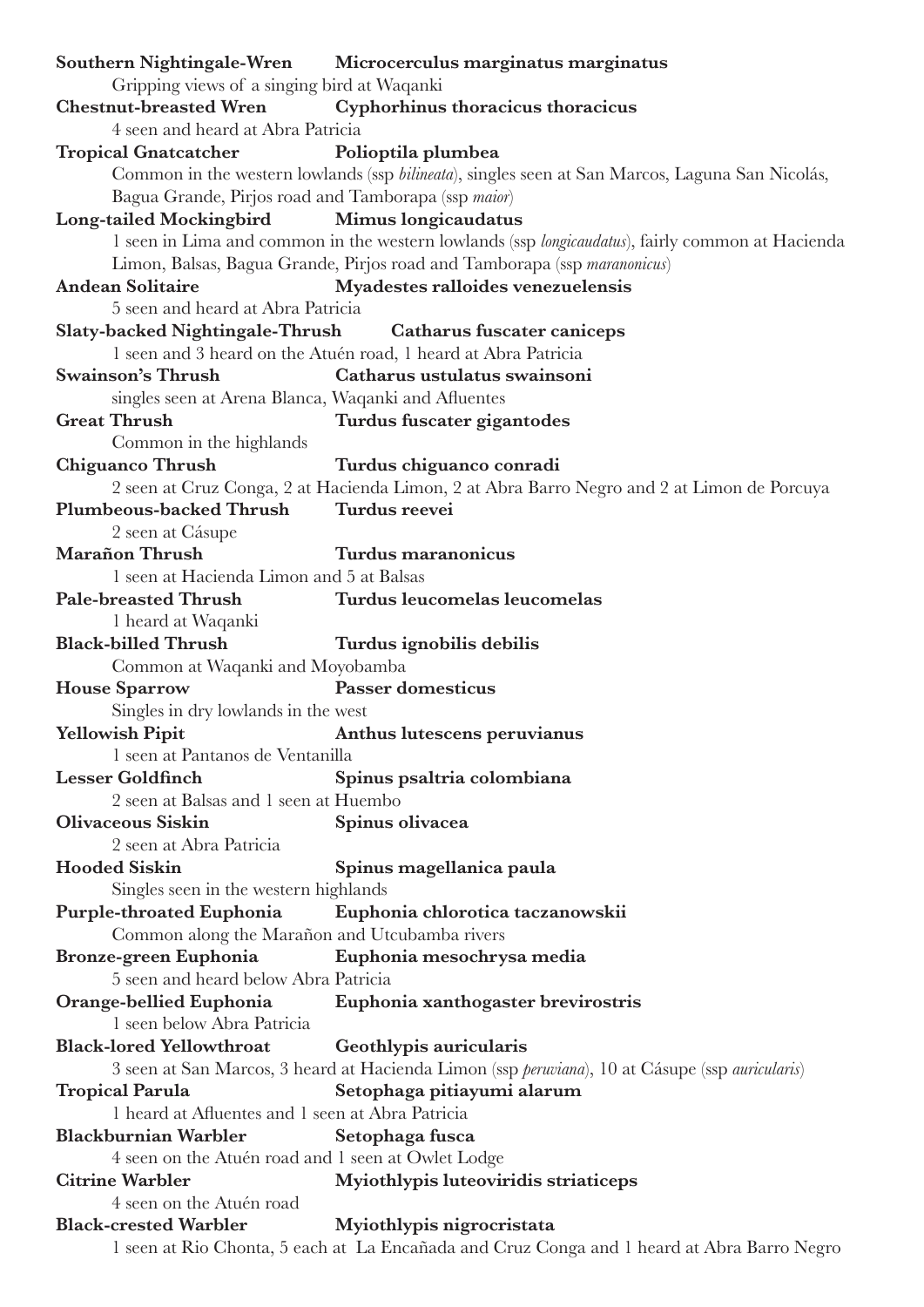| <b>Buff-rumped Warbler</b>                                           | Myiothlypis fulvicauda semicervina                                                                |
|----------------------------------------------------------------------|---------------------------------------------------------------------------------------------------|
| 1 heard at Waqanki                                                   |                                                                                                   |
| Grey-and-gold Warbler                                                | Myiothlypis fraseri fraseri                                                                       |
| 10 seen and heard at Cásupe                                          |                                                                                                   |
| <b>Russet-crowned Warbler</b>                                        | Myiothlypis coronata                                                                              |
|                                                                      | 1 heard on the Atuén road (ssp chapmani), singles heard at Abra Patricia (ssp <i>inaequalis</i> ) |
| <b>Three-banded Warbler</b>                                          | Basileuterus trifasciatus trifasciatus                                                            |
| 1 seen at Limon de Porcuya and 2 at Cásupe                           |                                                                                                   |
| <b>Three-striped Warbler</b>                                         | Basileuterus tristriatus tristriatus                                                              |
| About 10 seen at Abra Patricia                                       |                                                                                                   |
| Canada Warbler                                                       | Cardellina canadensis                                                                             |
| 5 seen at Waqanki and 5 seen below Abra Patricia                     |                                                                                                   |
| <b>Slate-throated Whitestart</b>                                     | Myioborus miniatus subsimilis                                                                     |
|                                                                      | 2 seen at Abra Barro Negro, singles at Afluentes and about 6 at Limon de Porcuya                  |
| <b>Spectacled Whitestart</b>                                         | Myioborus melanocephalus                                                                          |
|                                                                      | 3 seen at Cruz Conga (ssp griseonuchus) fairly common Atuén road, San Lorenzo and Abra Patricia   |
| (ssp malaris)                                                        |                                                                                                   |
|                                                                      |                                                                                                   |
| <b>Russet-backed Oropendola</b>                                      | Psarocolius angustifrons alfredi                                                                  |
| About 10 seen at Waqanki                                             |                                                                                                   |
| <b>Yellow-rumped Cacique</b>                                         | Cacicus cela cela                                                                                 |
| About 5 seen at Aguas Verdes and Waqanki                             |                                                                                                   |
| <b>Yellow-billed Cacique</b>                                         | Amblycercus holosericeus australis                                                                |
| 1 heard at San lorenzo and 2 seen at Abra Patricia                   |                                                                                                   |
| White-edged Oriole                                                   | Icterus graceannae                                                                                |
| 1 seen at Bosque Pomac and 3 seen at Chaparri                        |                                                                                                   |
| <b>Yellow-tailed Oriole</b><br>1 heard at Tamborapa                  | Icterus mesomelas taczanowskii                                                                    |
| Oriole Blackbird                                                     | Gymnomystax mexicanus                                                                             |
| 1 seen at Aguas Verdes and 5 seen west of Moyobamba                  |                                                                                                   |
| <b>Shiny Cowbird</b>                                                 | Molothrus bonariensis occidentalis                                                                |
| Common at Bagua Grande and in the western lowlands                   |                                                                                                   |
| Peruvian Meadowlark Sturnella bellicosa bellicosa                    |                                                                                                   |
|                                                                      | 1 seen at Pantanos de Ventanilla, common at San Marcos, Laguna San Nicolás and in the western     |
| lowlands                                                             |                                                                                                   |
| Bananaquit                                                           | Coereba flaveola                                                                                  |
|                                                                      | 1 seen at Hacienda Limon, 10 seen at Bagua Grande (ssp magnirostris), 2 seen at Aguas Verdes (ssp |
| <i>intermedia</i> ), common in the wetsern lowlands (ssp pacifica)   |                                                                                                   |
| <b>Rufous-collared Sparrow</b>                                       | Zonotrichia capensis                                                                              |
|                                                                      | Common in the highlands (ssp huancabambae), 1 at Tinajones and 1 at Playa Monsefu (ssp markli)    |
| <b>Yellow-browed Sparrow</b>                                         | Ammodramus aurifrons aurifrons                                                                    |
| 1 heard at Arena Blanca                                              |                                                                                                   |
| <b>Tumbes Sparrow</b>                                                | Rhynchospiza stolzmanni                                                                           |
| 2 seen at Tinajones and 5-10 at Chaparri                             |                                                                                                   |
| <b>Orange-billed Sparrow</b>                                         | Arremon aurantiirostris spectabilis                                                               |
| 5 seen at Arena Blanca and 1 heard at Waqanki                        |                                                                                                   |
| <b>Black-capped Sparrow</b>                                          | Arremon abeillei abeillei                                                                         |
| 5 seen at Cásupe                                                     |                                                                                                   |
| <b>Grey-browed Brush Finch</b>                                       |                                                                                                   |
|                                                                      |                                                                                                   |
|                                                                      | Arremon assimilis nigrifrons                                                                      |
| 1 heard at Cruz Conga                                                |                                                                                                   |
| <b>Rufous-naped Brush Finch</b>                                      | <b>Atlapetes latinuchus</b>                                                                       |
|                                                                      | Fairly common on the Atuén road and San Lorenzo with singles at Abra Patricia and 1 at Abra Barro |
|                                                                      | Negro (ssp latinuchus), 3 seen at La Encañada and 1 at Cruz Conga (ssp chugurensis)               |
| <b>White-winged Brush Finch</b><br>About 10 seen at Limon de Porcuya | Atlapetes leucopterus dresseri                                                                    |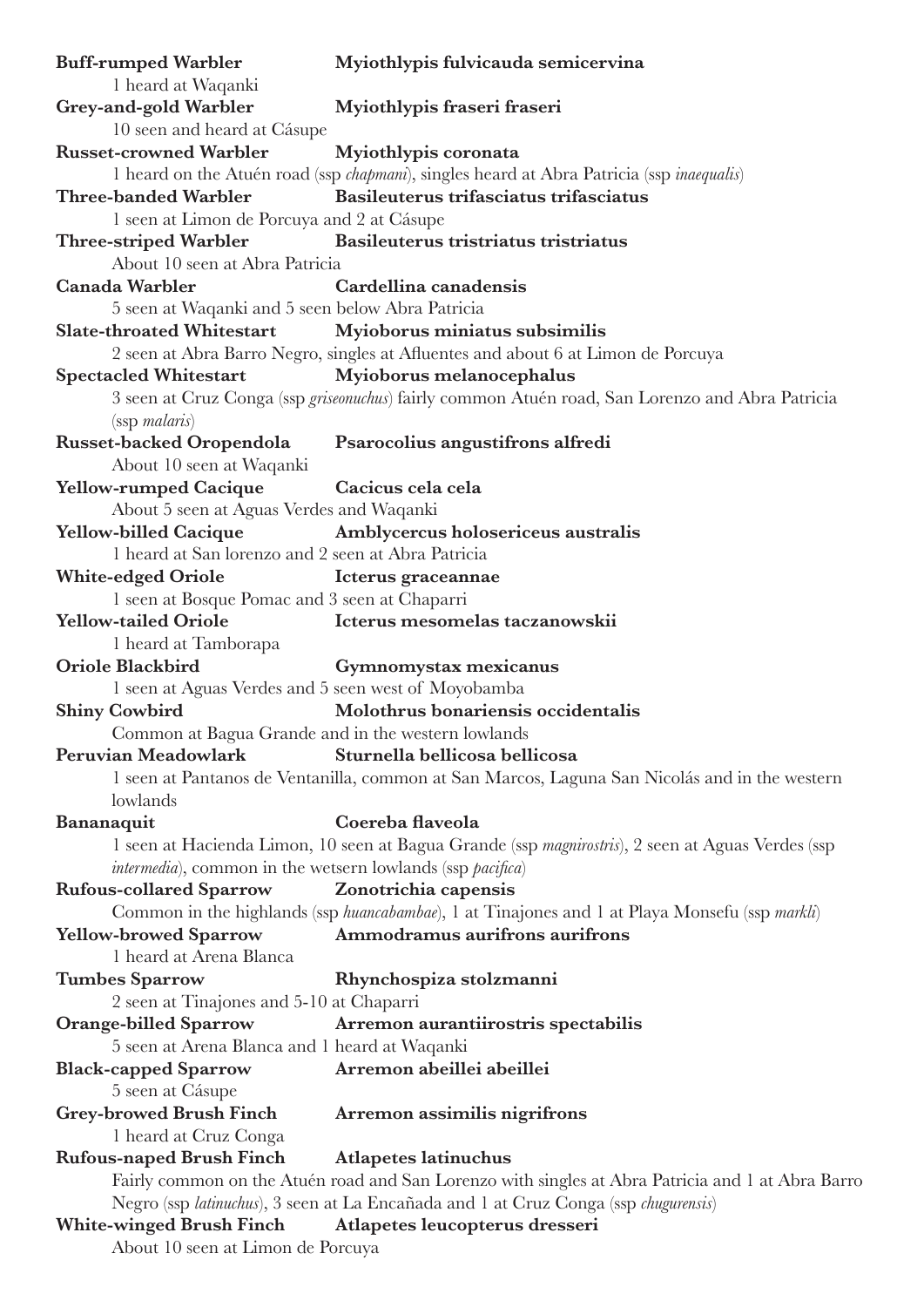| <b>White-headed Brush Finch</b><br>3 seen at Cásupe                                                      | <b>Atlapetes albiceps</b>                                                                                          |
|----------------------------------------------------------------------------------------------------------|--------------------------------------------------------------------------------------------------------------------|
| <b>Bay-crowned Brush Finch</b>                                                                           | Atlapetes seebohmi seebohmi                                                                                        |
| 4 seen at Limon de Porcuya<br><b>Ashy-throated Bush Tanager</b><br>1 seen below Abra Patricia            | Chlorospingus canigularis signatus                                                                                 |
| <b>Black-faced Tanager</b>                                                                               | Schistochlamys melanopis grisea                                                                                    |
| 2 seen at Alto Nieva and singles at Waqanki-Moyobamba<br><b>Magpie Tanager</b><br>2 seen at Aguas Verdes | Cissopis leverianus leverianus                                                                                     |
| <b>Black-and-white Tanager</b><br>2 heard at Cásupe                                                      | Conothraupis speculigera                                                                                           |
| <b>Rufous-crested Tanager</b>                                                                            | Creurgops verticalis                                                                                               |
| 1 seen below Abra Patricia<br><b>Superciliaried Hemispingus</b><br>2 seen on the Atuén road              | Hemispingus superciliaris insignis                                                                                 |
| <b>Oleaginous Hemispingus</b><br>2 seen at San Martín mirador                                            | Hemispingus frontalis frontalis                                                                                    |
| <b>Rufous-chested Tanager</b><br>4 seen at Limon de Porcuya                                              | Thlypopsis ornata media                                                                                            |
| <b>Buff-bellied Tanager</b><br>2 seen at Hacienda Limon and 1 at Tamborapa                               | Thlypopsis inornata                                                                                                |
| <b>Yellow-crested Tanager</b><br>3 seen at Waqanki                                                       | Tachyphonus rufiventer                                                                                             |
| <b>White-lined Tanager</b><br>1 pair seen at Waqanki                                                     | Tachyphonus rufus                                                                                                  |
| Huallaga Tanager                                                                                         | Ramphocelus melanogaster melanogaster<br>Singles at Aguas Verdes and Waqanki-Moyobamba (aka Black-bellied Tanager) |
| <b>Blue-grey Tanager</b>                                                                                 | Thraupis episcopus                                                                                                 |
|                                                                                                          | 1 seen at Bosque Pomac and 1 at Tinajones (ssp <i>quaesita</i> ), fairly common elsewhere (ssp ?)                  |
| Palm Tanager                                                                                             | Thraupis palmarum melanoptera                                                                                      |
| Singles seen at Waqanki-Moyobamba                                                                        |                                                                                                                    |
| <b>Blue-capped Tanager</b>                                                                               | Thraupis cyanocephala cyanocephala                                                                                 |
| 1 seen at Abra Barro Negro, 6 at Abra Patricia                                                           |                                                                                                                    |
| <b>Blue-and-yellow Tanager</b><br>5 seen at La Encañada                                                  | Thraupis bonariensis darwinii                                                                                      |
| <b>Vermilion Tanager</b>                                                                                 | <b>Calochaetes coccineus</b>                                                                                       |
| 3 seen in a flock below Abra Patricia                                                                    |                                                                                                                    |
|                                                                                                          | Lacrimose Mountain Tanager Anisognathus lacrymosus caerulescens                                                    |
| 2 seen at San Lorenzo                                                                                    |                                                                                                                    |
| <b>Scarlet-bellied Mountain Tanager</b>                                                                  | Anisognathus igniventris ignicrissa                                                                                |
| 3 seen at Abra Barro Negro                                                                               |                                                                                                                    |
| 1 seen at San Martín mirador                                                                             | Blue-winged Mountain Tanager Anisognathus somptuosus somptuosus                                                    |
| <b>Grass-green Tanager</b>                                                                               |                                                                                                                    |
| 1 seen at Owlet Lodge                                                                                    | Chlorornis riefferii elegans                                                                                       |
| <b>Yellow-throated Tanager</b><br>3 seen below Abra Patricia                                             | Iridosornis analis                                                                                                 |
| Turquoise Tanager<br>3 seen at Waqanki                                                                   | Tangara mexicana boliviana                                                                                         |
| <b>Paradise Tanager</b>                                                                                  | Tangara chilensis chilensis                                                                                        |
|                                                                                                          | 5 seen at Aguas Verdes, fairly common at Waqanki and 2 below Abra Patricia                                         |
| <b>Saffron-crowned Tanager</b><br>4 seen below Abra Patricia                                             | Tangara xanthocephala venusta                                                                                      |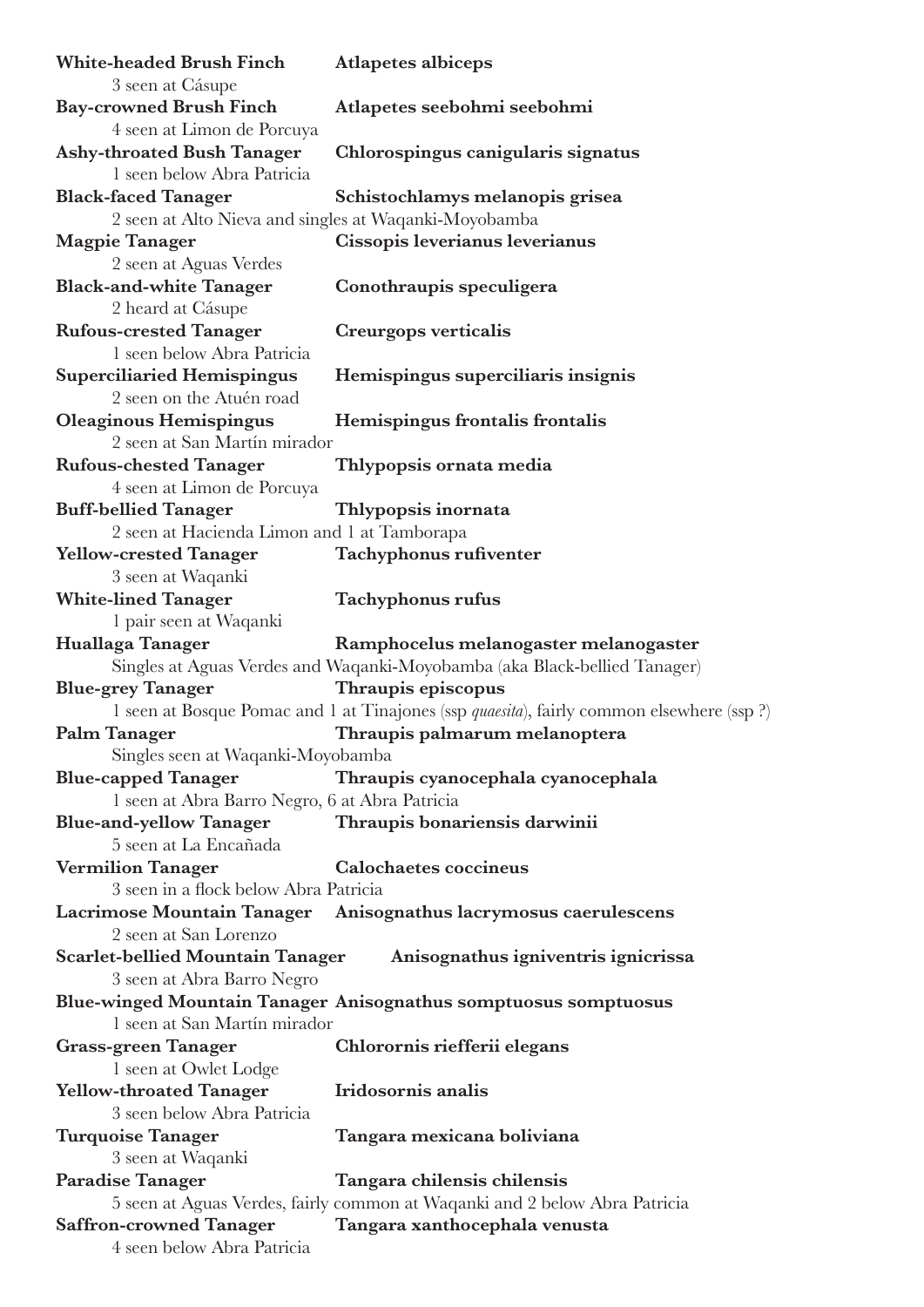| <b>Flame-faced Tanager</b>                            | Tangara parzudakii urubambae                                                                          |
|-------------------------------------------------------|-------------------------------------------------------------------------------------------------------|
| 5 seen at Abra Patricia and 2 a bit lower down        |                                                                                                       |
| <b>Bay-headed Tanager</b>                             | Tangara gyrola catharinae                                                                             |
| 1 seen at Waqanki                                     |                                                                                                       |
| <b>Beryl-spangled Tanager</b>                         | Tangara nigroviridis berlepschi                                                                       |
| 1 seen at Abra Patricia                               |                                                                                                       |
| <b>Silver-backed Tanager</b>                          | Tangara viridicollis fulvigula                                                                        |
| 2 seen at Alto Nieva                                  |                                                                                                       |
| <b>Swallow Tanager</b>                                | Tersina viridis occidentalis                                                                          |
| 1 pair seen at Waqanki                                |                                                                                                       |
| <b>Purple Honeycreeper</b>                            | Cyanerpes caeruleus microrhynchus                                                                     |
| 1 male seen at Waqanki                                |                                                                                                       |
| Guira Tanager                                         | Hemithraupis guira huambina                                                                           |
| 4 seen at Waqanki                                     |                                                                                                       |
| <b>Tit-like Dacnis</b>                                | Xenodacnis parina bella                                                                               |
| 1 heard at Cruz Conga                                 |                                                                                                       |
| <b>Cinereous Conebill</b>                             | Conirostrum cinereum littorale                                                                        |
| 3 seen at Laguna San Nicolás and 10 at La Encañada    |                                                                                                       |
| <b>Blue-backed Conebill</b>                           | Conirostrum sitticolor sitticolor                                                                     |
| 1 seen at Abra Barro Negro                            |                                                                                                       |
| <b>Capped Conebill</b>                                | Conirostrum albifrons atrocyaneum                                                                     |
| 5 seen on the Atuén road and 1 at Abra Patricia       |                                                                                                       |
| <b>Moustached Flowerpiercer</b>                       | Diglossa mystacalis unicincta                                                                         |
| 1 seen at Abra Barro Negro                            |                                                                                                       |
| <b>Black-throated Flowerpiercer</b>                   | Diglossa brunneiventris                                                                               |
|                                                       | 1 seen at Rio Chonta, 2 at Cumbe Mayo, 10 at La Encañada and 15 at Cruz Conga                         |
| <b>White-sided Flowerpiercer</b>                      | Diglossa albilatera affinis                                                                           |
|                                                       | 1 seen on the Atuén road, 1 heard at San Lorenzo and singles at Abra Patricia                         |
| <b>Bluish Flowerpiercer</b>                           | Diglossa caerulescens media                                                                           |
| 2 seen at Abra Patricia                               |                                                                                                       |
| <b>Masked Flowerpiercer</b>                           | Diglossa cyanea melanopis<br>1 seen at Abra Barro Negro, 5 seen at San Lorenzo and 2 at Abra Patricia |
| <b>Red Pileated Finch</b>                             |                                                                                                       |
| 1 seen at Magunchal and about 15 at Tamborapa         | Coryphospingus cucullatus fargoi                                                                      |
| Peruvian Sierra Finch                                 | Phrygilus punensis chloronotus                                                                        |
|                                                       | 4 seen at Cumbe Mayo, 5 each at La Encañada and Cruz Conga                                            |
| Plumbeous Sierra Finch                                | Phrygilus unicolor geospizopsis                                                                       |
| 2 seen at Cumbe Mayo and 2 at Cruz Conga              |                                                                                                       |
| <b>Ash-breasted Sierra Finch</b>                      | Phrygilus plebejus                                                                                    |
|                                                       | 3 seen at Limon de Porcuya (ssp <i>plebejus</i> ), singles at Laguna San Nicolás, Cumbe Mayo, La Enca |
|                                                       | ñada and Cruz Conga (ssp?) and 1 seen at Bagua Grande (ssp ocularis)                                  |
| <b>Band-tailed Sierra Finch</b>                       | Phrygilus alaudinus bipartitus                                                                        |
| 4 seen at Laguna San Nicolás and 1 at Cumbe Mayo      |                                                                                                       |
| <b>Cinereous Finch</b>                                | Piezorina cinerea                                                                                     |
| 2 seen at Bosque Pomac and 3 at Chaparri              |                                                                                                       |
| Grey-winged Inca Finch                                | Incaspiza ortizi                                                                                      |
| 5 seen and heard at Hacienda Limon                    |                                                                                                       |
| <b>Buff-bridled Inca Finch</b>                        | Incaspiza laeta                                                                                       |
| 1 seen at San Marcos and about 5 below Hacienda Limon |                                                                                                       |
| <b>Little Inca Finch</b>                              | Incaspiza watkinsi                                                                                    |
| 3 seen at Bagua Grande                                |                                                                                                       |
| <b>Collared Warbling Finch</b>                        | Poospiza hispaniolensis                                                                               |
| Common at Chaparri                                    |                                                                                                       |
|                                                       |                                                                                                       |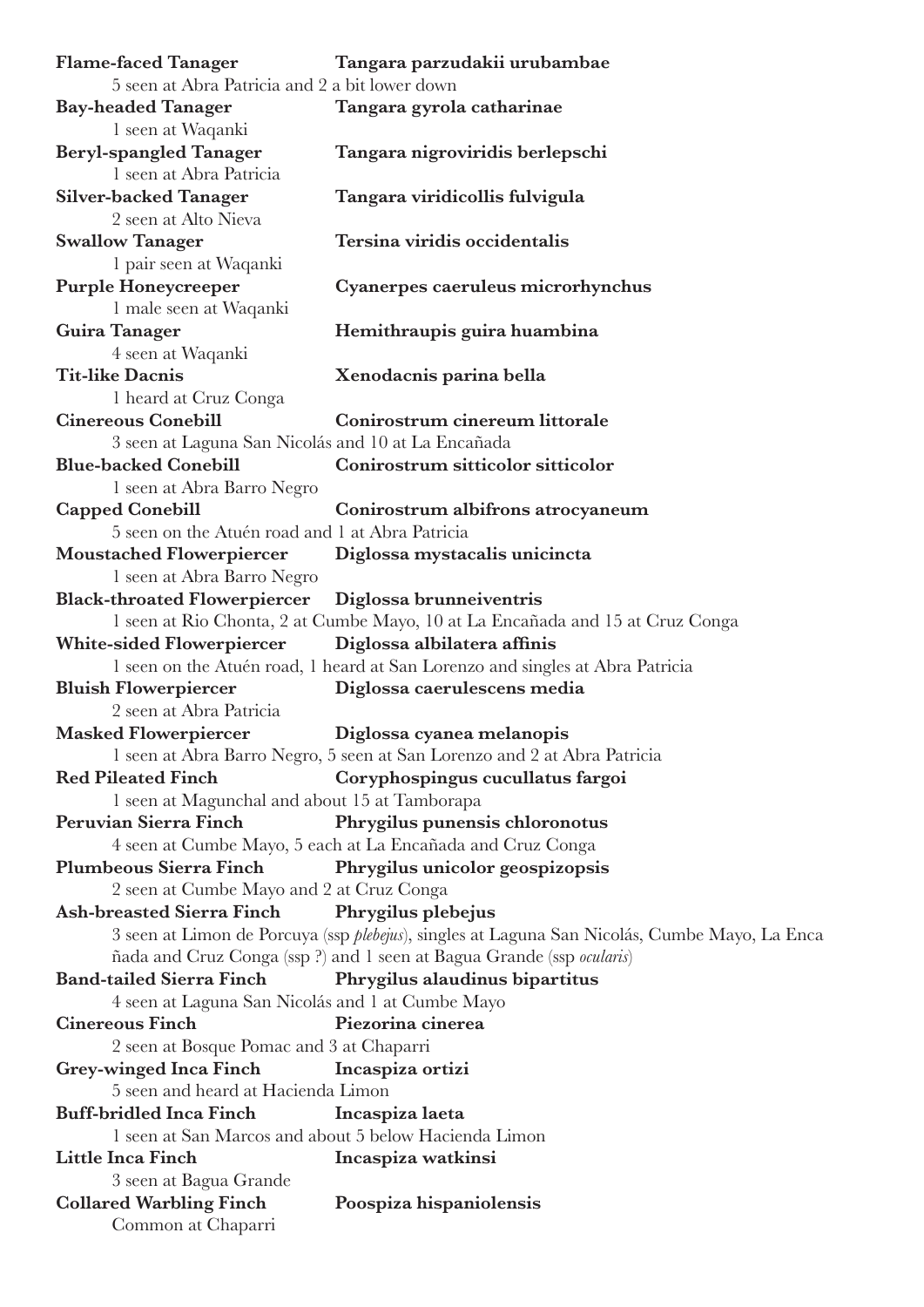

*Buff-bridled Inca-Finch was seen at two locations*

| <b>Saffron Finch</b>                                     | Sicalis flaveola valida                                                           |
|----------------------------------------------------------|-----------------------------------------------------------------------------------|
|                                                          | Fairly common in the western lowlands and lower Marañon                           |
| <b>Sulphur-throated Finch</b>                            | Sicalis taczanowskii                                                              |
| About 1000 seen in many flocks at Tinajones              |                                                                                   |
| <b>Blue-black Grassquit</b>                              | Volatinia jacarina peruviensis                                                    |
| Fairly common at most sites                              |                                                                                   |
| Black-and-white Seedeater Sporophila luctuosa            |                                                                                   |
|                                                          | 1 seen at Laguna San Nicolás, 20 seen at El Chillo and 4 seen at Limon de Porcuya |
| <b>Yellow-bellied Seedeater</b>                          | Sporophila nigricollis inconspicua                                                |
| 1 seen at Hacienda Limon and 1 at Leimebamba             |                                                                                   |
| Parrot-billed Seedeater                                  | Sporophila peruviana devronis                                                     |
| Common at Chaparri                                       |                                                                                   |
| Drab Seedeater                                           | Sporophila simplex                                                                |
| Fairly common at Bagua Grande, Pirjos road and Tamborapa |                                                                                   |
| Chestnut-bellied Seedeater Sporophila castaneiventris    |                                                                                   |
| 1 seen at Aguas Verdes and 2 at Waqanki                  |                                                                                   |
| Chestnut-throated Seedeater Sporophila telasco           |                                                                                   |
| 15 seen at Bagua Grande and 10 at Tinajones              |                                                                                   |
| Chestnut-bellied Seed Finch Oryzoborus angolensis        |                                                                                   |
|                                                          |                                                                                   |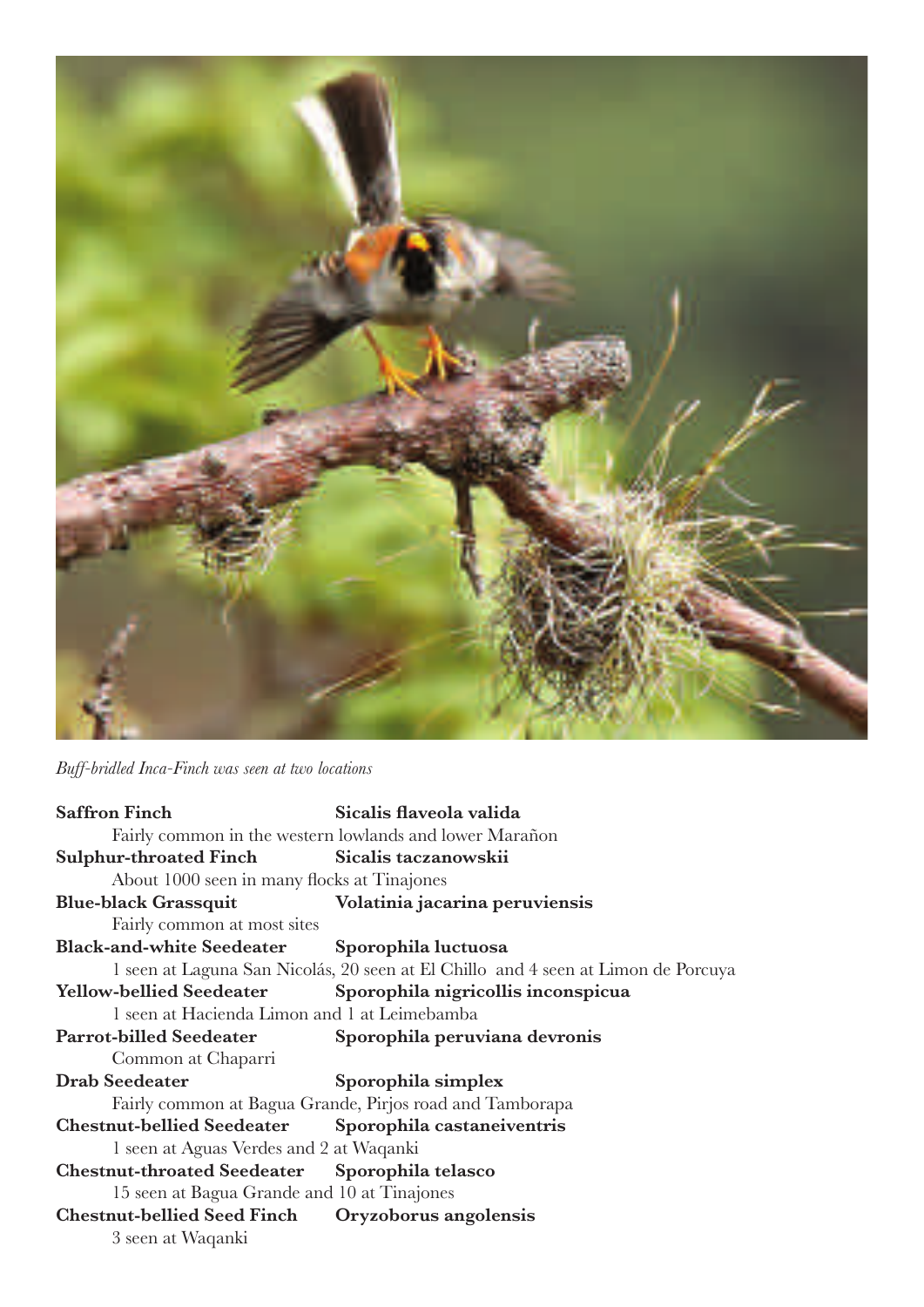

*Many focks of Sulphur-throated Finches at Tinajones*

**Black-billed Seed-Finch Oryzoborus atrirostris** 1 pair seen west of Moyobamba **Band-tailed Seedeater Catamenia analis insignis** 2 seen at Rio Chonta and 5 at Laguna San Nicolás **Plain-colored Seedeater Catamenia inornata minor** 4 seen at Cumbe Mayo, failry common La Encañada-Cruz Conga and 2 at Abra Barro Negro **Dull-colored Grassquit Tiaris obscurus pauper** Singles in the dry Marañon drainage and 1 seen at Cásupe



*Black-cowled Saltator (left) and Golden-billed Saltator (right)*

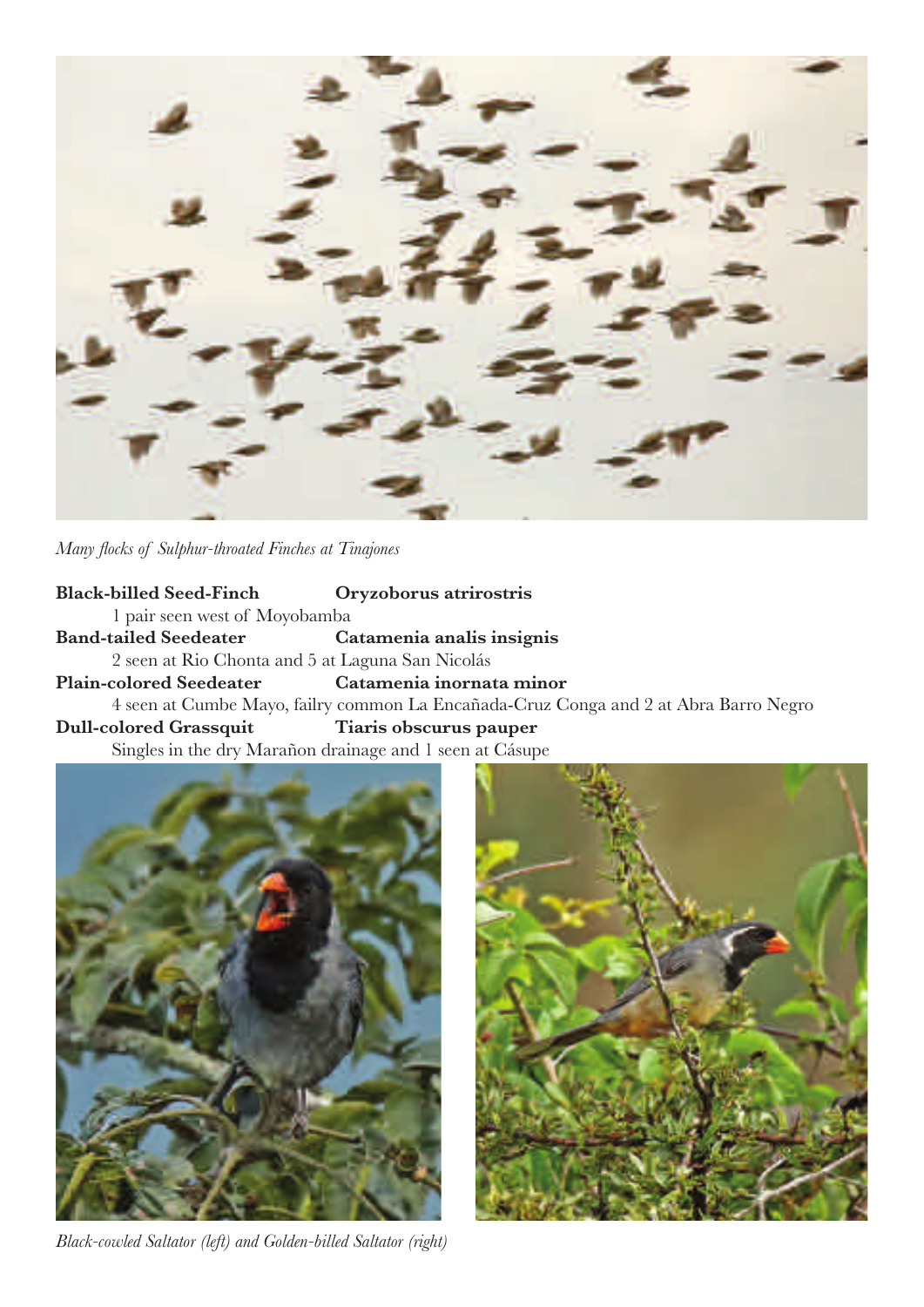| <b>Tooth-billed Tanager</b>                                                                          | Piranga lutea lutea                  |
|------------------------------------------------------------------------------------------------------|--------------------------------------|
| 1 seen at Hacienda Limon, 1 at Limon de Porcuya and 1 at Cásupe                                      |                                      |
| <b>Summer Tanager</b>                                                                                | Piranga rubra rubra                  |
| 1 seen at Waqanki                                                                                    |                                      |
| <b>Scarlet Tanager</b>                                                                               | Piranga olivacea                     |
| 2 seen at Waqanki                                                                                    |                                      |
| <b>White-winged Tanager</b>                                                                          | Piranga leucoptera ardens            |
| 1 seen below Abra Patricia (RA)                                                                      |                                      |
| <b>Red-hooded Tanager</b>                                                                            | Piranga rubriceps                    |
| 1 seen on the Atuén road (SH)                                                                        |                                      |
| <b>Red-crowned Ant Tanager</b>                                                                       | Habia rubica rhodinolaema            |
| 1 seen at Waqanki                                                                                    |                                      |
| <b>Southern Yellow Grosbeak</b>                                                                      | Pheucticus chrysogaster chrysogaster |
| Singles at most sites                                                                                |                                      |
| <b>Slate-colored Grosbeak</b>                                                                        | Saltator grossus grossus             |
| 1 heard at Waqanki                                                                                   |                                      |
| <b>Buff-throated Saltator</b>                                                                        | Saltator maximus maximus             |
| 2 seen at Waqanki and 1 at Afluentes                                                                 |                                      |
| <b>Black-cowled Saltator</b>                                                                         | Saltator nigriceps                   |
| About 15 seen at Limon de Porcuya                                                                    |                                      |
| Golden-billed Saltator                                                                               | Saltator aurantiirostris iteratus    |
| 2 seen at La Encañada and 2 at Cruz Conga                                                            |                                      |
| <b>Streaked Saltator</b>                                                                             | <b>Saltator striatipectus</b>        |
| 2 seen at Bosque Pomac (ssp <i>immaculatus</i> ), singles at Hacienda Limon, Balsas, El Chillo Bagua |                                      |
| Grande and Pirjos road (ssp peruvianus)                                                              |                                      |



*Cliff Flycatcher below Abra Patricia*